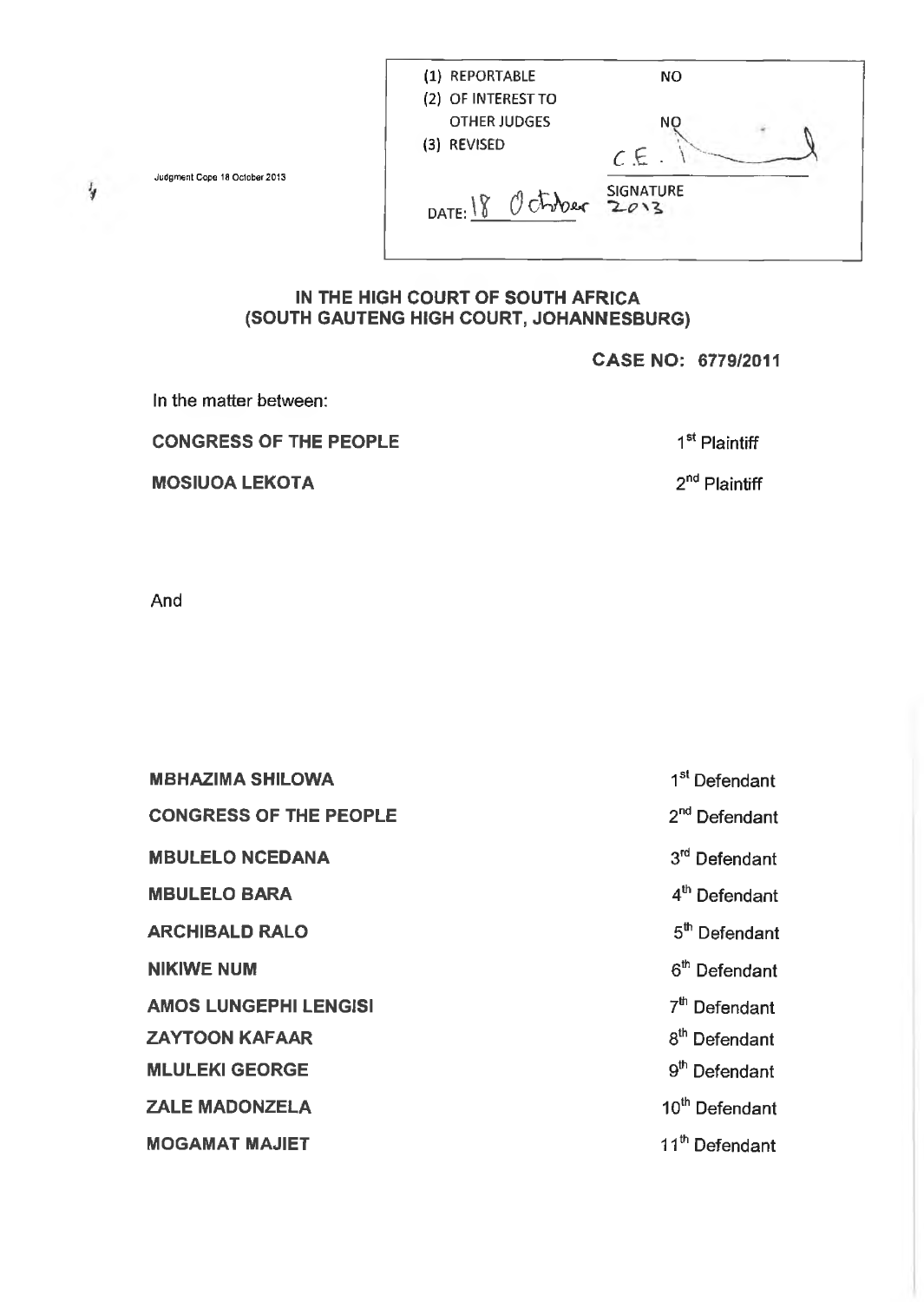## **SIPHO NGWEMA** 12<sup>th</sup> Defendant

## **JUDGMENT**

#### WATT-PRINGLE. AJ

- 1. This judgment relates to issues arising from the defendant's counterclaim which have been separated for determination before any other issues have to be determined by this Court.
- 2. The trial commenced in February 2013 and the defendants concluded their case after some seven days of evidence. The matter resumed during court recess in July 2013 and the plaintiffs concluded their evidence and the parties completed argument over a further nine-day period.
- 3. The documents in this matter are voluminous. Once the exercise of sifting the wheat from the chaff has been done, the issues are somewhat narrower than the duration of the trial and the volumes of documents might suggest.
- 4. Before I refer to the issues to be determined in this judgment, it is necessary briefly to set out the context in which these issues arise.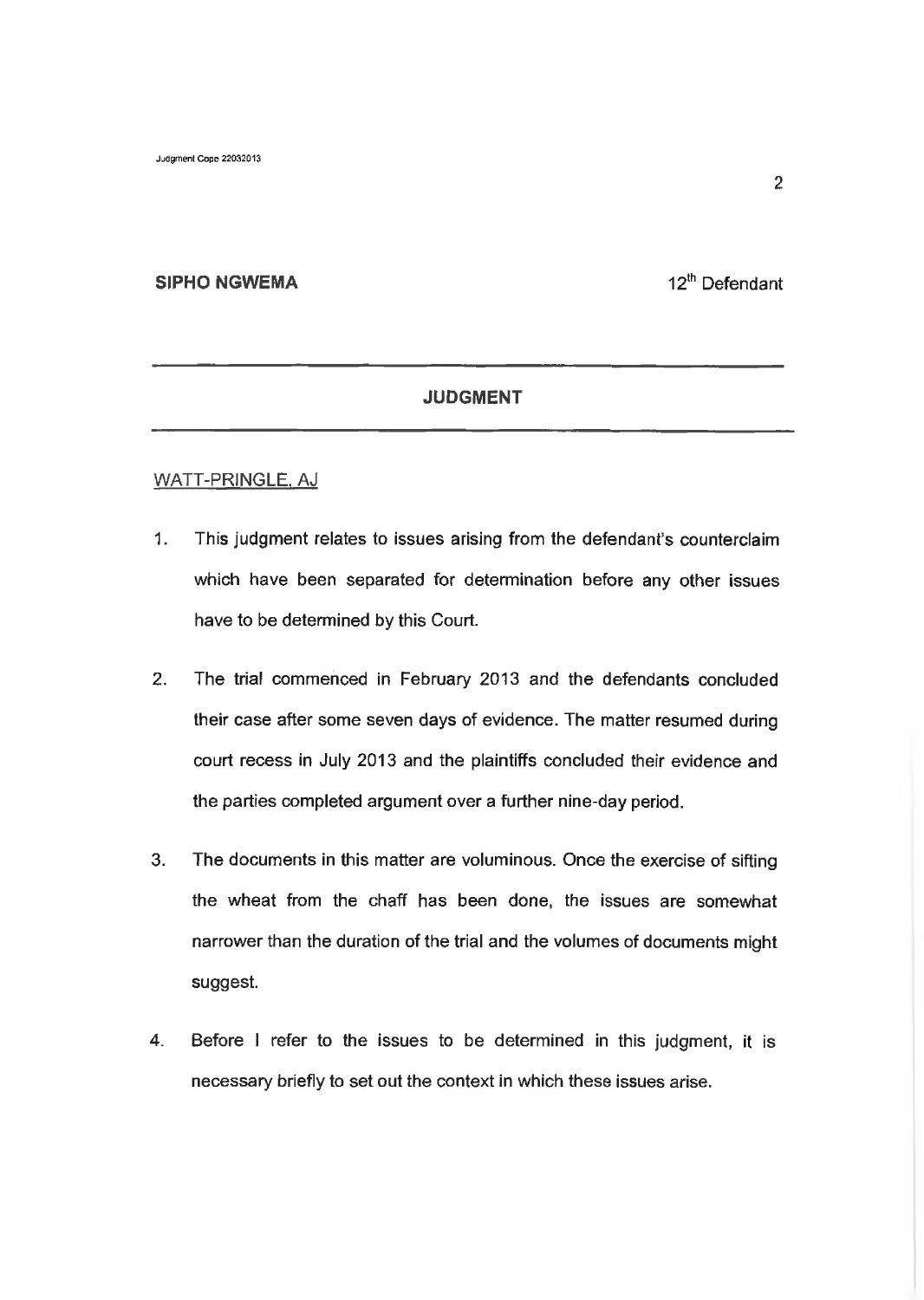- 5. It is a matter of public record that in the wake of the African National Congress' ("*ANC'')* national conference in Polokwane in 2007 and the election of Mr Jacob Zuma (now President Zuma) as President of the ANC, the ANC's National Executive Committee decided to *"recalf'* President Mbeki, who acceded to this decision by stepping down as President of the country in September 2008. Included amongst those prominent leaders in the ANC who were critical of this turn of events and the change in leadership of the ANC were the two main protagonists in this litigation.
- 6. Shortly thereafter an announcement was made of the formation of a new opposition party spearheaded, *inter alios,* by the second plaintiff Mr Lekota and the first defendant Mr Shilowa. The new opposition party in due course named the Congress of the People or COPE, held its inaugural congress at Bloemfontein on 16 December 2008. At this congress, COPE adopted its inaugural constitution *("the 2008 Constitution",* or simply *"the Constitution"),* Mr Lekota was appointed as president of COPE and Mr Shilowa was appointed as the first deputy president. I use the word *"appointed*" advisedly, because no elections were held.
- 7. Clause 2.9 of the 2008 Constitution provided as follows:

"*2.9 The inaugural Congress of the Congress of the People shall agree by Resolution that the First National Congress of the Party*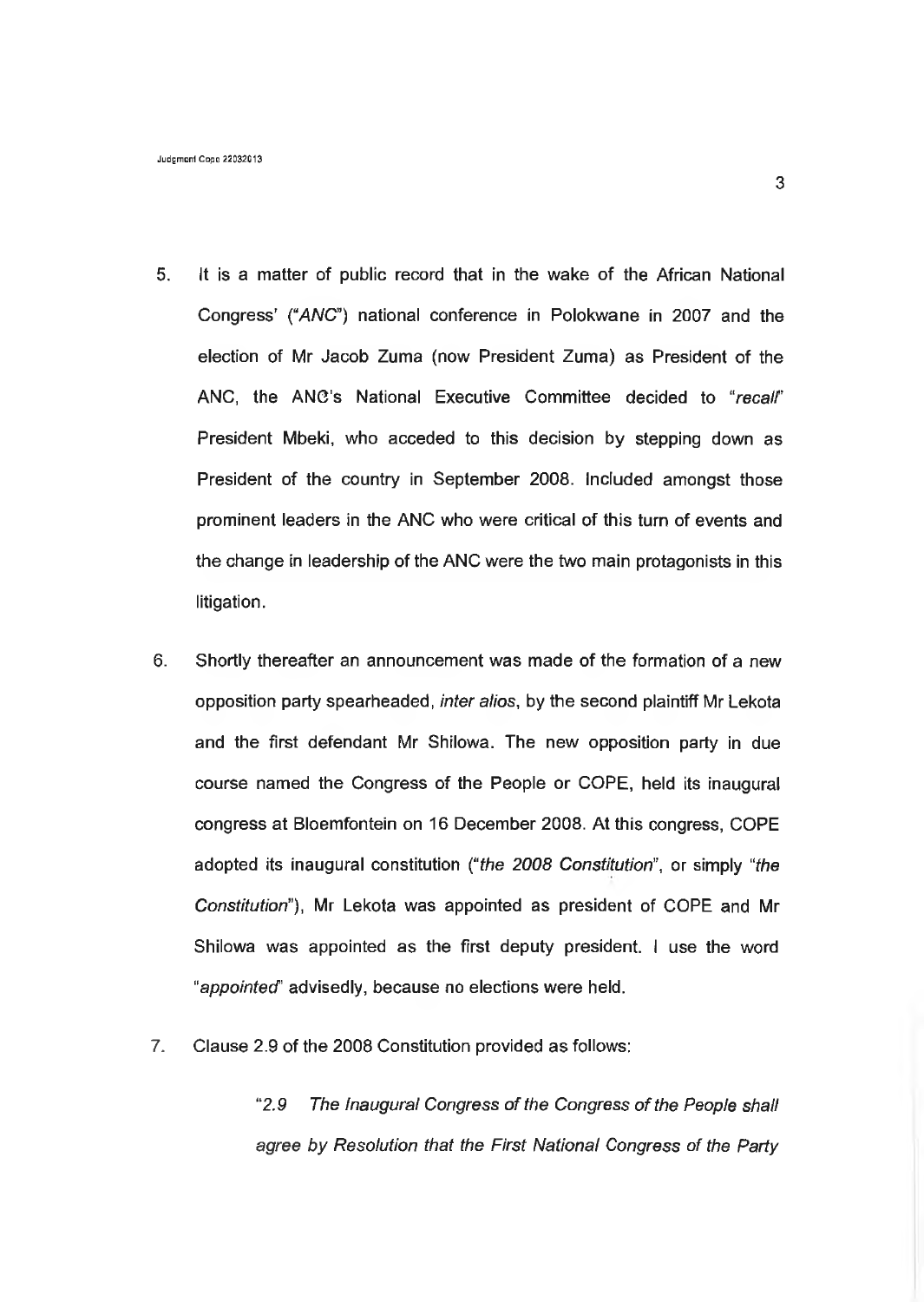*shall be held within a maximum of 2 years, following the establishment of Party structures at branch, regional and provincial level as well as the Congress of the People Chapters in accordance with the provisions of this Constitution."*

- 8. The first attempt to hold a national congress after the inaugural congress was at a venue known as St George's in Irene, Gauteng over the period 27 to 30 May 2010. The status of that meeting, whether ultimately it constituted a national congress or a policy conference (without the competence to elect the leadership to succeed the appointed inaugural leadership, including the president of COPE) and whether at St George's a quorum for a national congress was reduced from two thirds to fifty per cent plus one are matters in dispute. What is not in dispute is that there was no change in the elected leadership of COPE at St Georges in May 2010. For convenience sake I will refer to the gathering at St George's as the *"St George's congress".*
- 9. The next attempt to hold a national congress was the so-called Heartfelt congress scheduled for the period 15 and 16 December 2010 at a venue known as Heartfelt Arena in Pretoria, Gauteng. The main issue in dispute concerning the Heartfelt congress is whether Mr Shilowa and a new Congress National Committee ("CNC") were elected to replace Mr Lekota and the CNC then in office.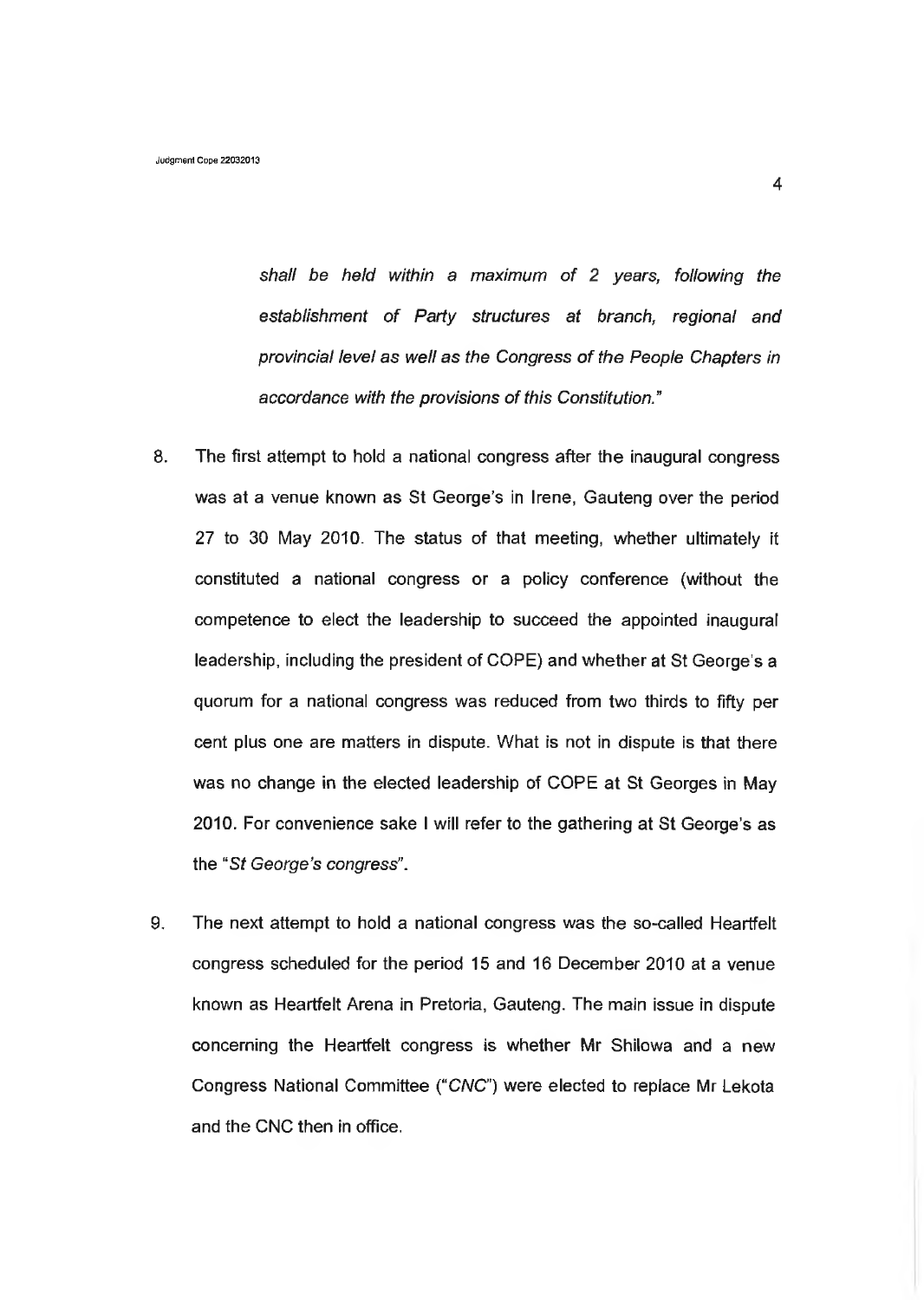- 10. Following Heartfelt there were competing claims by Mr Lekota and the CNC as constituted at the commencement of the Heartfelt congress; and by Mr Shilowa and the CNC allegedly elected at Heartfelt, as to who constituted the authentic leadership of COPE.
- 11. According to Mr Lekota and COPE, Mr Shilowa was expelled as a member of COPE on 8 February 2011 and lost his seat in the National Assembly in terms of Section 47(3)(c) of the Constitution of the Republic of South Africa, 1996 on the same day and by virtue of his expulsion from COPE.
- 12. Mr Shilowa disputes that he was expelled as a member of COPE and as president of COPE and claims that he has been COPE's leader in parliament since 17 December 2010. Conversely Mr Shilowa contends that with effect from 17 December 2010, Mr Lekota was relieved of all his powers and duties as an office bearer or representative of COPE.
- 13. On 11 February 2011, this Court in an application under case number 6085/2011 granted an interim interdict against Mr Shilowa preventing him from holding himself out as a member, office bearer or representative of COPE or as the president of COPE and from acting as a member nominated by COPE of the National Assembly, together with certain other relief consistent with Mr Shilowa's alleged expulsion from the party. The interdicts were to operate pending the final end and determination of an action to be instituted by COPE against Mr Shilowa within a period of one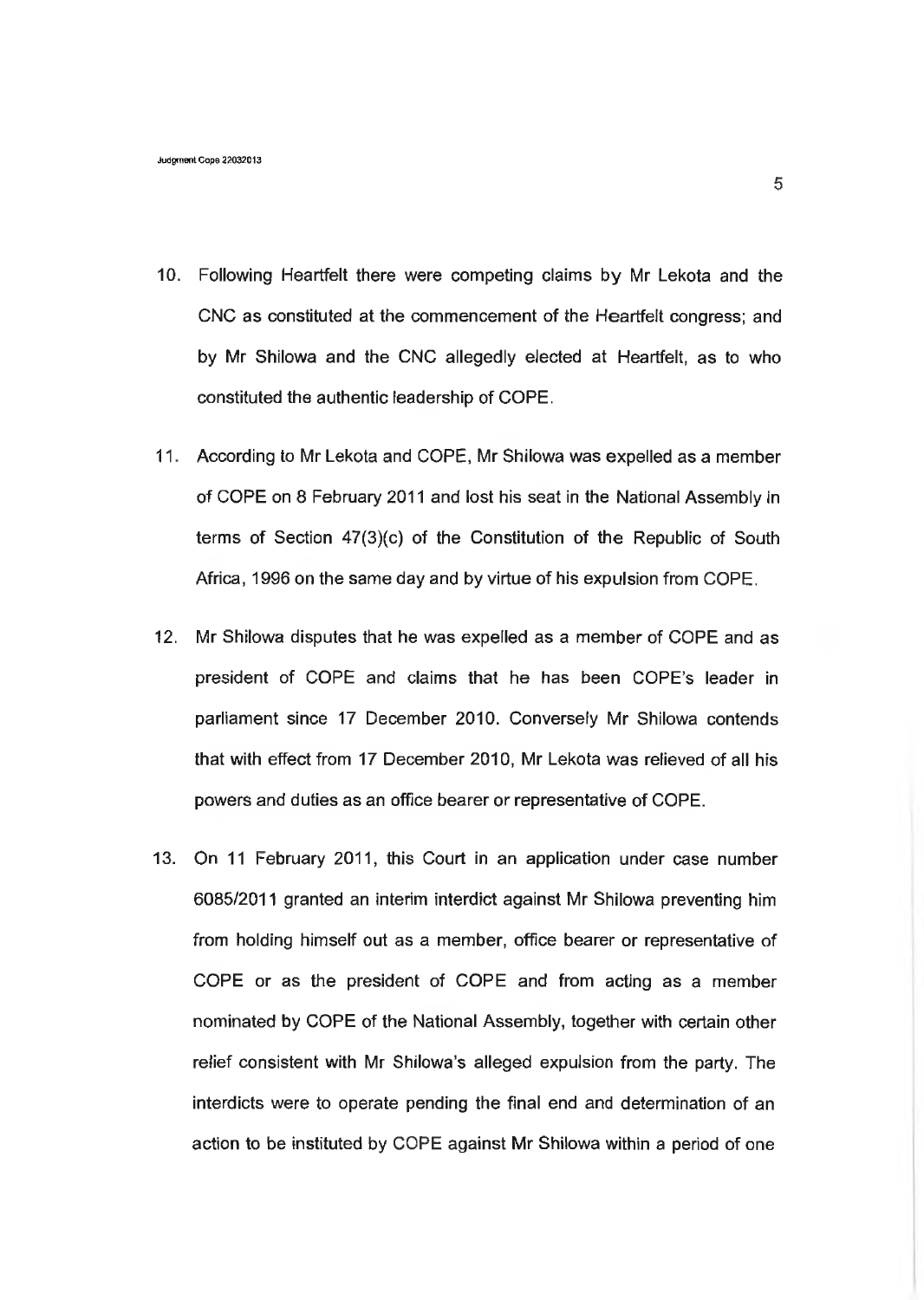month of the order. Mr Shilowa was given leave to anticipate the interim order on not less than 24 hours' notice to the applicant, COPE. Coincidentially,  $\vdash$  was the acting judge presiding when that order was given.

- 14. For reasons that are not necessary to traverse in this judgment, Mr Shilowa did not anticipate the interim order. Voluminous papers were filed and various attempts to have it heard failed. The matter remains unresolved to this day.
- 15. The present trial proceedings which commenced in February 2013 arose from the action instituted by COPE and Mr Lekota, as contemplated in the aforementioned interim order. The separated issues arise from the counterclaim instituted by Mr Shilowa and the other defendants
- 16. On 16 February 2011, COPE and Mr Lekota instituted the present action against Mr Shilowa for final relief confirming Mr Shilowa's expulsion from COPE with effect from 8 February 2011, declaring that Mr Lekota is the president of COPE and granting certain other interdicts which flow from the above mentioned relief. In due course further individuals were joined or given leave to intervene in the proceedings either as plaintiff or defendant, not all of whom have remained involved in the litigation. These individuals' interests in the matter were that they were either part of *"Mr Lekota's CNC* or *"Mr Shilowa's CNC,* as the case may be. I was advised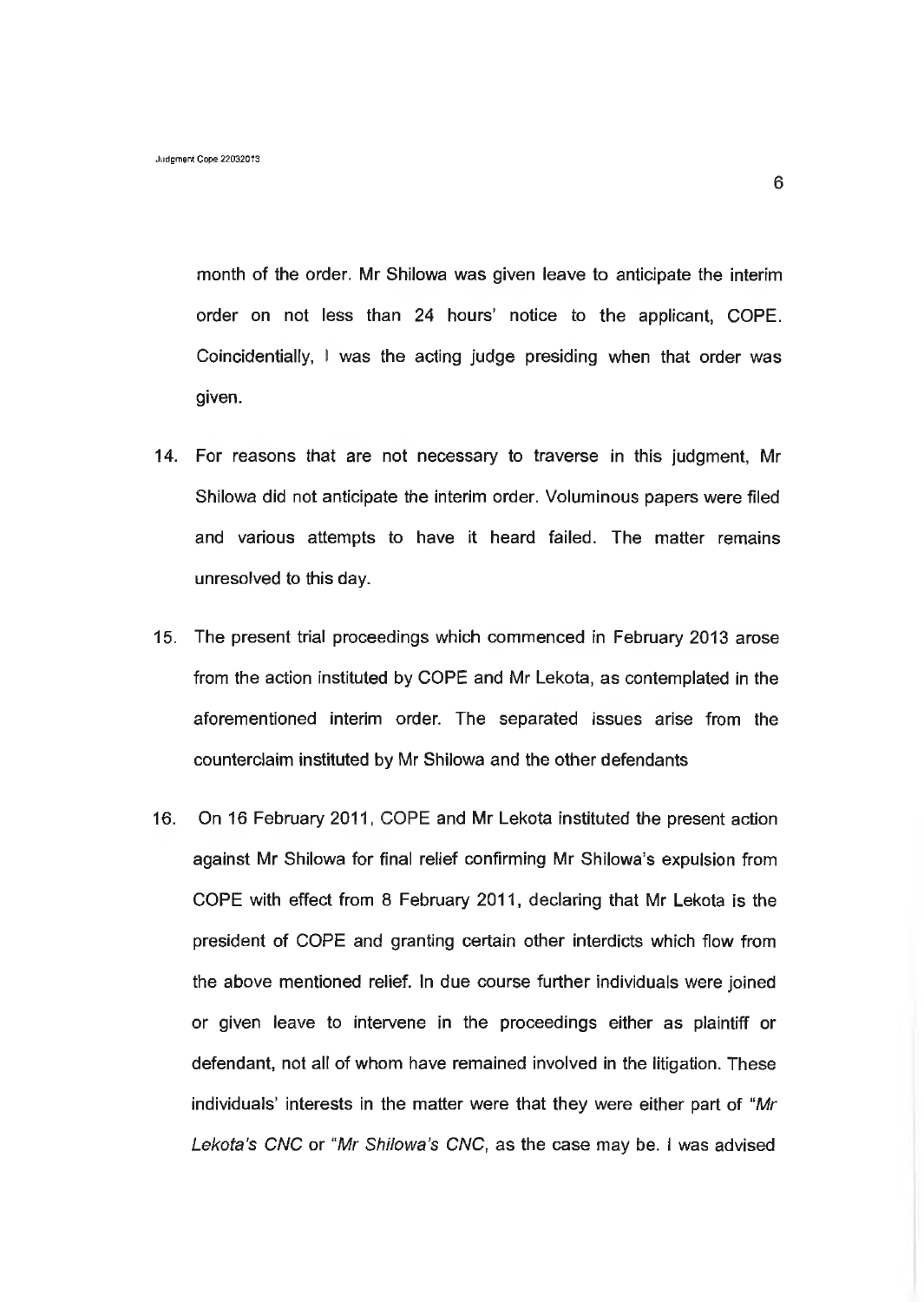that the eighth, ninth and eleventh defendants are no longer participating in this litigation and abide the outcome.

- 17. The defendants pleaded to the plaintiffs' particulars of claim, disputed that Mr Lekota was still president of COPE and alleged that Mr Shilowa was duly elected president of COPE at the Heartfelt Congress on 17 December 2010. They also disputed Mr Shilowa's expulsion both from the party and from the House of Assembly. The defendants furthermore instituted a counterclaim aimed at validating the election of Mr Shilowa and his CNC on 17 December 2010. It is unnecessary for me to set out in detail the relief claimed, all of which is opposed by the plaintiffs in their plea to defendants' counterclaim.
- 18. It is common cause that in terms of the separation of issues ordered by this Court prior to the matter coming before me, I am required to deal with the issues arising from paragraphs 42, 45, 46, 47, 48 and 50 of the defendant's claim in reconvention and the plaintiffs' plea to these paragraphs.
- 19. In essence the issues which i am required to determine are the following:
	- 19.1 Whether COPE's constitution was validly amended at St George's on 30 May 2010 to provide for a National Congress quorum of fifty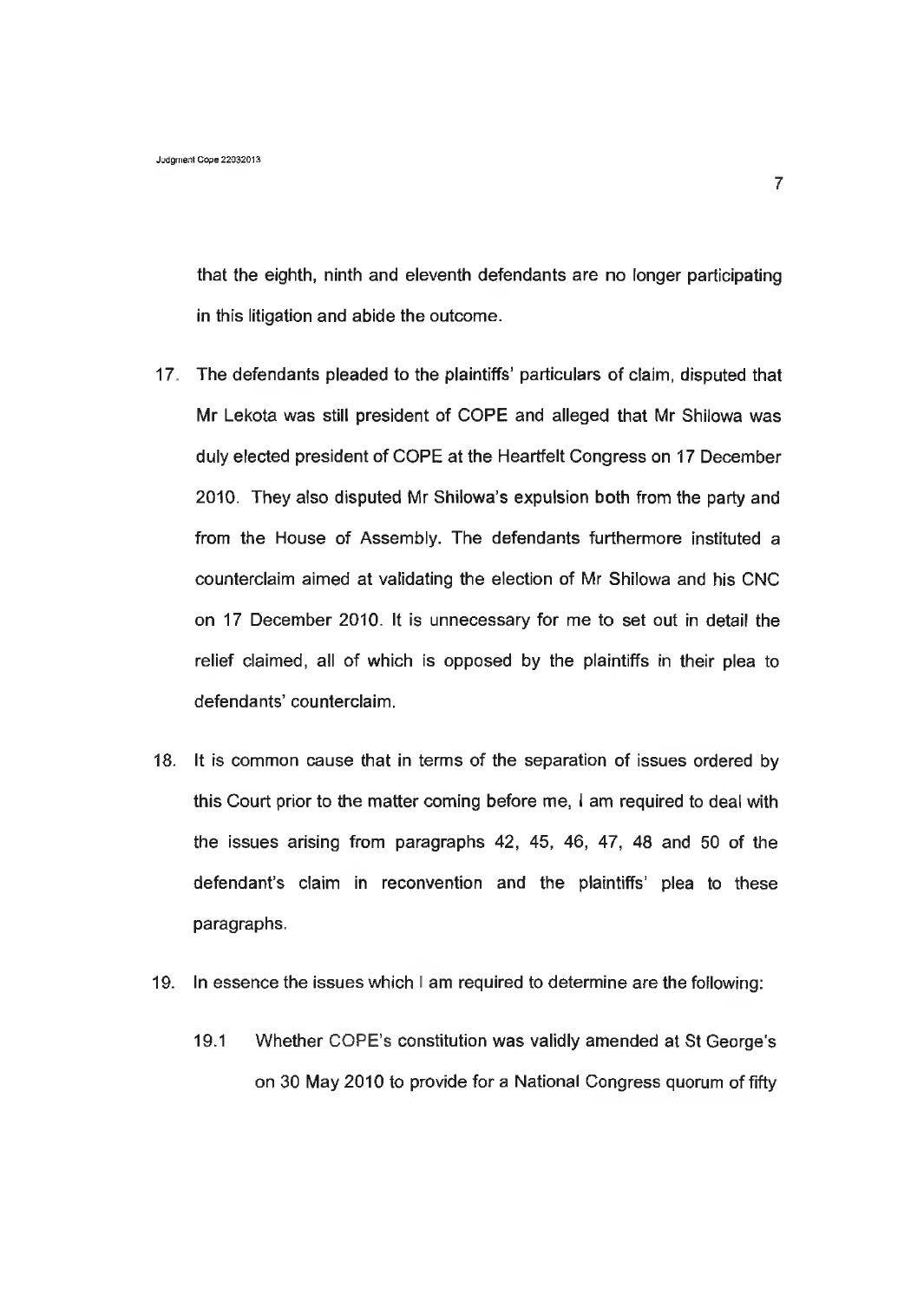per cent plus one instead of two thirds of those entitled to attend the congress.

- 19.2 Whether at Heartfelt and on 17 December 2010, Mr Shilowa was elected as COPE's president and a new CNC elected.
- 19.3 Whether, in any event, the term of office of COPE's leadership appointed on 16 December 2008 (which would include Mr Lekota and the CNC in office at the commencement of the Heartfelt congress) ended on 16 December 2010, being a date two years after the inaugural congress.
- 20. The above formulation is my own, since I deem it unnecessary to recite the relevant paragraphs of the pleadings for purposes of identifying that which I have to determine. There are ancillary issues which have to be determined in order to determine the issues identified above and certain other propositions would flow from the manner in which these issues are determined. So for example, if I were to find that Mr Shilowa and a new CNC were elected at Heartfelt in December 2010 it would follow that Mr Lekota was relieved of his powers and duties as an office bearer or representative on 17 December 2010 and the same would apply to the CNC then in office.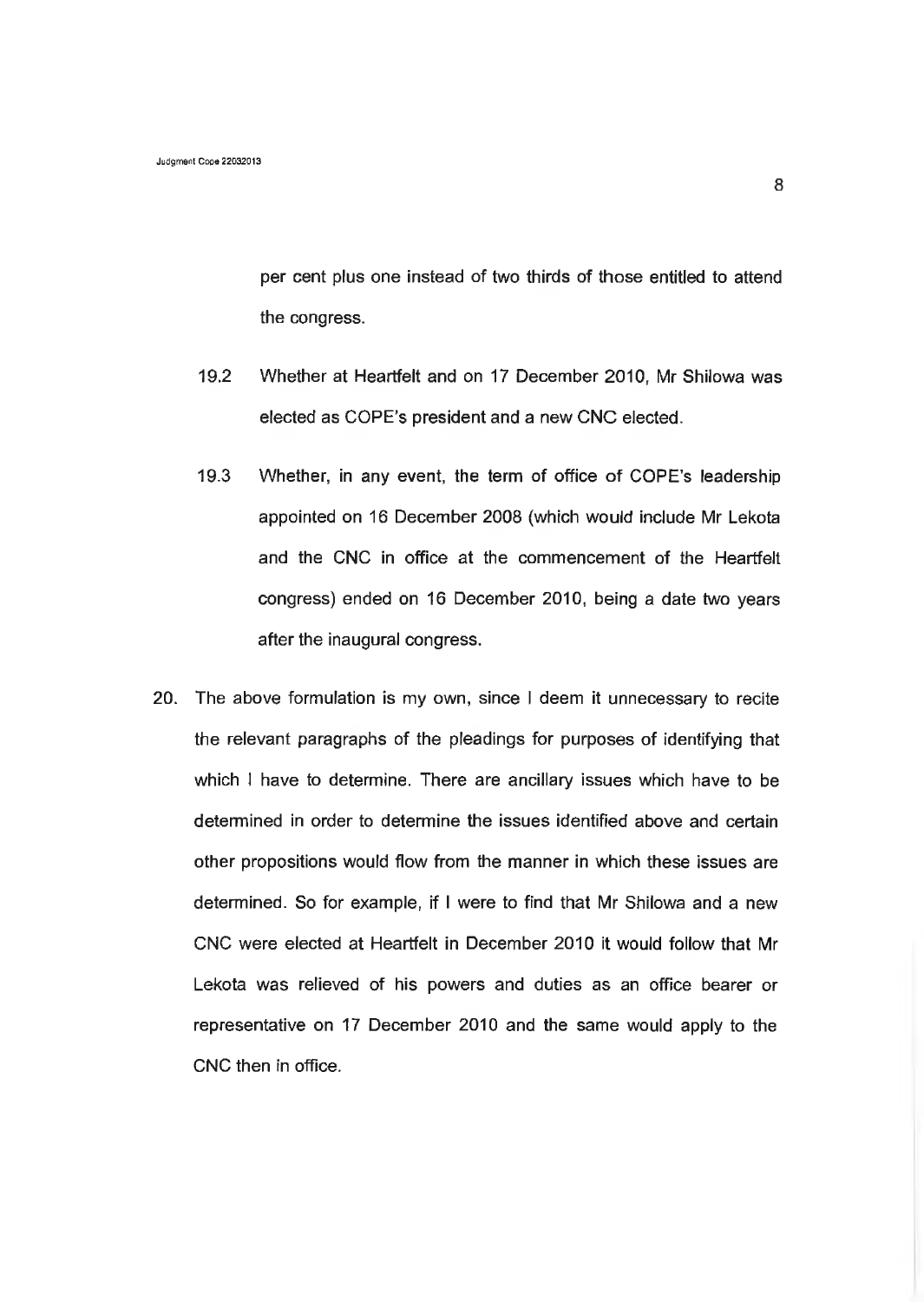- 21. There is the further issue of a proposed amendment introduced by the defendants and opposed by the plaintiffs. It is convenient to deal with that towards the end of this judgment.
- 22. it was a major theme of the defendants' case that Mr Lekota feared elections because he realised that he would lack majority support for the leadership of the party. At every opportunity the defendants' witnesses and counsel in cross examination of Mr Lekota and in argument, advanced the theory that this was apparent from Mr Lekota's reluctance to hold the Heartfelt congress and alleged foot-dragging on his part and on the part of his leadership in holding the congress before December 2010 and in their alleged failure properly to prepare for the St George's congress. Mr Lekota's response to these accusations was that he was in fact keen to hold an elective congress, but not at the expense of doing so when COPE had put in place sufficient local and provincial structures which would enable COPE to hold a representative, credible elective congress.
- 23. I wish to make it clear that, firstly, it is not necessary for me to resolve this dispute for purposes of deciding the issues which I have to decide. Secondly, I would not be able, on a balance of probabilities, be able to make a finding one way or another on this question.
- 24. The way in which I see this issue in the context of this matter is as follows. There are two tenable schools of thought on the issue. One is that COPE's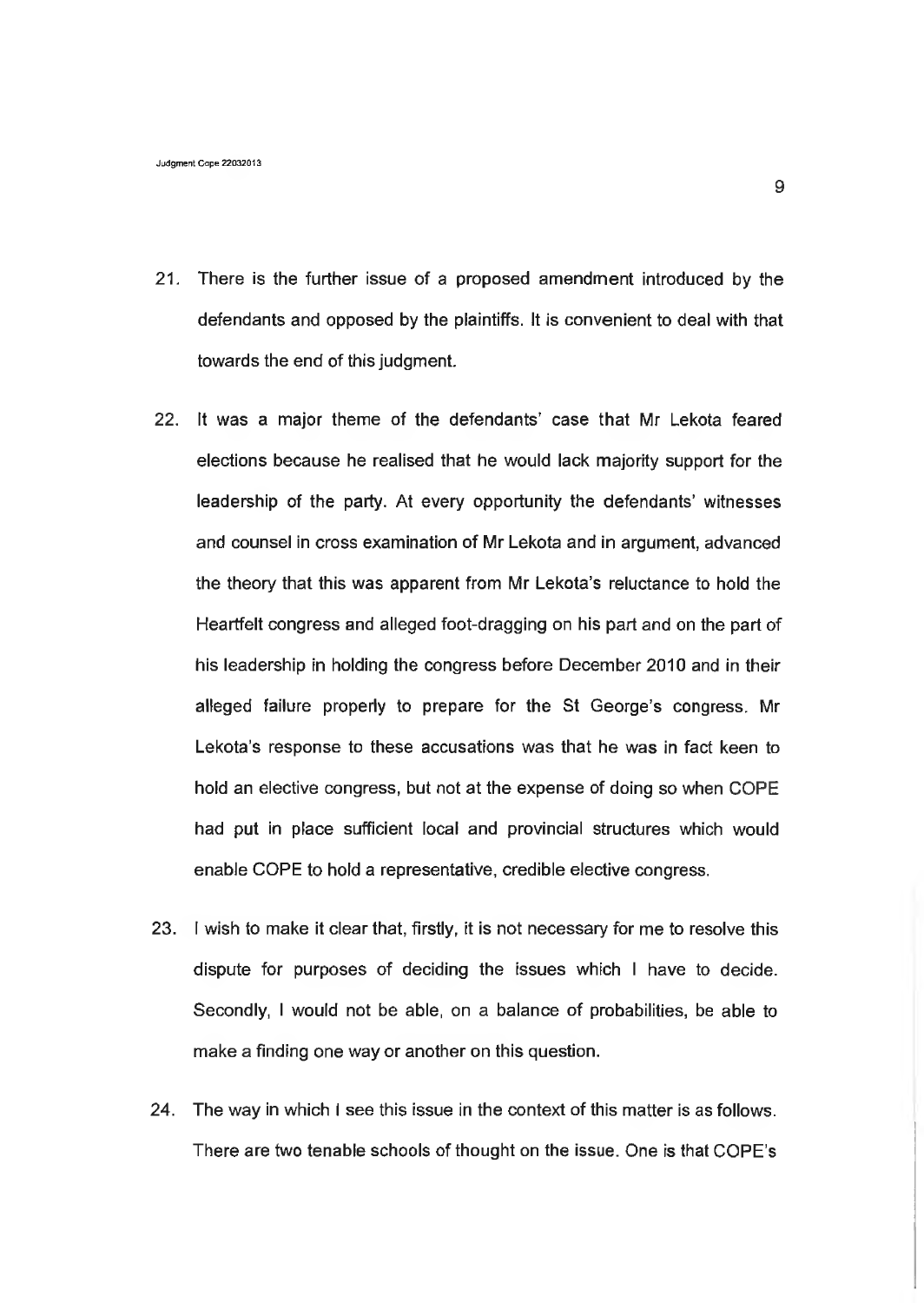organisational structures will indefinitely be a work in progress and there is thus no *"right time*" to hold an elective congress. The only thing which is clear is that the mandate of the leadership was to do so within two years of the inaugural congress. (I deal with this finding in detail below.) The contrary view is that an elective congress should be held as soon as practicably possible within the two year period, despite imperfections in the progress made towards having party structures in place. Precisely when this would be was necessarily a matter of opinion.

- 25. Whether Mr Lekota believed that his prospects of election to the presidency of COPE would be enhanced by delaying the elective congress for as long as possible is in my view immaterial. There was a *bona fide* dispute about the preparedness of COPE to hold a credible, inclusive elective congress and thus there was room for a *bona fide* dispute as to whether that congress should be held in May 2010 or later in the year. If Mr Lekota believed that he would stand a better chance of election once a greater proportion of COPE's membership could be represented at an elective congress that too is a tenable approach. In our law (other than in criminal law) motive is usually irrelevant. What is relevant is whether parties act within their rights or in breach of the rights of others.
- 26. The flip side of the coin is that Mr Shilowa may be accused of wanting to hold an elective congress when COPE was not in sufficiently good shape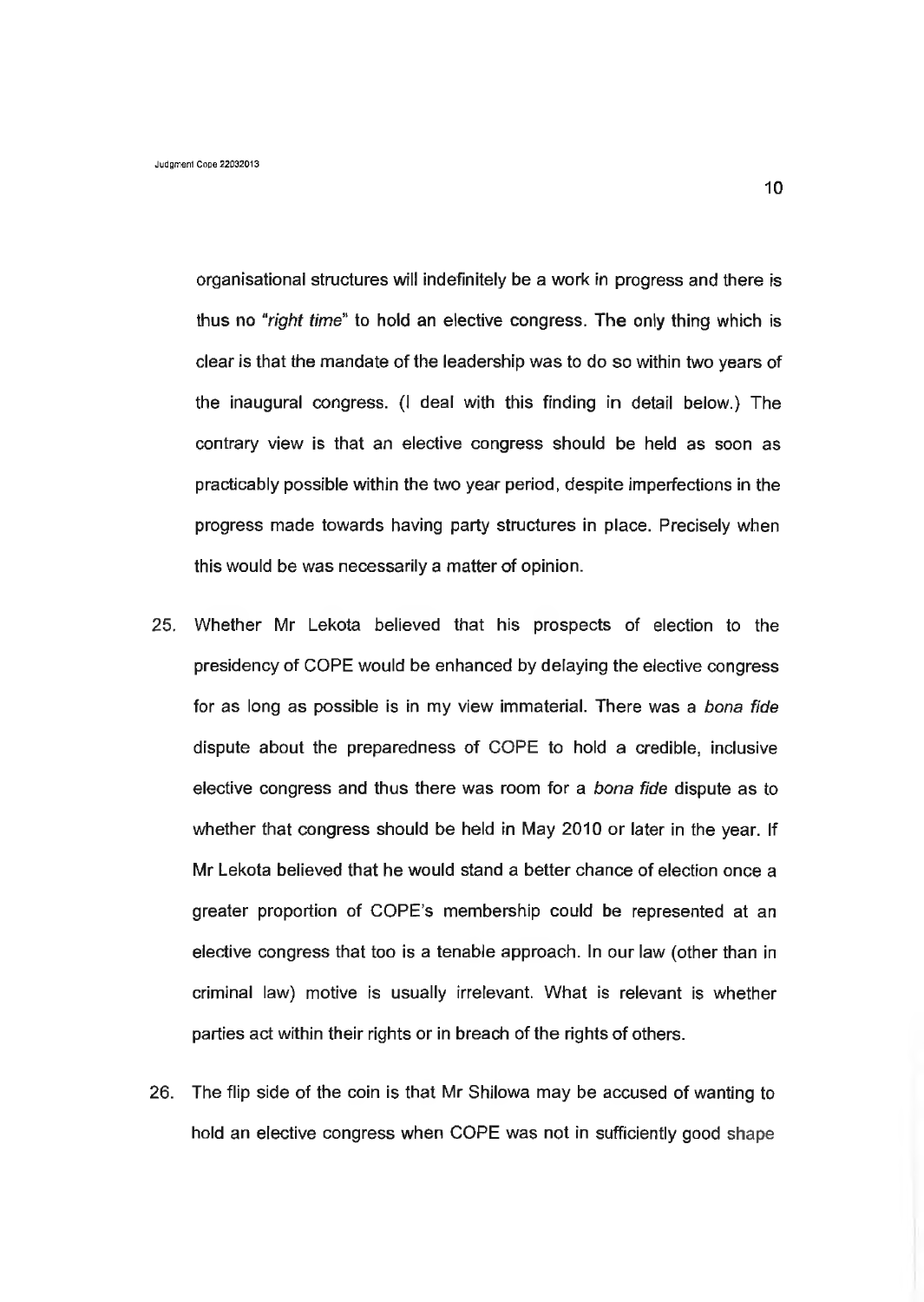for such a congress to be held. Underlying that approach would be a belief that Mr Lekota lacked support and that the elective congress should be held before he was able to consolidate his support from the vantage point of being the incumbent, appointed leader.

- 27. I wish to make it clear that I make no findings on these issues one way or the other. I view this struggle for the leadership of COPE as a political one. Within the bounds of COPE's Constitution and the law, the protagonists are entitled to advance their own strategic agendas in an effort to end up on top. This Court is only called upon to rule on the legalities of the issues placed before it and not to stand in judgment as to whether one camp or the other acted in the best interests of the party or the country for that matter.
- 28. In fact, both sides took every opportunity to play politics in the course of the hearing of this matter, a tendency probably encouraged due to the full gallery of COPE members and members of the media who attended the trial.
- 29. For my part, whilst it is abundantly clear that there is no love lost between Messrs Shilowa and Lekota; the issues which I have to determine do not require a determination as to which of these protagonists occupies the higher moral ground, relative to the other.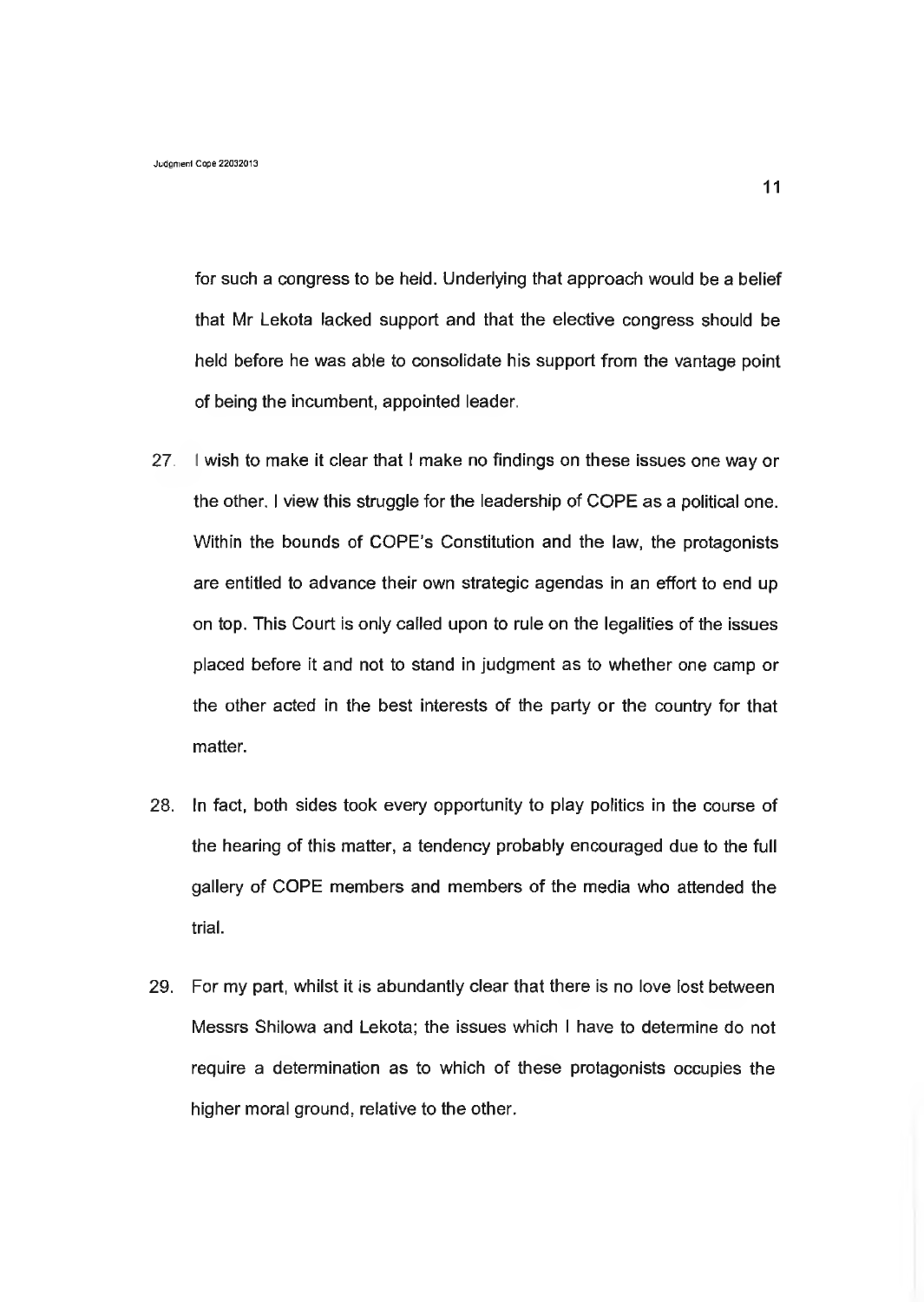- 30. I propose to deal with matters in the following order:
	- 30.1 The fate the opposed application under case number 6085/2011;
	- 30.2 the St George's congress and whether the quorum of a National Congress was reduced from two thirds to fifty per cent plus one;
	- 30.3 the Heartfelt Congress and whether Mr Shilowa and a new CNC leadership were elected;
	- 30.4 the interpretation of clause 2.9 of COPE's inaugural constitution and its impact (if any) on the leadership of COPE post 16 December 2010;
	- 30.5 the amendments and relief sought pursuant thereto by the defendants;
	- 30.6 the order.

#### **The opposed application under case number 6085/2011**

31. During the course of this hearing before me, Mr Heunis SC (with him Ms van Zyl) for the defendants urged me to hear and determine the interdict application under case number 6085/2011, whereas Mr Epstein SC (with him Mr Sawma SC and Mr Ayayee) for the plaintiffs contended that that application had not been set down nor had it been allocated to me to be heard and decided. The papers in that application, which fill eight lever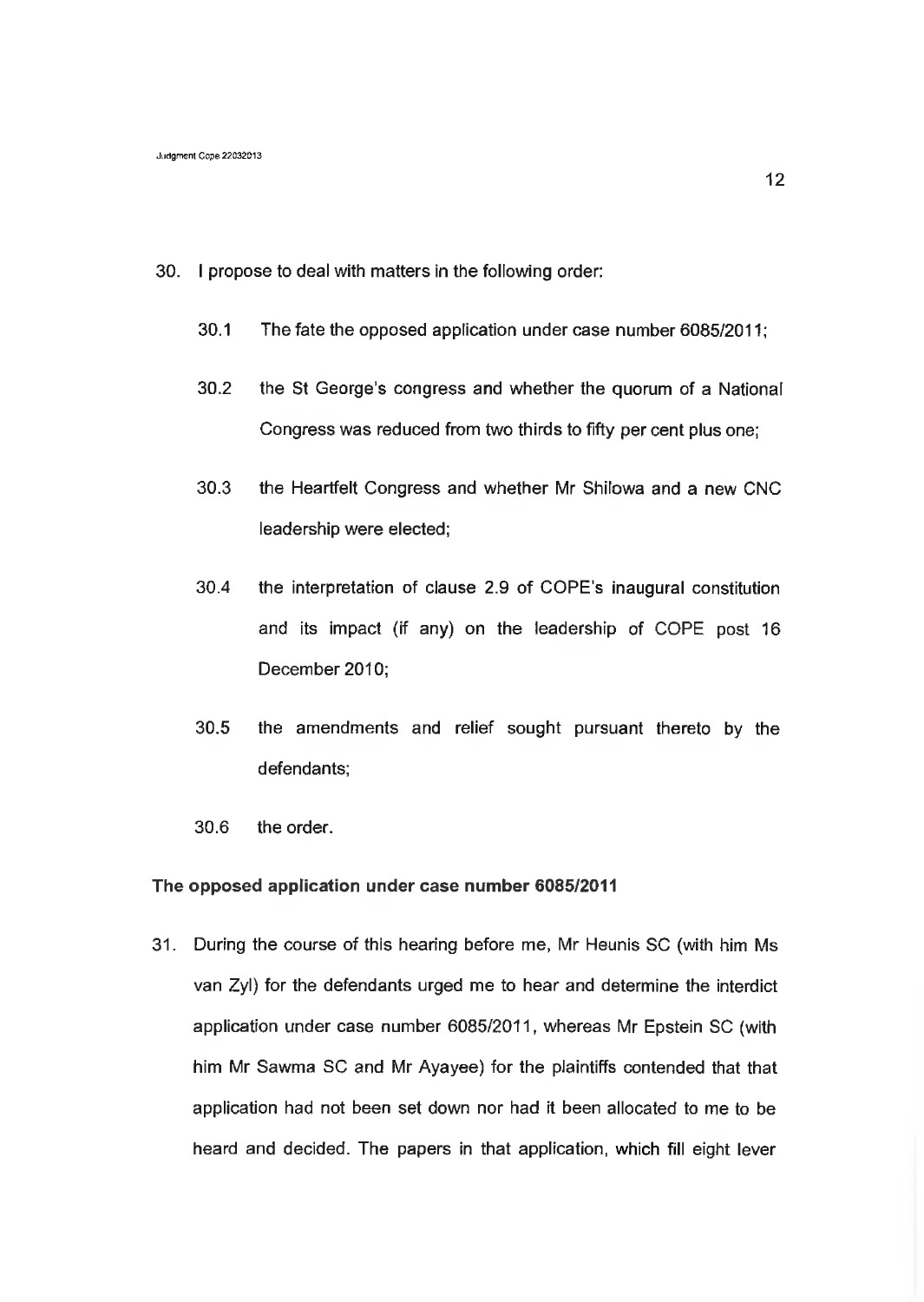arch files, were before me as an exhibit and certain of the affidavits and other documents included therein were referred to in the course of this trial.

- 32. I am however unable to accede to the request by the respondents in that application to decide the application because it was neither set down for hearing in this Court, nor allocated to me in the normal way in which cases are allocated in this Court. Although the two matters are related, the application is not part of or incidental to the trial action before me; indeed it was brought at an earlier stage and under a different case number. Judges of this Court have no autonomous right or power to hear matters which are not allocated in accordance with procedures determined by the Judge President and the Deputy Judge President and put into practice either by them or by a senior judge to whom the allocation of cases has been delegated. I do not suggest that it would not have been possible had the appropriate arrangements been made with the Deputy Judge President for me to hear this application at the conclusion of the trial, but this did not occur.
- 33. Secondly, because of the fact that the applicants' counsel did not accept that the matter was properly before me, they did not present argument in respect of the application.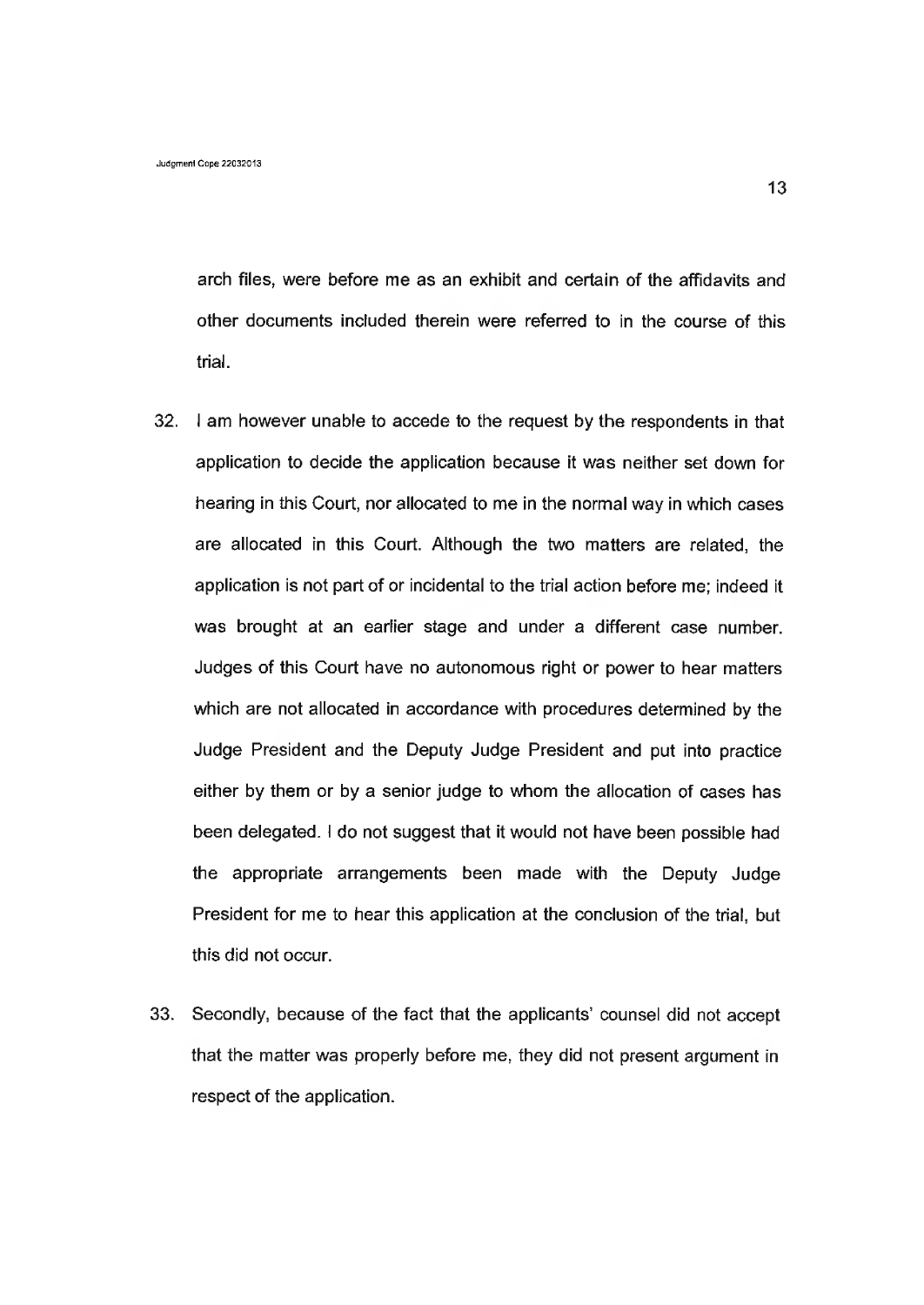34. In the circumstances I make no order in case number 6085/2011 on the basis that it was not before me.

**The St George's congress and whether the quorum of a National Congress was reduced from two thirds to fifty percent plus one**

- 35. On 5 February 2010 the CNC followed a recommendation of the National Congress Preparatory Committee and resolved that COPE's national congress would be held on 27 to 30 May 2010. Opinions were, however, divided as to whether the necessary party structures would be in place in time for the congress. Some CNC members held the view that the congress ought to be held in the second semester of 2010. Mr Lekota showed his dissension from the majority position by abstaining from the vote.
- 36. At a meeting of the CNC on 14 and 15 May 2010 COPE's draft constitution was presented and members of the constitutional committee advised the meeting that they needed time to consolidate their comments on the document. The state of organisation report was also presented and concluded that *"our membership system is dysfunctional and continues to create a number of challenges for the organisation*
- 37. On 20 May 2010 COPE's general secretary Ms Lobe reported that the national audit for all branches was complete and referred to the allegation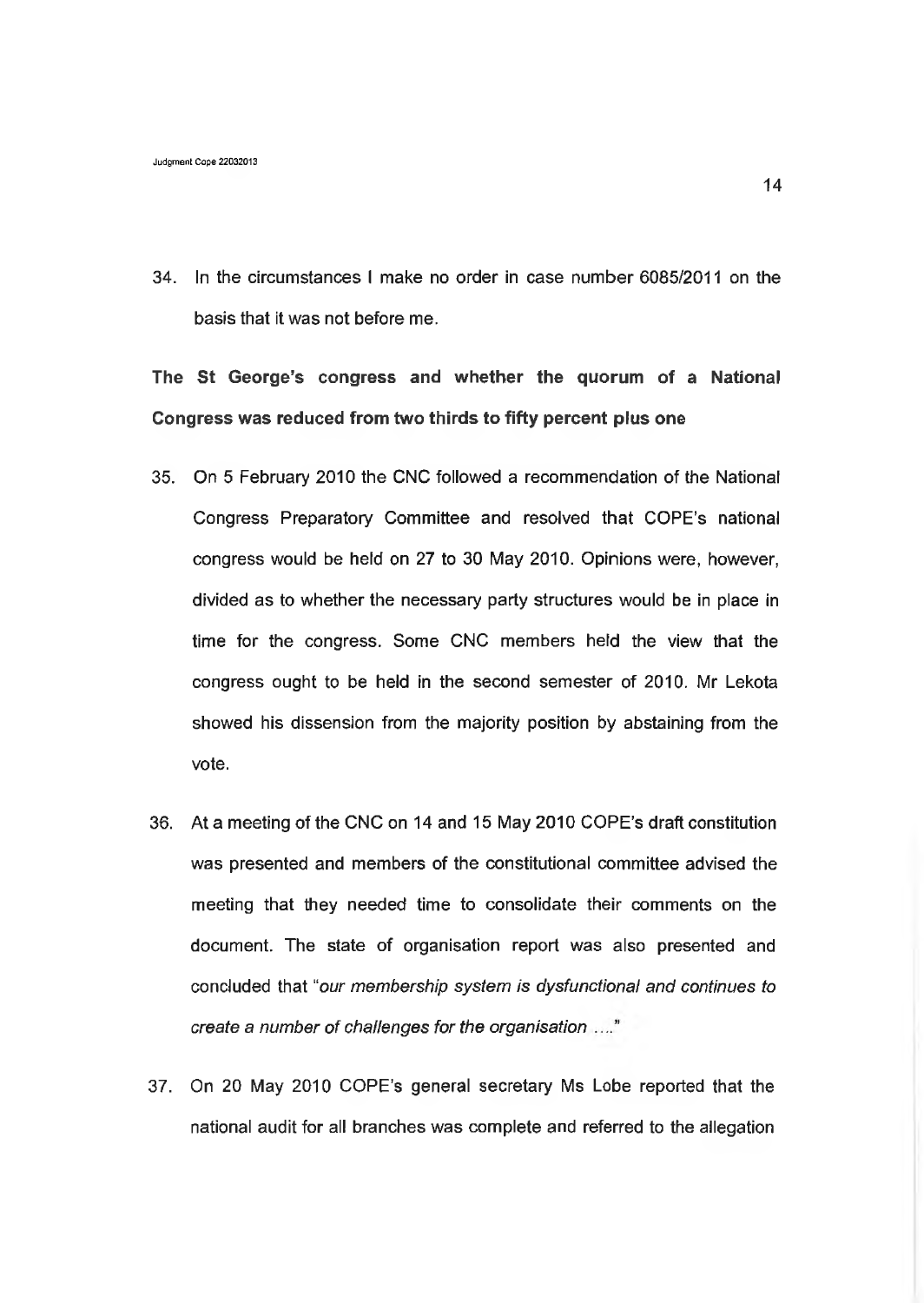that certain leaders of COPE had made calls outside of the formal structure of COPE for the St George's congress due to be held on 27 to 30 May 2010 to be postponed. During May Mr Lekota had expressed his view that COPE was not ready for the congress and was quoted in the press.

38. A CNC meeting was held on the eve of the St George's congress, 26 May 2010, to decide whether the congress should be held. By this time many delegates had already made their way to the congress. At the resumed meeting on 27 May, a compromise resolution was adopted, in the following terms.

#### **"C/VC** *Resolution of 27 May 2010*

*1. Pursuant to the decision of the CNC of 5 February 2010 to convene the national congress as of today, and recognizing that in the process leading up to this national congress there are events and processes that threatened the unity and cohesion of our organization, the CNC has reviewed its decision to continue with the national congress and instead hereby resolves to convert the national congress into national congress policy conference under the same rules applicable to the national congress with the same agenda and powers as national congress save for the right to hold election of the CNC.*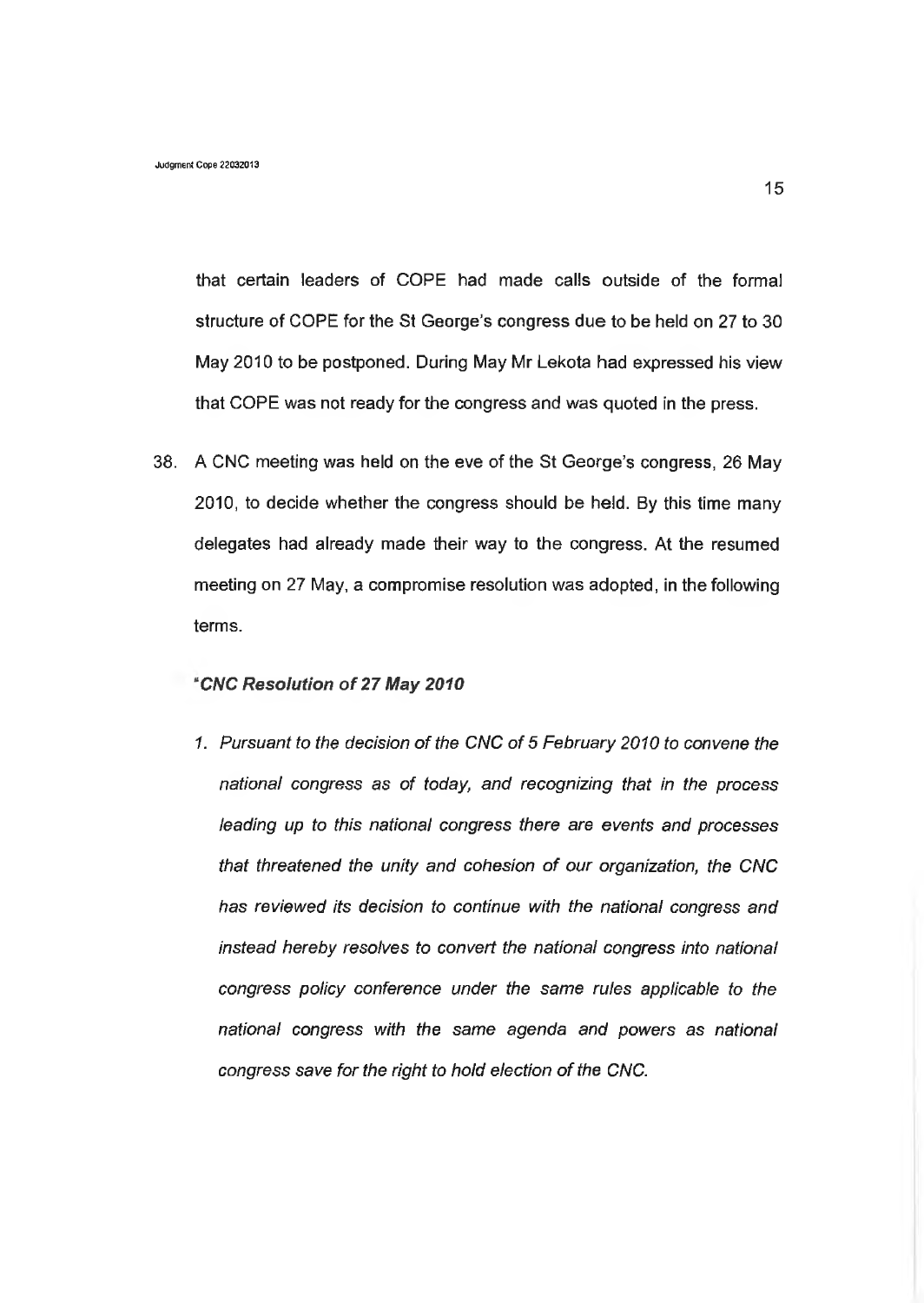- 2. *That alt other congress items and preparations as previously agreed and discussed be proceeded with and adopted*, *in particular CNC reports (political, organizational and financial reports), policy discussions and constitutional amendments.*
- *3. Defer the item on elections for a period of 4 months in order to allow nominations in terms of the portfolios to be adopted by amendment of the constitution.*
- *4. Withdrawal of the Western Cape Congress litigation with immediate effect by the applicants (President & Phillip Dexter to assist).*
- *5. Bring to a halt eminent litigation purporting to interdict national congress by any other member of the organization in order to allow national congress to proceed as above recommended. (President & Phillip Dexter to assist).*
- 6. Extend registration period of delegates till 13h00 of Friday the 28<sup>th</sup> of *May 2010.*
- *1. Consequently shift commencement time of national congress from 10h00 on Friday the 28th of May 2010 to 14h00 of the same day so as to allow optimal opportunity for all eligible comrades to travel to and arrive at the congress venue.*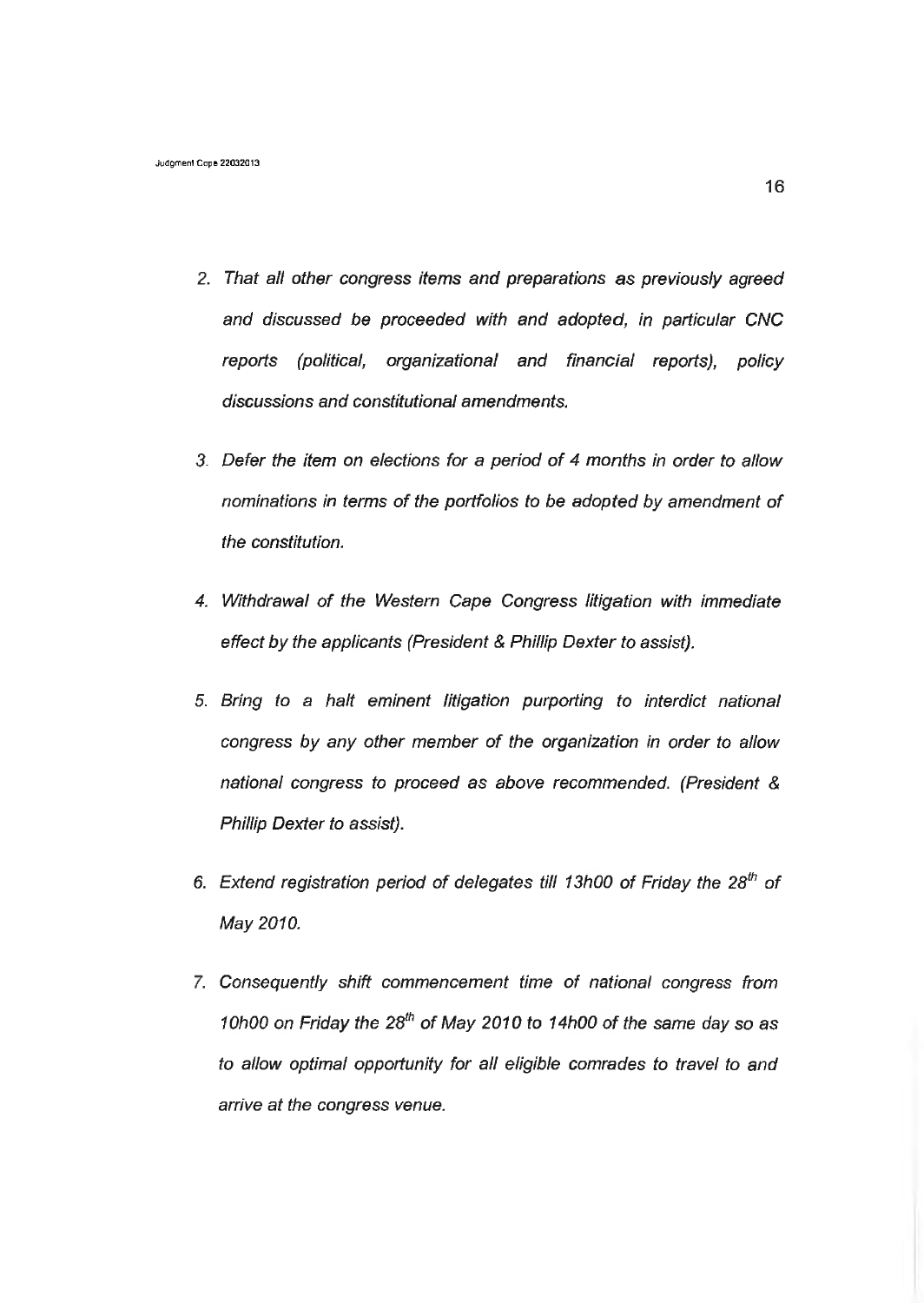- 8. *Accept delegation to national congress on the basis of the national audit team report led by cde Neville Mompathi of branches that passed final audit which are no less than 1505 [and consider any others that may be added by the audit team within the ambit of the criteria previously accepted by the CNC."* [S/c]
- 39. There was much debate about the effect of this resolution on the status of the St George's Congress. The plaintiffs contend that the effect thereof was to convert St George's from a national congress *("congress")* into a national congress policy conference *("policy conference"),* with the consequence that COPE's constitution could not be amended, nor new office bearers elected at St Georges. The defendants on the other hand contend that a CNC decision was made to hold the congress at St Georges; that all preparations and notifications to party structures were in line with that decision and that amongst the items on the programme for the congress were the consideration of constitutional aspects affecting the electoral process and voting for office bearers. The CNC's authority to call for a congress had to be done subject to COPE's constitution and to the resolutions or other actions of the national congress (clause 3.1 of COPE's 2008 constitution). It was further contended that the CNC decision of 27 May did not convert the congress to a policy conference and that the congress in any event had the power to alter any CNC decision, including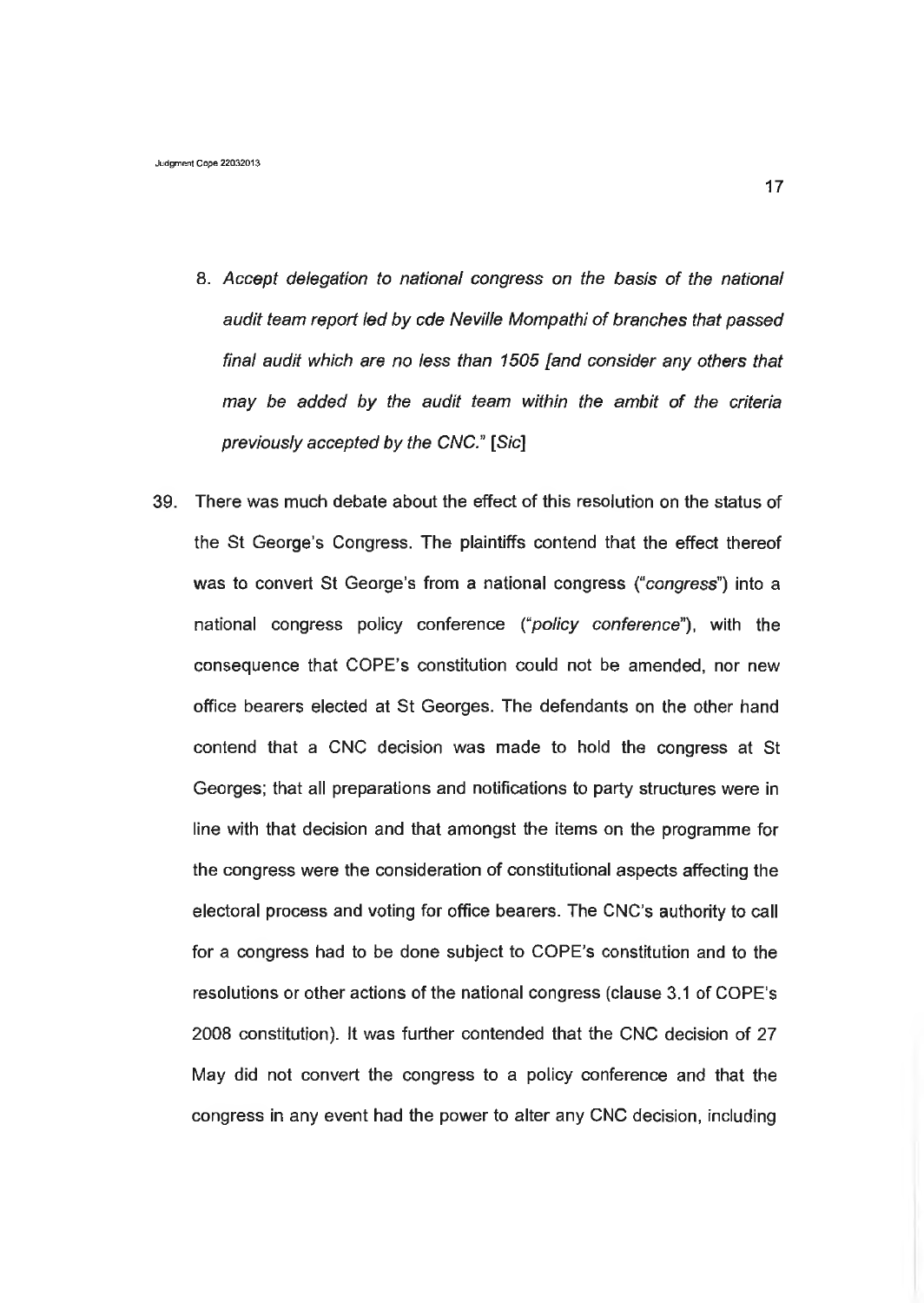the decision purportedly altering the status of the congress to a policy conference.

- 40. The wording of the CNC resolution quoted above does not in my view simply purport to convert the congress to a policy conference, because of the qualification that it would have *"the same agenda and powers as national congress save for the right to hold election of the CNC".* Furthermore, item 2 of the resolution provides that all other congress items remain on the agenda, including *"constitutional amendments".*
- 41. The position adopted by the plaintiffs is that whatever else may be contained in the CNC resolution, what is clear is that St Georges would be the policy conference and not a congress. They argue that insofar as the resolution purported to retain on the agenda the possible amendment to COPE's 2008 constitution, this was not competent because such an agenda item fell outside of the ambit of a policy conference.
- 42. In my view it is necessary to have regard to the substance of what was decided and not to attach undue weight to nomenclature. The substance of the CNC decision was that the St George's congress, whatever one chose to call it, would retain the character of a congress, but not have the right to hold elections. Constitutionally speaking, it was neither fish nor fowl.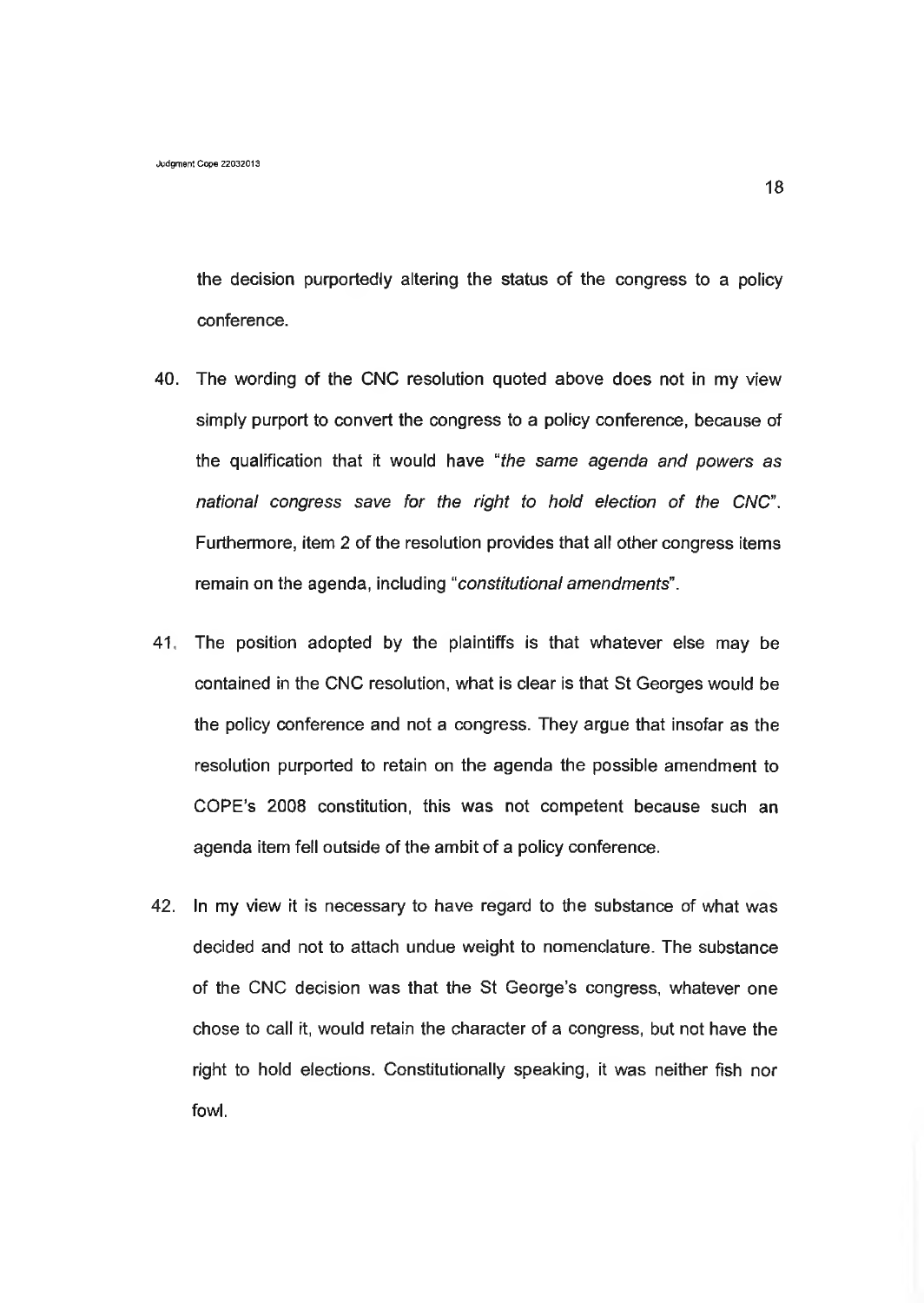- 43. The plaintiffs argue that since the CNC has the power to convene a national congress, it also has the power to call it off. Against this, the defendants argue that the CNC had no power once it had summoned party structures of COPE to send delegates to a national congress, on the morning on which they were all due to arrive and register, to call it off, nor did the CNC have the right to reduce the powers of the congress after delegates have been given notice of the congress, since these are determined by the Constitution. Even if the CNC did so, the congress could decide otherwise.
- 44. I am in agreement with the defendants' approach to the CNC's resolution. There is no reason in my mind why the mere reference in the resolution to conversion of the meeting to a policy conference should trump the substance of the resolution which was really only to exclude the possibility that a new leadership would be elected, whilst in express terms retaining all other competencies. This is also the effect of the interdict granted by this Court on 29 May 2010, referred to below.
- 45. The CNC's powers and obligations included, in terms of clause 3.1(a), issuing notice of and convening the congress. If the CNC has the power to exclude a possible agenda item from consideration, it would surely be open to the congress itself to reinstate the agenda item. In terms of clause 2.2 the congress is the *"highest authority of* [COPE]".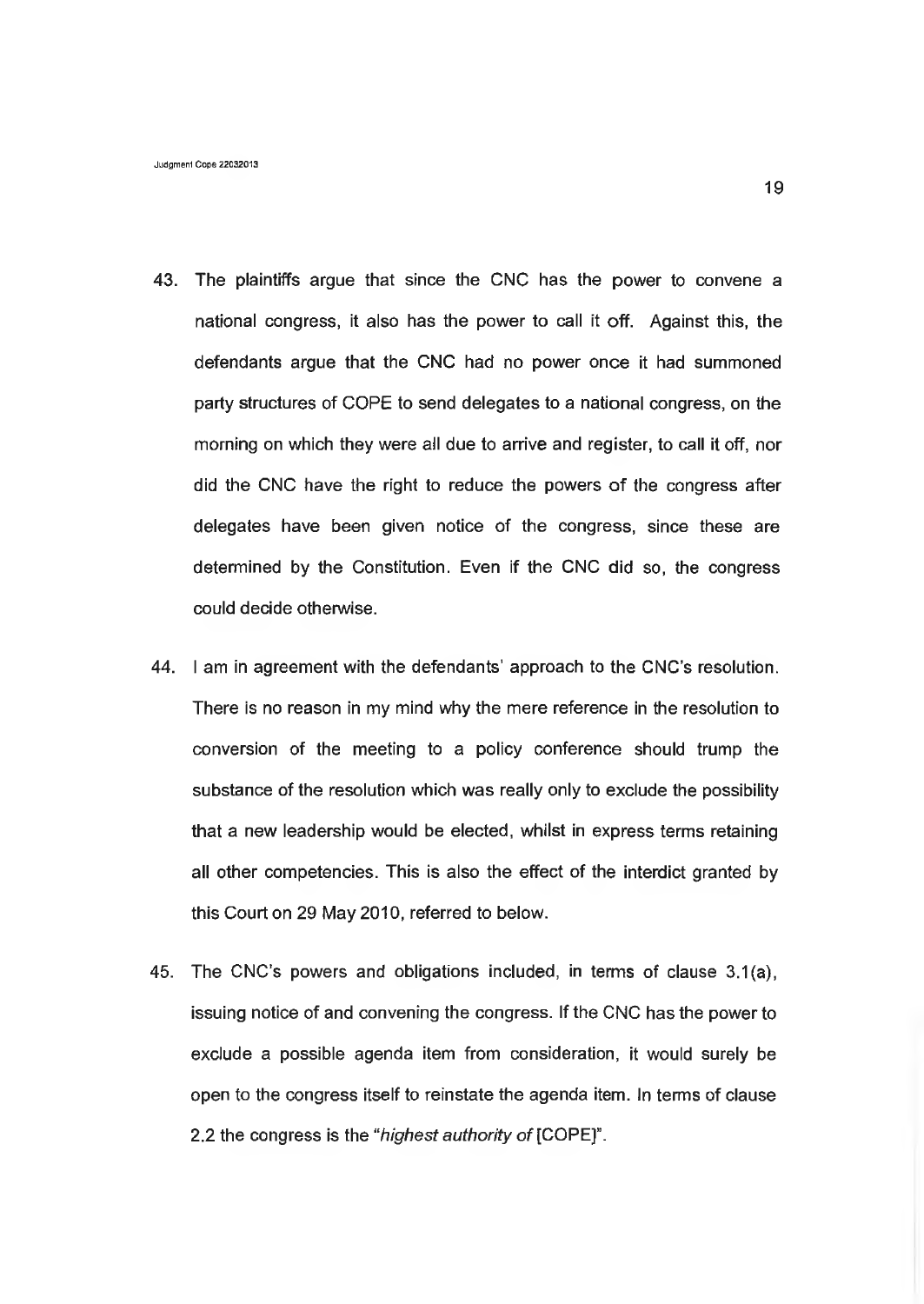- 46. On Friday night 28 May 2010 at a plenary sitting of the St George's congress chaired by Mr Mluleki George and Ms Lyndall Mafole-Shope, Mr George raised the question as to whether in light of the CNC's resolution of 27 May, a decision should be made to conduct a national congress. It is the defendant's case that there was overwhelming support for the proposition and that it was duly passed. It appears that upon this view having being expressed by Mr George, a number of delegates left the plenary session. Mr Lekota and Mr Phillip Dexter, COPE's Head of Communication went to this Court and on 29 May 2010 obtained an urgent interdict preventing COPE from holding elections at the St George's congress and deferring the elections "*for a period of four months in order to allow nominations in terms of nominations to be accepted as per paragraph 3 of its resolution of 27 May 2010",* a reference to the CNC resolution quoted above.
- 47. That interdict did not however place any impediment in the way of passing resolutions amending COPE's constitution. The plaintiff's submission that since the Court had interdicted elections and since elections are held at a national congress (article 2.6 of COPE's 2008 constitution) the gathering was no longer a congress is a *non sequitur,* for the reasons referred to above.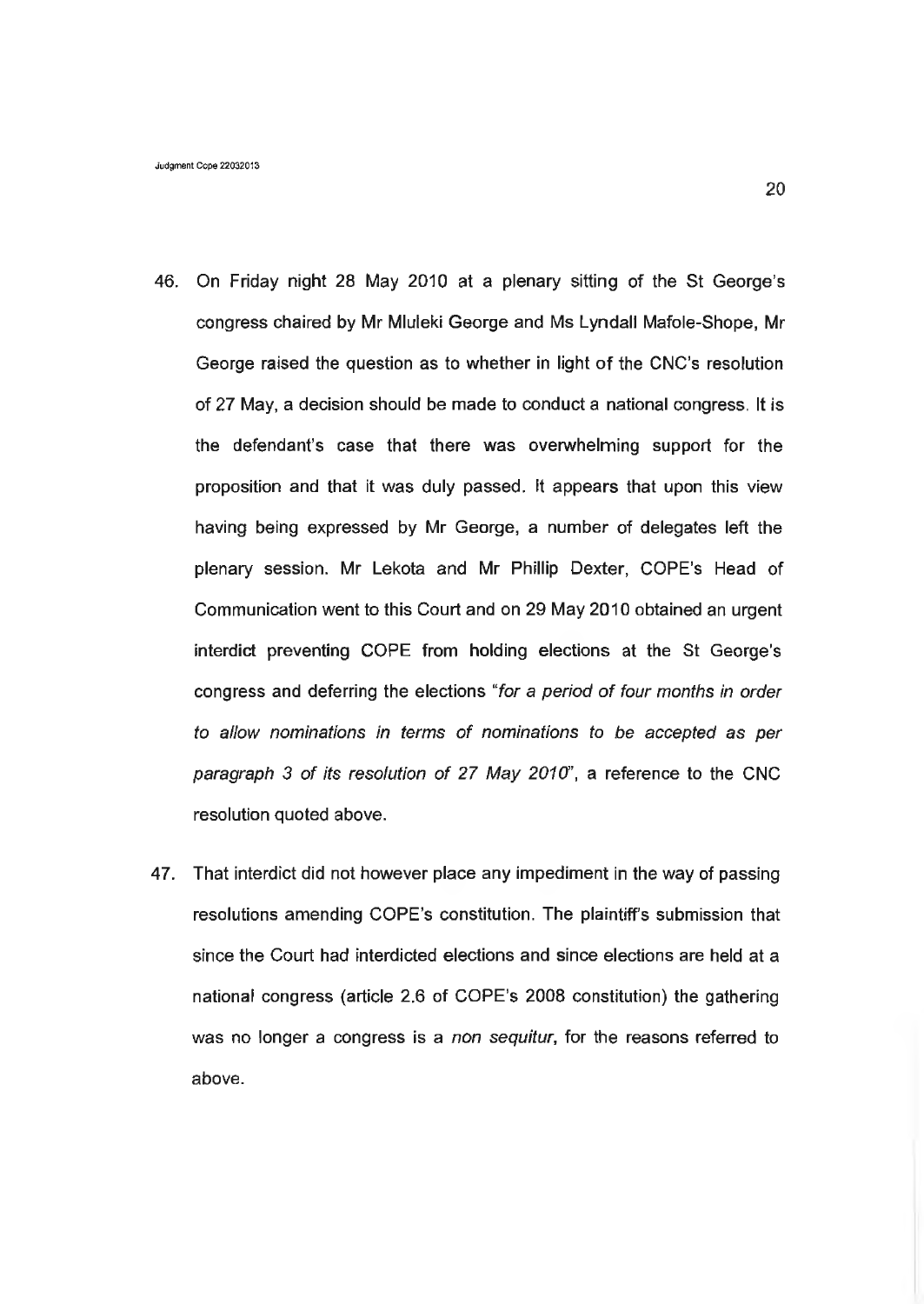- 48. I will now turn to the evidence relevant to the question whether at St George's a resolution was in fact passed amending COPE's Constitution by reducing the quorum at a national congress from two thirds to fifty per cent plus one, as contended by the defendants.
- 49. At St George's there were various "*commissions*" (meetings held outside of the plenary sessions) dealing with specific agenda items which could be attended by those members of COPE interested in the issue at hand. One such commission was assigned to deal with amendments to the 2008 constitution. Each commission had a chairperson and rapporteur who would be required to report back to the plenary session on the recommendations of the commission. The defendants' first witness Mr Mbulelo Ncedana chaired this constitutional commission and Mr Caleb Tlondlana was the rapporteur. Mr Ncedana testified that he chaired the constitutional commission on 29 and 30 May 2010 and that their proposal to amend Article 22.8 of COPE's constitution in order to reduce the quorum to fifty per cent plus one was made in the commission. Messrs Tlondlana and Ncedana prepared the commission's report. Nowhere in that report is it recorded that clause 22.8 would be amended in this fashion.
- 50. Video footage of Tlondlana reading his report of the constitutional commission to the plenary session was viewed in Court. Tlondlana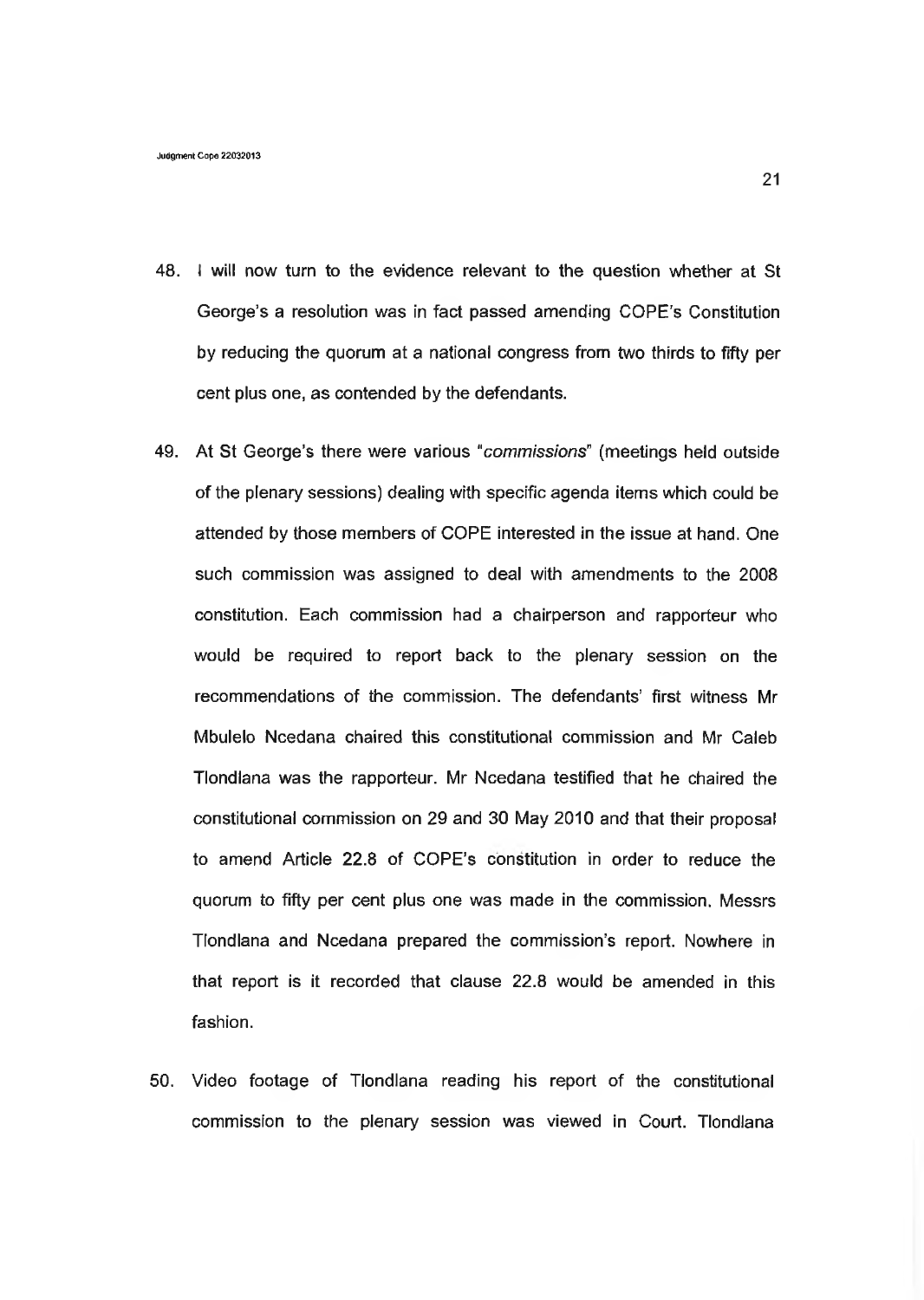followed his manuscript notes and from time to time embellished thereon. Ncedana thereafter took the podium and raised further issues, none of which is relevant. Tlondlana's evidence was that the amendment of Article 22.8 was never raised or discussed. Ncedana conceded that nowhere in the video recording of the commission's report to the plenary session was the proposed amendment mentioned.

- 51. Ncedana's evidence that the issue of the quorum had been addressed in the commission was supported by the evidence of Ms Clara Motau. She said that in the draft constitution under consideration in the commission it was stated that two thirds would be the quorum and that the debate was whether it should be changed to fifty per cent plus one. After the debate the general consensus was that the quorum should be changed to fifty per cent plus one.
- 52. Ms Motau testified in somewhat vague terms that when their commission's report was tabled in plenary, the new quorum was mentioned and adopted. Under cross-examination she ultimately conceded that she did not hear mention of the constitutional amendment during the report back to the plenary session.
- 53. The defendant also called Mrs Mali, who testified that she attended the plenary session at which the constitutional commission's report was tabled. She testified that she sat next to a young man who raised his hand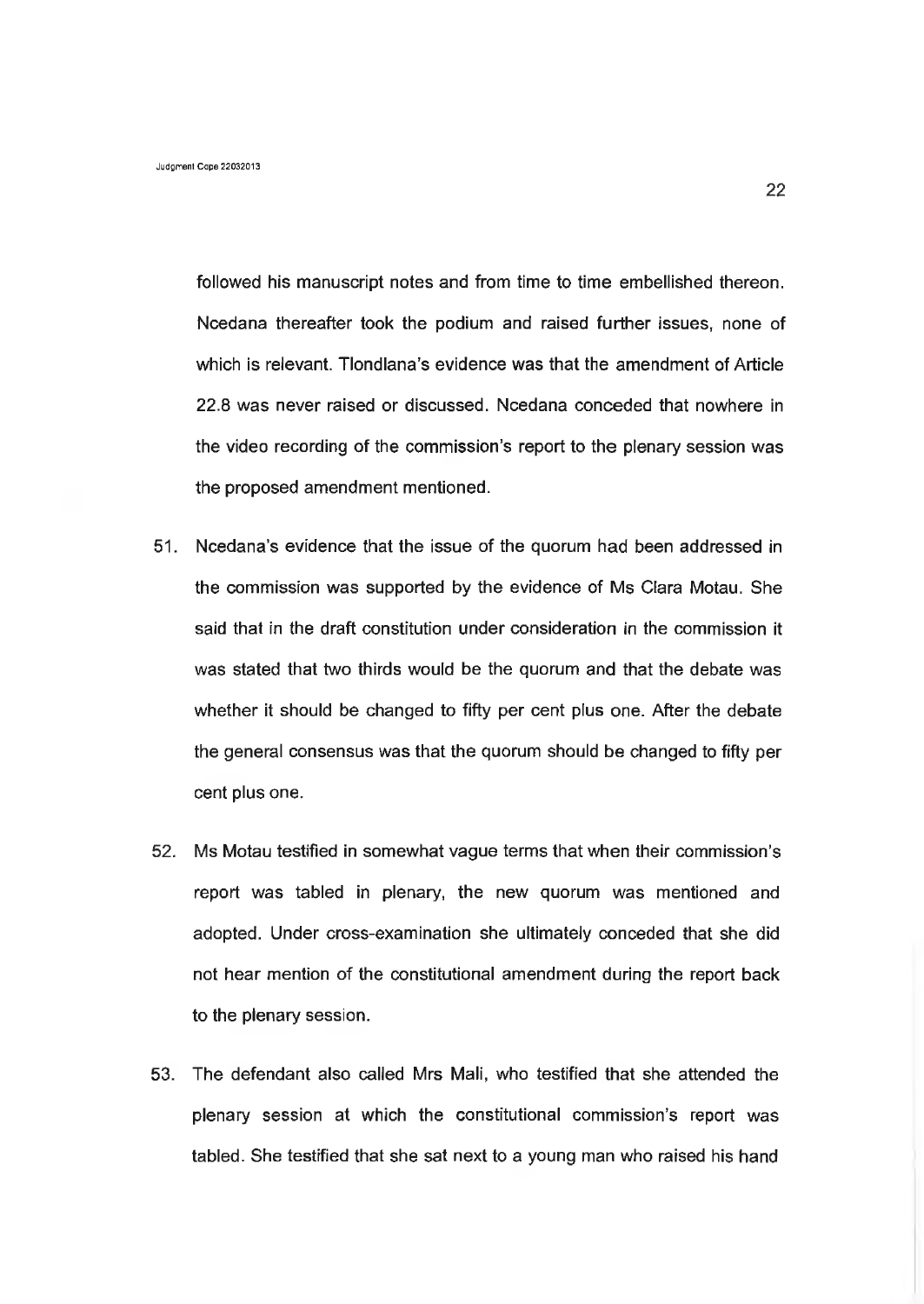for an opportunity to speak but was ignored by Mr George who was chairing the session, for some time. He was eventually given an opportunity to speak after the constitutional commission report had been presented and he said that something had been forgotten by the person who had made the report and that was the issue of the fifty per cent plus one quorum. When cross-examined in more detail about these events, Mrs Mali was unable to deviate from the original script of her evidence. She was also reluctant to disclose to the Court, to whom in the defendants camp she had disclosed this information, which would have led to her being called as a witness. Only after she was assured by Mr Heunis that she would suffer no detriment if she disclosed the names, did she purport to do so.

54. I did not find Mrs Mali a credible witness, nor is her evidence probable, given the singular lack of corroboration for her version, which if true, related to events witnessed by a large number of delegates, many of whom would be able to give testify to these events. I gained the clear impression that she had taken the stand in order to testify to certain events suggested to her by others, rather than events witnessed by her. Her inability to give any further material details beyond that which to she had testified, very briefly it must be said, in chief, her peculiar reaction to being asked when and to whom she had disclosed the gist of her evidence to the defendant's camp (so that they were alerted to the fact that she was able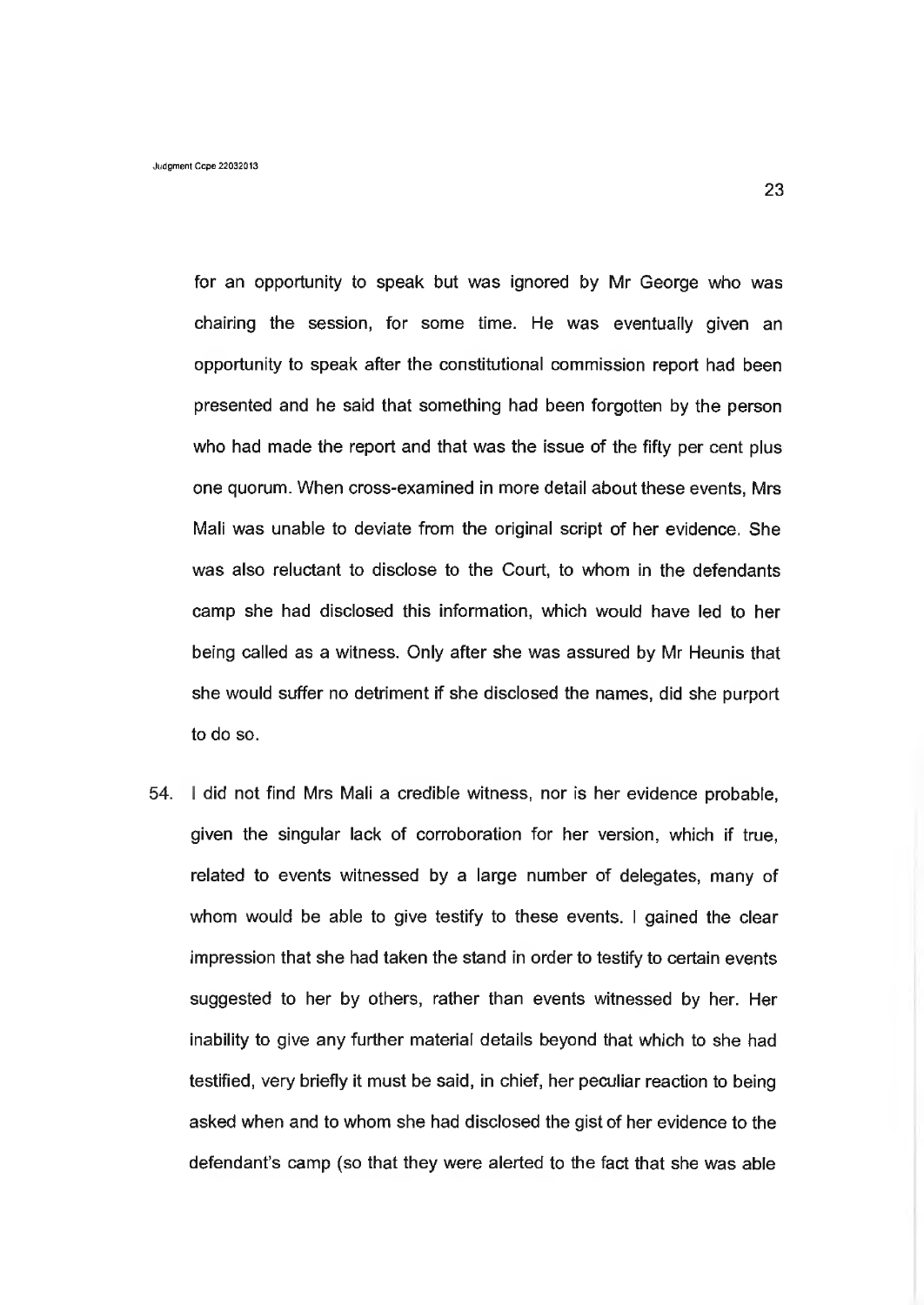to testify to these matters), all pointed to her evidence constituting nothing more than a fabrication. I have no hesitation in rejecting it.

- 55. The plaintiffs urged me to find that in any event the defendants failed to prove that at the time that the constitutional commission's report was presented to the plenary session, that body was quorate.
- 56. There is much to be said for the proposition that whatever the position may have been when the congress was officially opened and pronounced quorate, it may no longer have been quorate by the time that the constitutional commission reported on 29 May 2010. In view of my finding that the issue of the amendment of clause 22.8 was never put to the plenary session of the congress, it is not necessary to decide this point.
- 57. It was contended by the plaintiffs that in any event, any motion to amend the Constitution was not in accordance with the Constitution itself, because it was not by secret ballot. Clause 22.4 provided that voting shall be free and fair and by secret ballot unless agreed otherwise. In view of my finding that no such amendment was put to the plenary session, it is likewise unnecessary to decide whether the fact that on any version, the alleged amendment was not put to the vote by way of secret ballot in accordance with clause 22.4 of the Constitution, is fatal to the defendants' case on this point.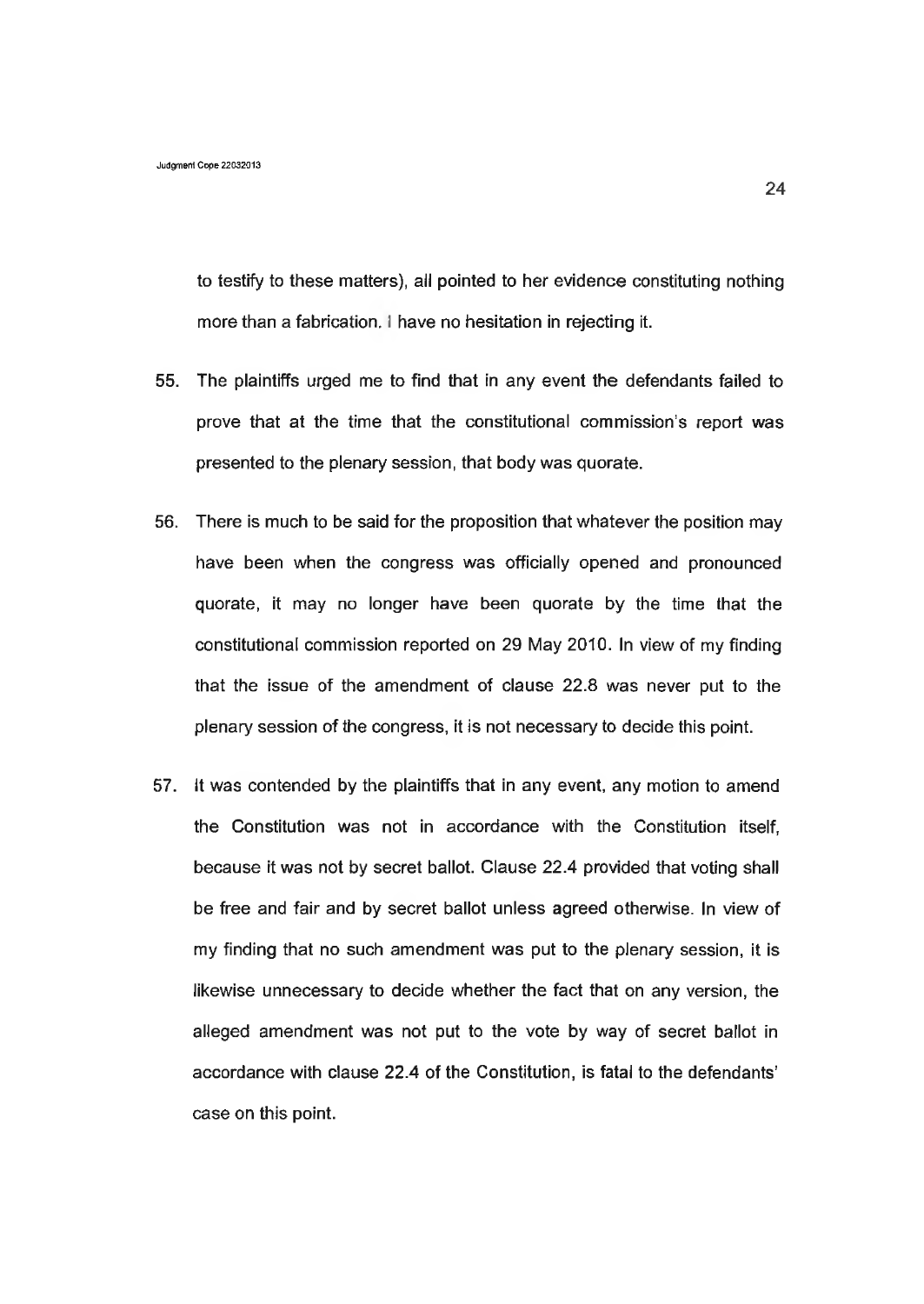**The Heartfelt Congress and whether Mr Shilowa and a new CNC leadership were elected**

- 58. Although a fair proportion of the evidence before me related to the events at Heartfelt, the finding that clause 22.8 of the Constitution was not amended at St Georges disposes of the central issue which I am required to decide, namely whether on 17 December 2010, at Heartfelt, Mr Shilowa and a new CNC were duly elected to replace Mr Lekota and the CNC then in office.
- 59. The case for the defendants is that after much difficulty and a significant delay, a quorum was established at Heartfelt. It is common cause that at a stage the congress, in the early hours of 16 December, descended into disarray, with chairs being hurled across the plenary venue, delegates being injured and having to leave the hall. This breakout of hostilities was caught on camera and viewed in Court. It is furthermore the defendants' case that Mr Lekota led a walkout of his followers from the venue in the early hours of 17 December 2010, whereas the majority decided to remain and continue with the congress. They point out that the process of registration of delegates continued even into the early hours of 17 December, suggesting a determination on the part of the delegates to continue with the congress, despite the expiry of its scheduled duration. The defendant's accordingly argue that those who left without an official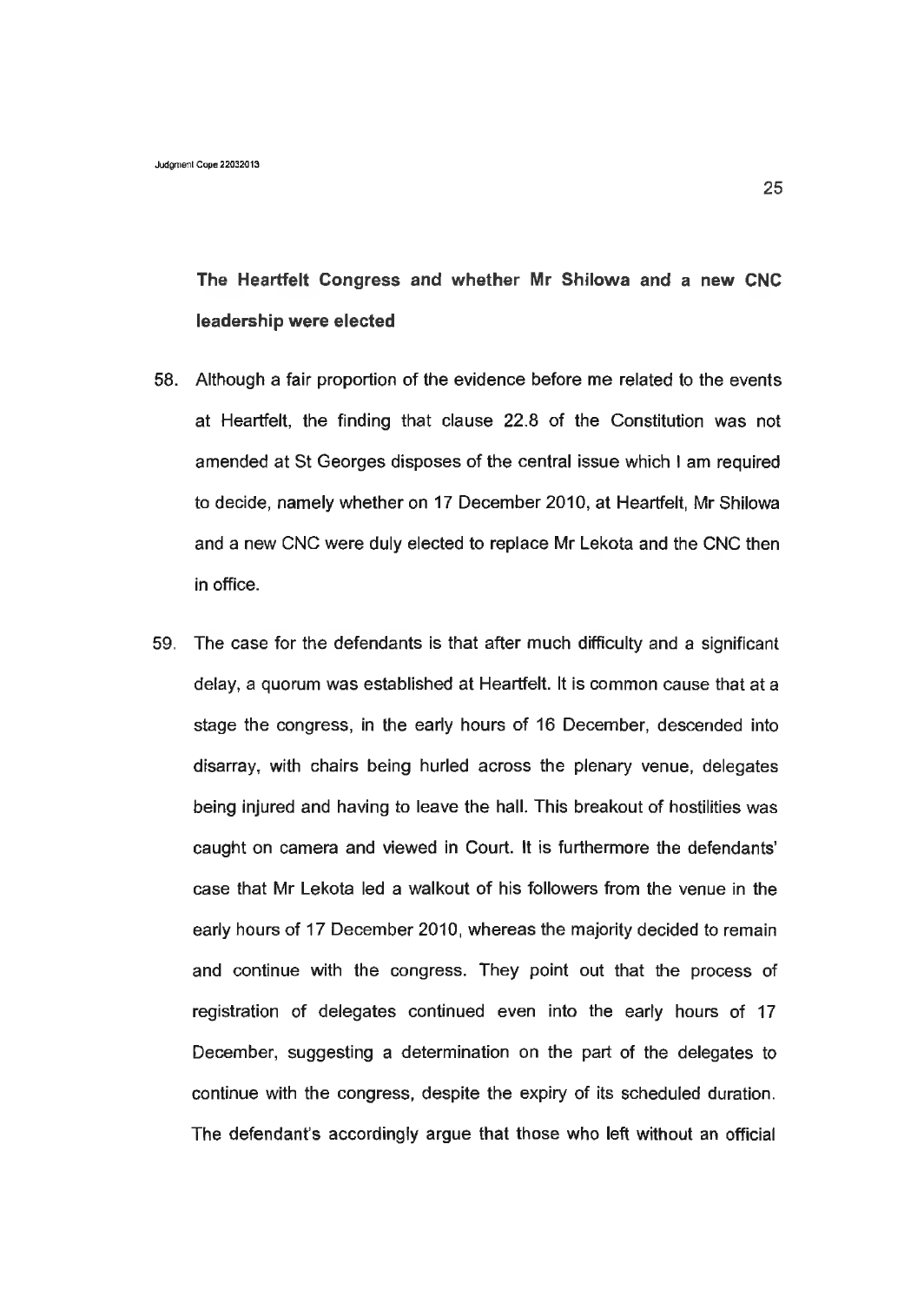end to the congress having been called, did so of their own volition and cannot be heard to complain that resolutions were passed and elections held in their absence.

- 60. The plaintiffs' case on the other hand is that preparation for the congress was parlous; it descended into chaos before it got off the ground, the delegates were requested by the landlord to vacate the venue on the morning of 17 December and in any event, many had already left for a variety of reasons. People were entitled to leave when the congress failed to conduct its business within the scheduled period.
- 61. Suffice it to say that I have no reason to disbelieve the evidence of Mr Lekota that the delegates had been asked to leave the venue on the morning of 17 December 2010, before the congress got down to the business of electing new leadership, which they did. Some delegates apparently headed home, others remained outside the congress venue, whilst another group went to the Pretoria show grounds, there to be addressed by Mr Lekota before they too went their separate ways.
- 62. The group which remained in the environs of Heartfelt can safely be identified as the Shilowa faction of the congress. On the morning of 17 December 2010, they purported to establish that there was still a quorum of at least fifty per cent plus one and thereafter they conducted an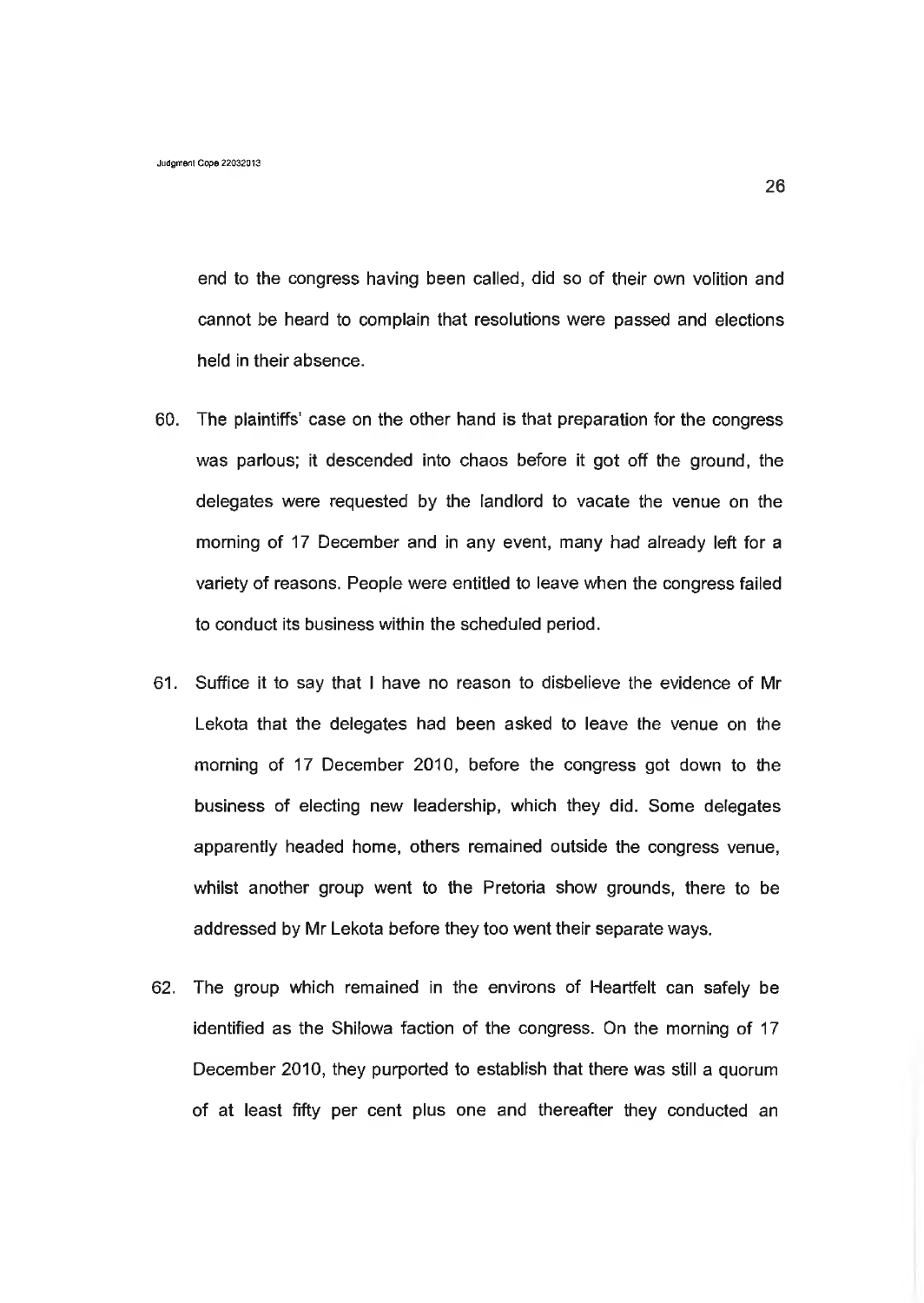"*election"* at which Mr Shilowa was elected as COPE's new president and a new CNC was also elected.

- 63. I might add that the conditions under which the Heartfelt congress were held, if indeed the congress ever truly got under way, were far from ideal. Many delegates went without food or accommodation and were unable to wash or change into fresh clothing as the meeting progressed. The registration and accreditation of delegates is a topic all of its own, which on the admission of the defendants' witness Mr Johan Boot, was never properly finalised. Mr Boot was in my estimation an impartial witness who to the best of his ability attempted to enlighten the Court as to what had actually transpired at Heartfelt.
- 64. By the time that the congress *de facto* broke up, the independent contractors employed to attend to accreditation had left and the *"quorum"* was sought to be established by some of the delegates who remained. Even they did not claim that there was a two thirds quorum on the morning of 17 December.
- 65. In my view it cannot be held on the evidence that the congress was still in session by the time the election was purportedly held. Minor procedural irregularities may be insufficient to render the purported decisions of a meeting invalid, but the circumstances in which this election was purportedly held were materially different to any procedure envisaged in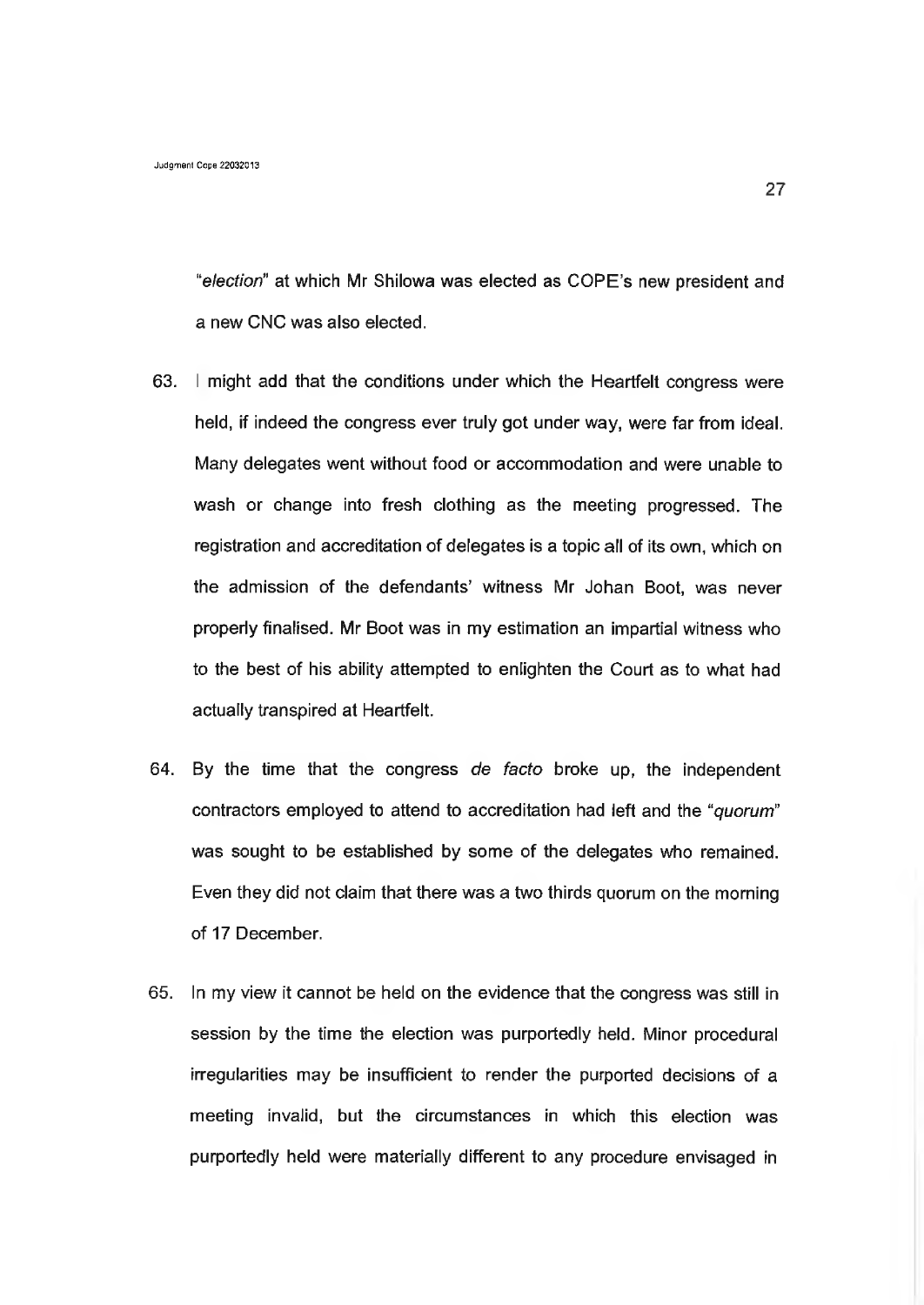COPE's constitution. The same applies to the other resolutions purportedly passed on the morning of 17 December 2010.

- 66. Ultimately, there are two definitive reasons why any purported election of new leadership at Heartfelt was not competent:
	- 66.1 The first is that the defendants do not contend for a quorum of two thirds at the gathering which purported to elect the new leadership. The defendants concede that at best there was a quorum of fifty per cent plus one when the "*election"* was held and the other resolutions taken.
	- 66.2 The second is that the Heartfelt congress was scheduled to be held over the period 15 and 16 December 2010 and the election, such as it was, was conducted on the morning of 17 December, outside of the venue which had been booked for the purposes of holding the congress and after a significant proportion of the delegates had in fact left the venue. The Congress was no longer in session and no matter what proportion of the delegates remained, they could not in the absence of the others who had left, decide to extend the life of the congress, as they purported to do. No amount of latitude can reasonably lead to the conclusion that the gathering of COPE delegates on the morning of 17 December constituted a proper continuation of the Heartfelt congress.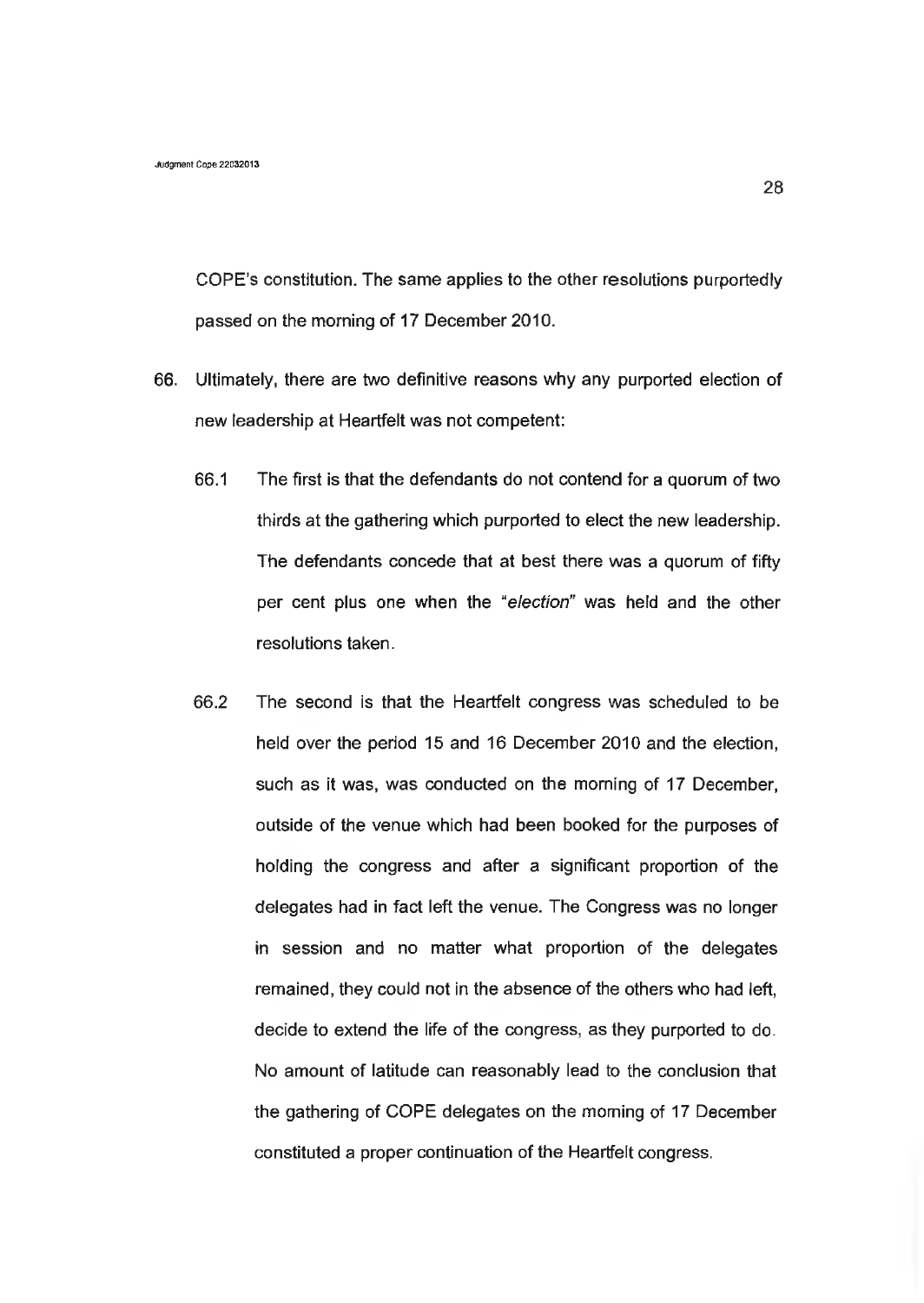**The interpretation of clause 2.9 of COPE's inaugural constitution and its impact (if any) on the leadership of COPE post 16 December 2010**

67 As mentioned above, clause 2.9 of the 2008 Constitution provided as follows:

> "2.*9 The Inaugural Congress of the Congress of the People shall agree by Resolution that the First National Congress of the Party shall be held within a maximum of 2 years, following the establishment of Party structures at branch, regional and provincial level as well as the Congress of the People Chapters in accordance with the provisions of this Constitution."*

68. The defendants allege as follows in paragraph 42 of their claim in reconvention:

> *"In terms of article 2.9 of the 2008 Constitution, the term of office of the 2008 leadership approved on 16 December 2008 ended on 16 December 2010"*

69. Pursuant to that allegation, the defendants seek as part of the declaratory relief in paragraph 50.1, an order in the following terms:

> *"Declaring that in terms of article 2.9 of COPE's Constitution, as adopted on 16 December 2008 in Bloemfontein (the 2008*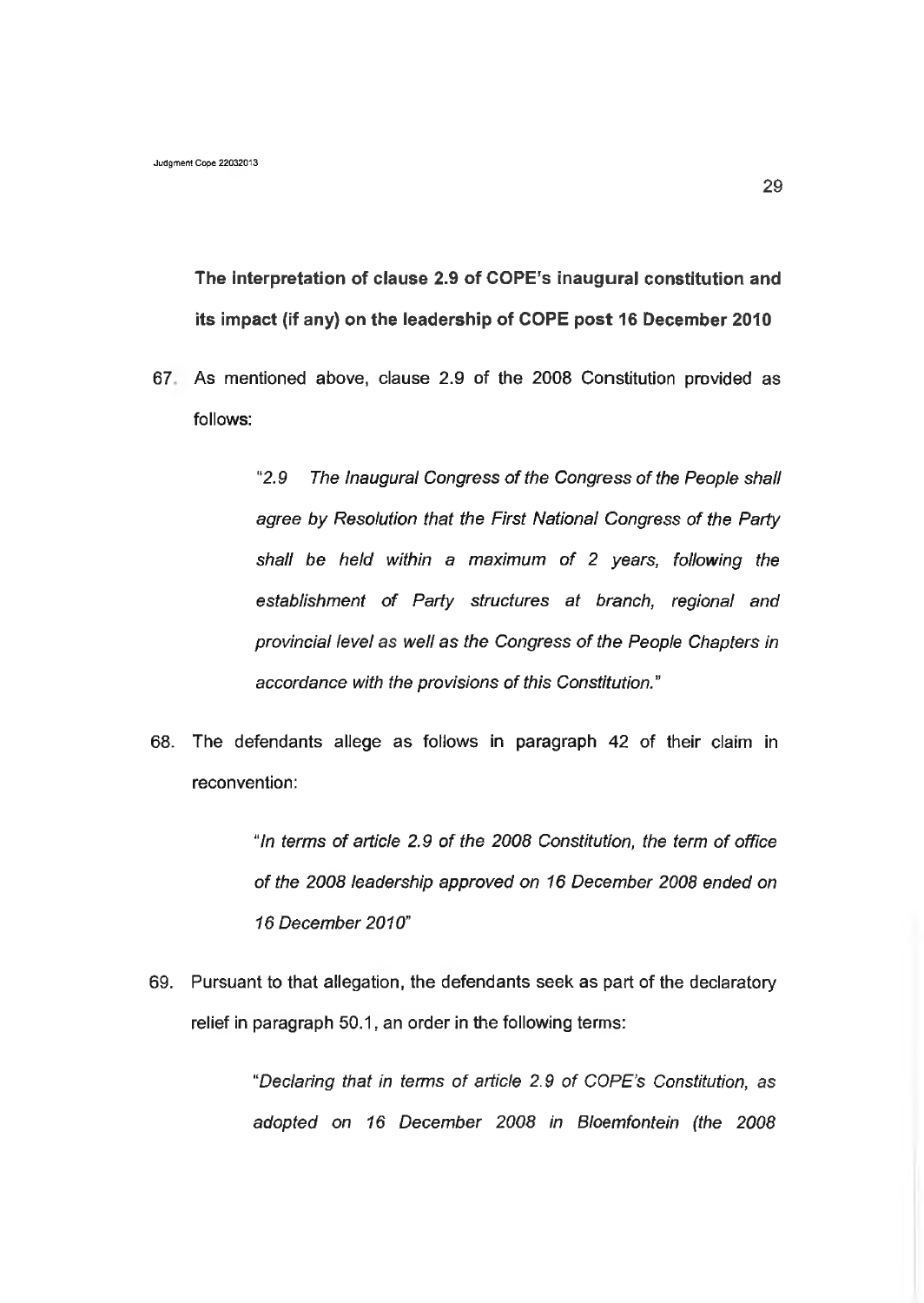*Constitution), the term of office of the 2008 leadership approved on 16 December 2008 ended on 16 December 2010"*

- 70. Each of the parties has a different interpretation as to the meaning and effect of clause 2.9.
- 71. The plaintiffs argue that clause 2.9, properly construed, requires that party structures at branch, regional and provincial level, as well as the COPE Chapters must be established in accordance with the provisions of the constitution before the First National Congress can be held.
- 72. The defendants contend that the inaugural congress appointed leadership with a clear mandate to hold a national elective conference within two years, during which period party structures at branch, regional and provincial level, as well as the COPE Chapters were to be established in accordance with the provisions of the constitution.
- 73. The defendants furthermore contend that the inaugural leadership was appointed for a fixed term not exceeding two years from 16 December 2008 and that they cannot claim to occupy the positions to which they were appointed beyond that period by reason of their failure to have fulfilled their mandate.
- 74. The task of the Court in interpreting a document is to ascertain the probable intention of the authors of the document having regard to the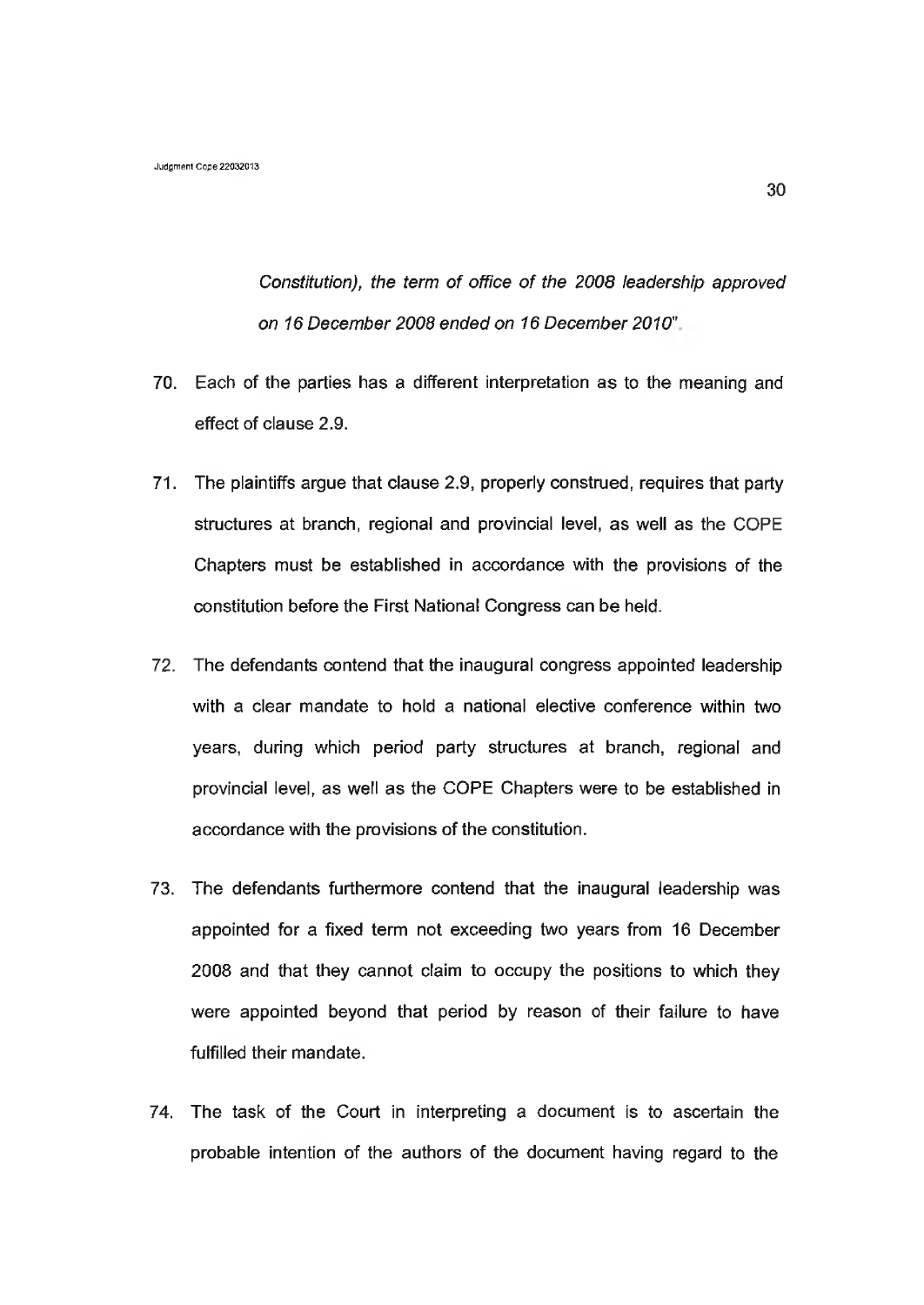words employed and the context in which they appear. In **Natal Joint Municipal Pension Fund v Endumeni Municipality 2012 (4)** SA **593** (SCA) at para 18 Wallis JA held as follows:

*"The present state of the law can be expressed as follows: interpretation is the process of attributing meaning to the words used in a document, be it legislation, some other statutory instrument, or contract, having regard to the context provided by reading the particular provision or provisions in the light of the document as a whole and the circumstances attendant upon its coming into existence. Whatever the nature of the document, consideration must be given to the language used in the light of the ordinary rules of grammar and syntax; the context in which the provision appears; the apparent purpose to which it is directed and the material known to those responsible for its production."*

75. Joubert JA in **Coopers & Lybrand v Bryant1995** (3) SA 761 (A) at 767E-F commenced the formulation of the oft quoted *"golden rule*" of interpretation as follows:

*"According to the "golden rule" of interpretation the language in the document is to be given its grammatical and ordinary meaning, unless this would result in some absurdity, or some repugnancy or inconsistency with the rest of the instrument.''* (Citations omitted.)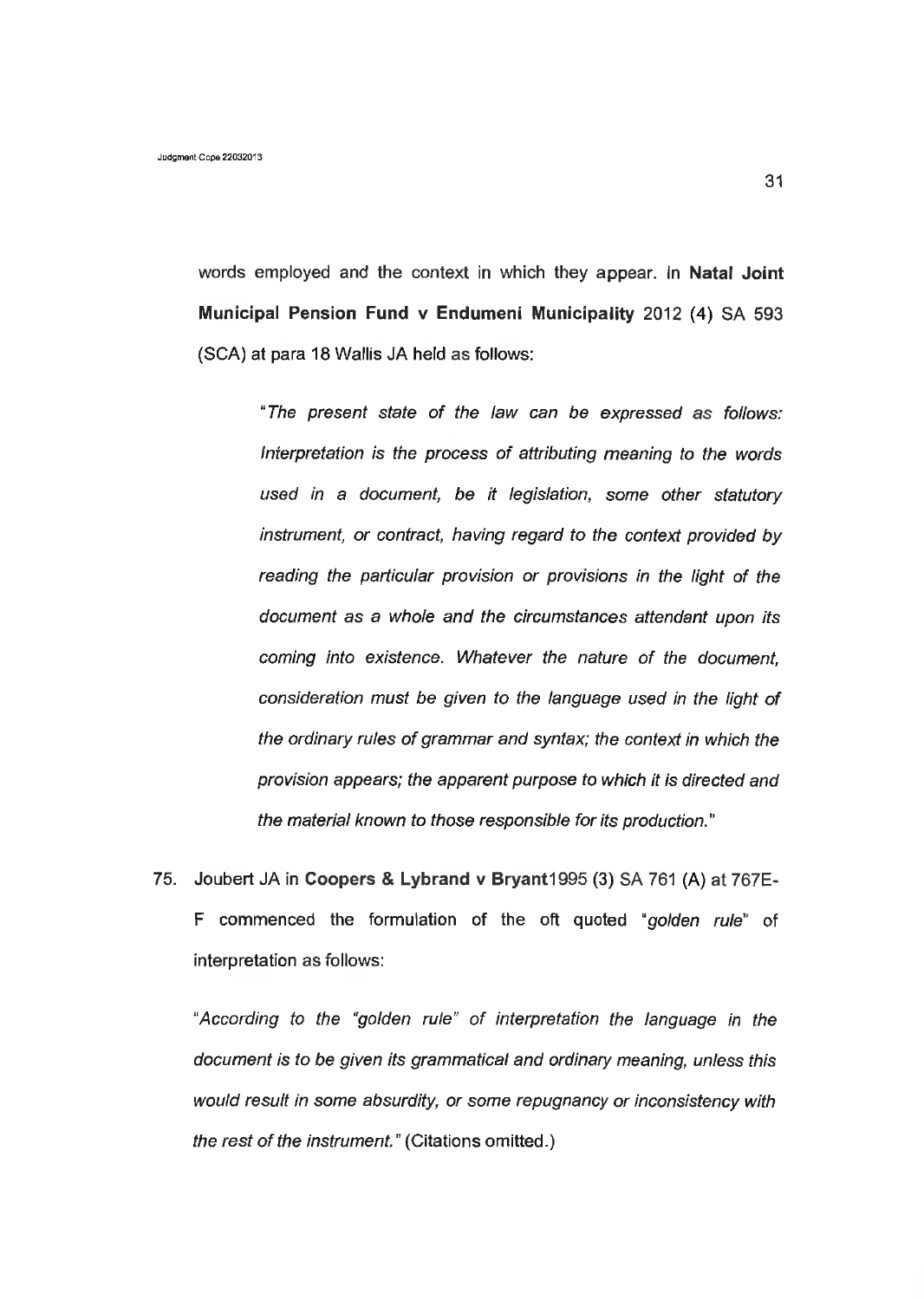76. The plaintiffs' interpretation can be achieved, provided one ignores the comma after the word "years" and replaces the word "*following*" with *"aftef.* The clause would then read as follows:

*"The Inaugural Congress of the Congress of the People shall agree by Resolution that the First National Congress of the Party shall be held within a maximum of 2 years after the establishment of Party structures at branch, regional and provincial level as well as the Congress of the People Chapters in accordance with the provisions of this Constitution. ''*

- 77 That is not however how the clause is worded. With the comma in place, it is clear to me that the congress would take place within two years of the inaugural congress and this was intended to be a date following the work of establishing party structures.
- 78. In my view the meaning of clause 2.9 is clear. The inaugural leadership was required to hold an elective congress within two years. That period was intended to give the party, under the inaugural leadership, time to establish party structures. The inaugural congress regarded two years as a sufficiently long period within which to do so. This understanding of clause 2.9 was also recorded in various party documents, apparently without causing a controversy.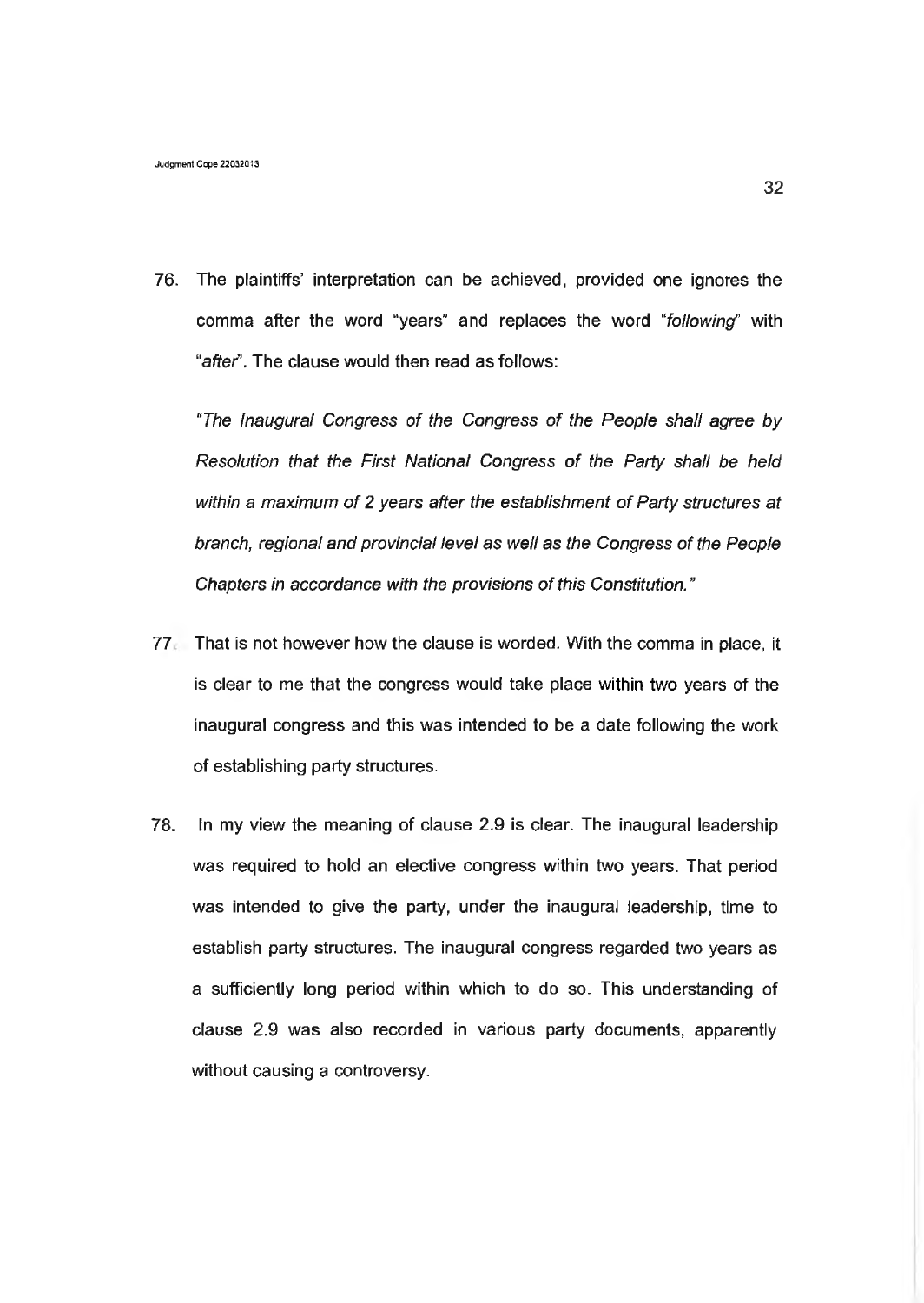- 79. Apart from the fact that the above interpretation accords with the ordinary meaning of the words employed, the contrary interpretation is in my view both improbable and unworkable. If the two year period only commences after the establishment of the party structures, who is to determine when that has occurred? The establishment of party structures is an on-going process. Areas which lack sufficient COPE members to form a branch would not do so. Subsequent recruitment of members in that area could result in the formation of a branch. The same is true of regional and even provincial structures. The Court heard evidence that areas of Kwazulu-Natal were initially regarded as *"no-go"* zones for COPE, because the formation of COPE was regarded by some as having been in reaction to the ascendancy of (now President) Jacob Zuma in the ANC. The evidence, however, was that over the years since 2008 political tolerance has improved markedly, with the result that branches have now been established without hindrance in some of these areas.
- 80. This serves as an illustration of the consequences of adopting the plaintiffs' interpretation. What if political intolerance, or infighting for that matter, prevented COPE from establishing structures in particular areas? What if COPE was unable to muster any meaningful membership in an entire province? The delegates to their inaugural congress would not have been in a position accurately to predict such matters. Would the inaugural leadership continue indefinitely? If so, to what end?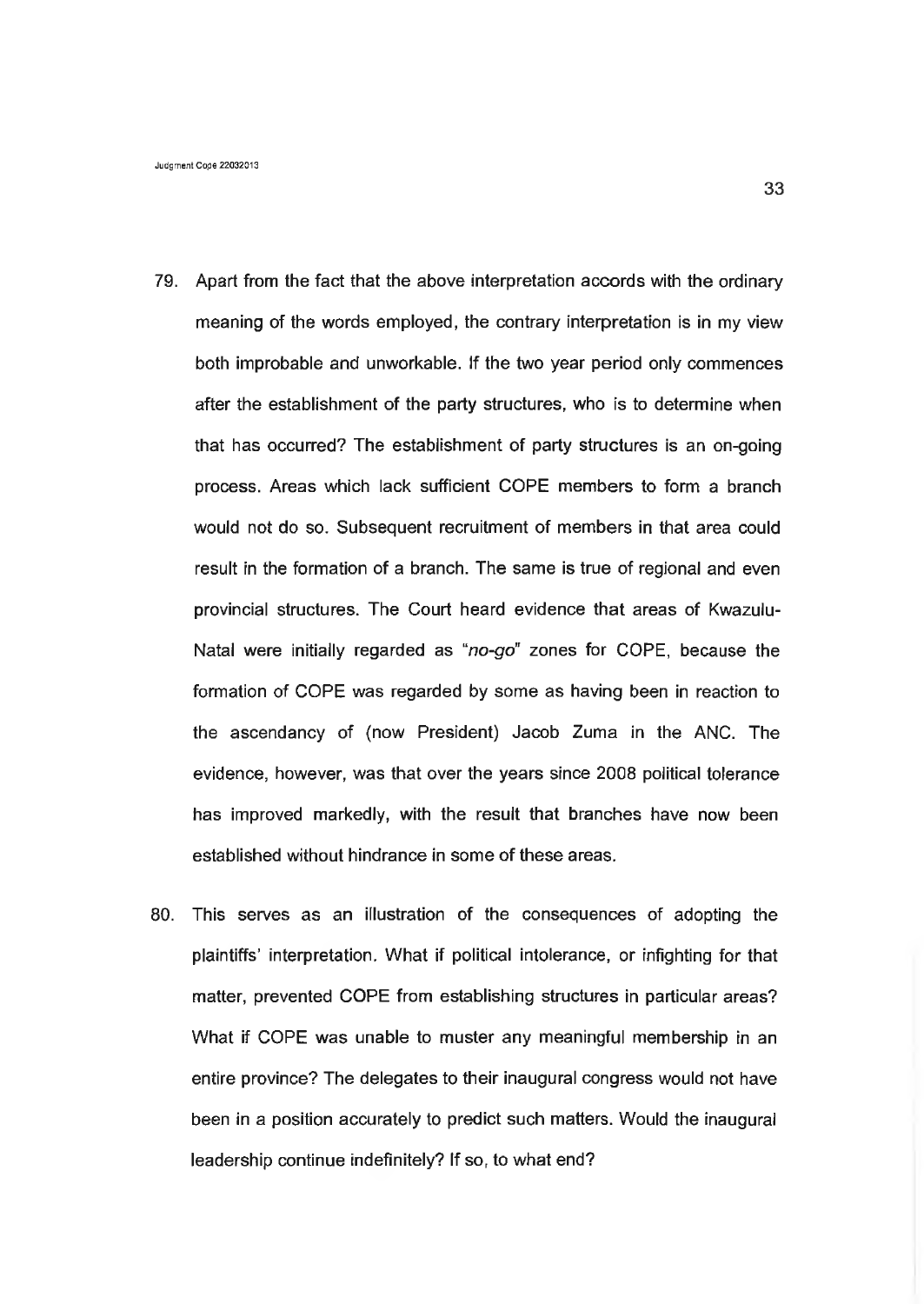- 81. The other question which arises is why would the inaugural congress allow such a long period between the establishment of party structures and the holding of an elective congress? Bearing in mind that COPE was founded on ideals of transparency and democracy, it is improbable that they were prepared to be led by an interim, appointed leadership in preference to a duly-elected leadership for an indeterminate period after the inaugural congress. It also seems that nobody in COPE interpreted clause 2.9 in the manner contended until the present dispute arose, after Heartfelt. Indeed the dates on which Heartfelt was held were calculated to comply with clause 2.9. Before those dates were finally accepted by the CNC, there were several other dates set and then abandoned in the second semester of 2010. Heartfelt was a last ditch attempt to comply with clause 2.9.
- 82. That is not however the end of the debate. Clause 2.9 as I have interpreted it has not been complied with. What remains is to decide what the effect is of such non-compliance.
- 83. The defendants contend that COPE's incumbent President (Mr Lekota) and CNC ceased to hold office at midnight on 16 December 2010, their terms of office having expired. They argue that if the Court so finds, COPE will not be without leadership, because provincial chairpersons and other ex-officio members of the CNC will remain, having been duly elected at the various structures which they represent.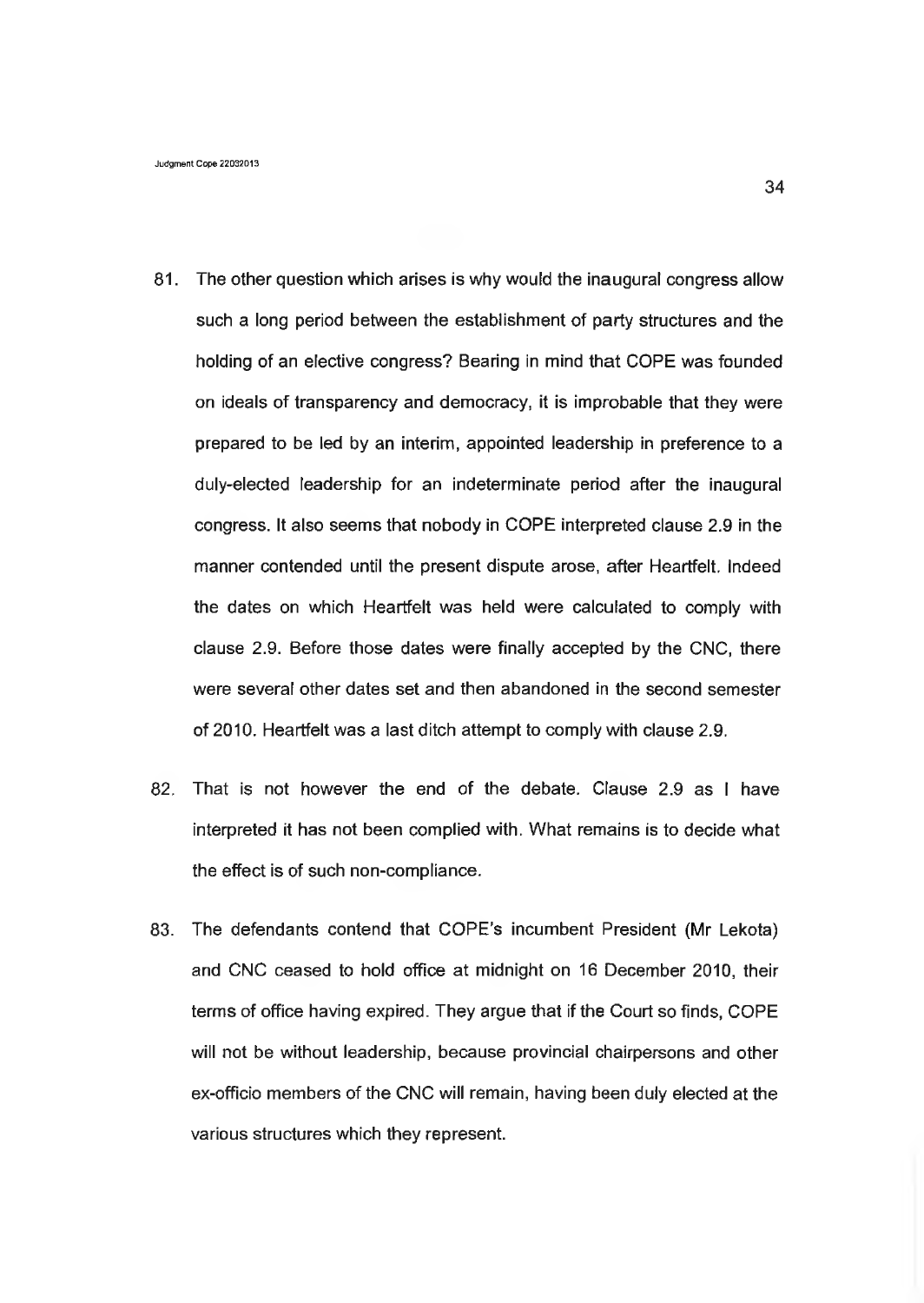- 84. In my view it does not follow that because no elective congress has been held, Mr Lekota and other CNC members appointed at the inaugural congress, or co-opted by the CNC in order to fill vacancies which have occurred, ceased to hold office after Heartfelt. Firstly, clause 2.9 does not in terms limit their term of office to a fixed period. What it does is to impose an obligation on COPE, under that leadership, to hold an elective congress. It cannot without more be inferred that a failure to comply with this provision of the Constitution results in the expiry of their office. In truth the constitution does not contemplate that their office would expire. It contemplates that they would be replaced by elected leadership, which may include them or some of them, as the case may be.
- 85. I am fortified in this view by the judgment of Solomon J in Ex Parte United Party **Club** 1930 (2) SA 277 (W) at 280 - 281. In that matter the Club was a voluntary association in which the constitution provided that the Club's committee members had to resign annually in order that the vacancies could be filled at the annual general meeting, which the committee had to call. If however the committee failed to call the meeting, they would remain in office until a meeting was held and they could be compelled to call such a meeting. That dictum was followed in Padayichie v Pavadai No and Another 1994 (1) SA 662 (W) at 772G. In that case, Levy AJ as he then was held as follows: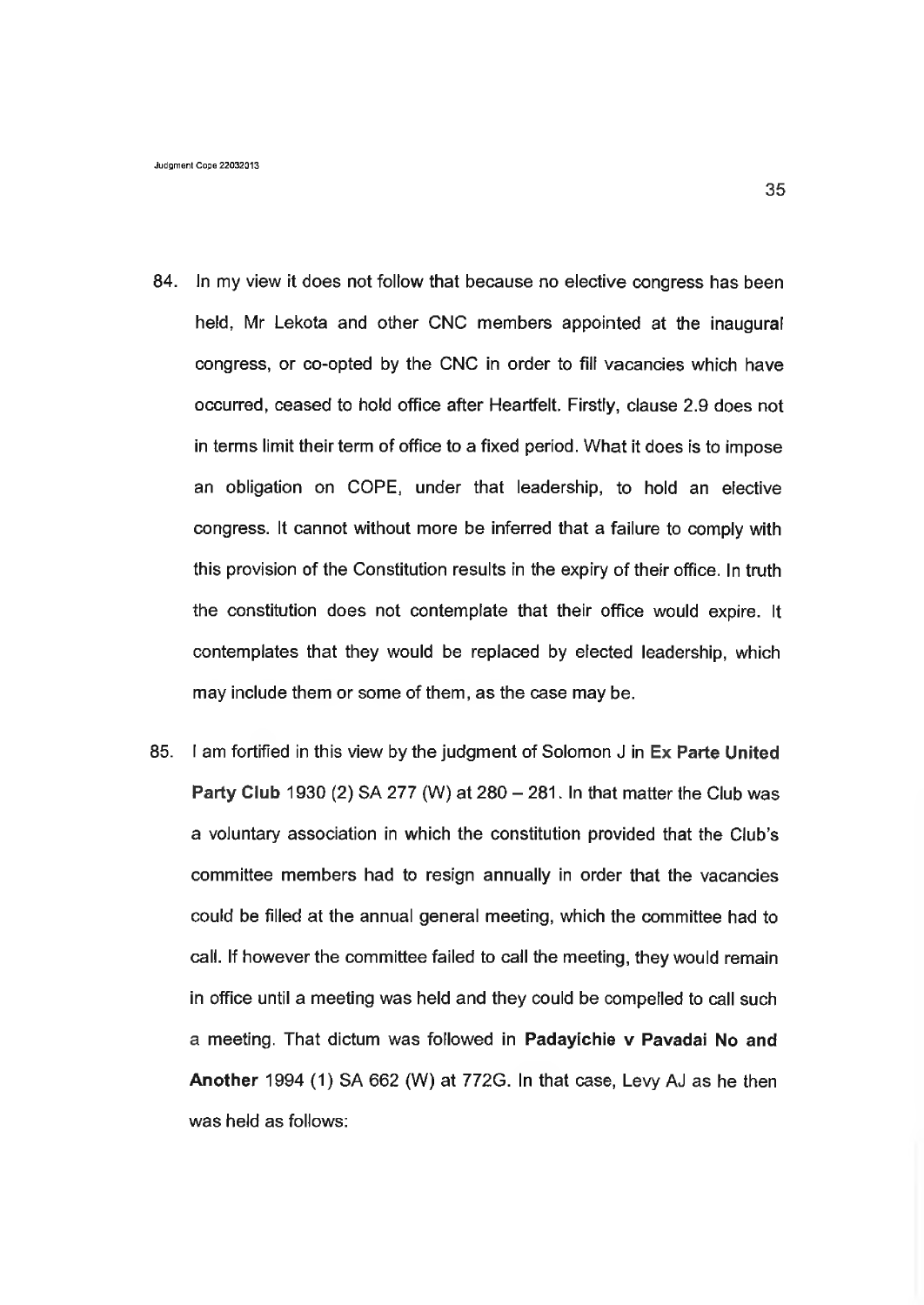*"Having been duly elected to office* ... *they may generally be removed only on the expiry of their term of office by a failure to obtain re-election in accordance with the constitution, and that only at a biennial general meeting. If no steps are taken to enforce the holding of a biennial general meeting (and only the committee may convene it), then the duly elected committee remains in office until the holding of such meeting. See Ex parte United Party Club 1930 WLD 277 at 281."*

- 86. It follows that whilst the members of COPE are entitled if necessary to seek a mandamus requiring the CNC to hold an elective congress, the incumbents remain in office until this is done or they have been removed for any other legal cause.
- 87. It also follows that any contention on the part of the defendants concerning Mr Lekota's position and status in COPE after 17 December 2010 which is dependent on his having been elected out of the Presidency in favour of Mr Shilowa, cannot be sustained. The COPE which Mr Lekota has continued to lead as its President since that day is not a *"parallel structure*"; it is the registered political party COPE which enjoys certain representation in the House of Assembly.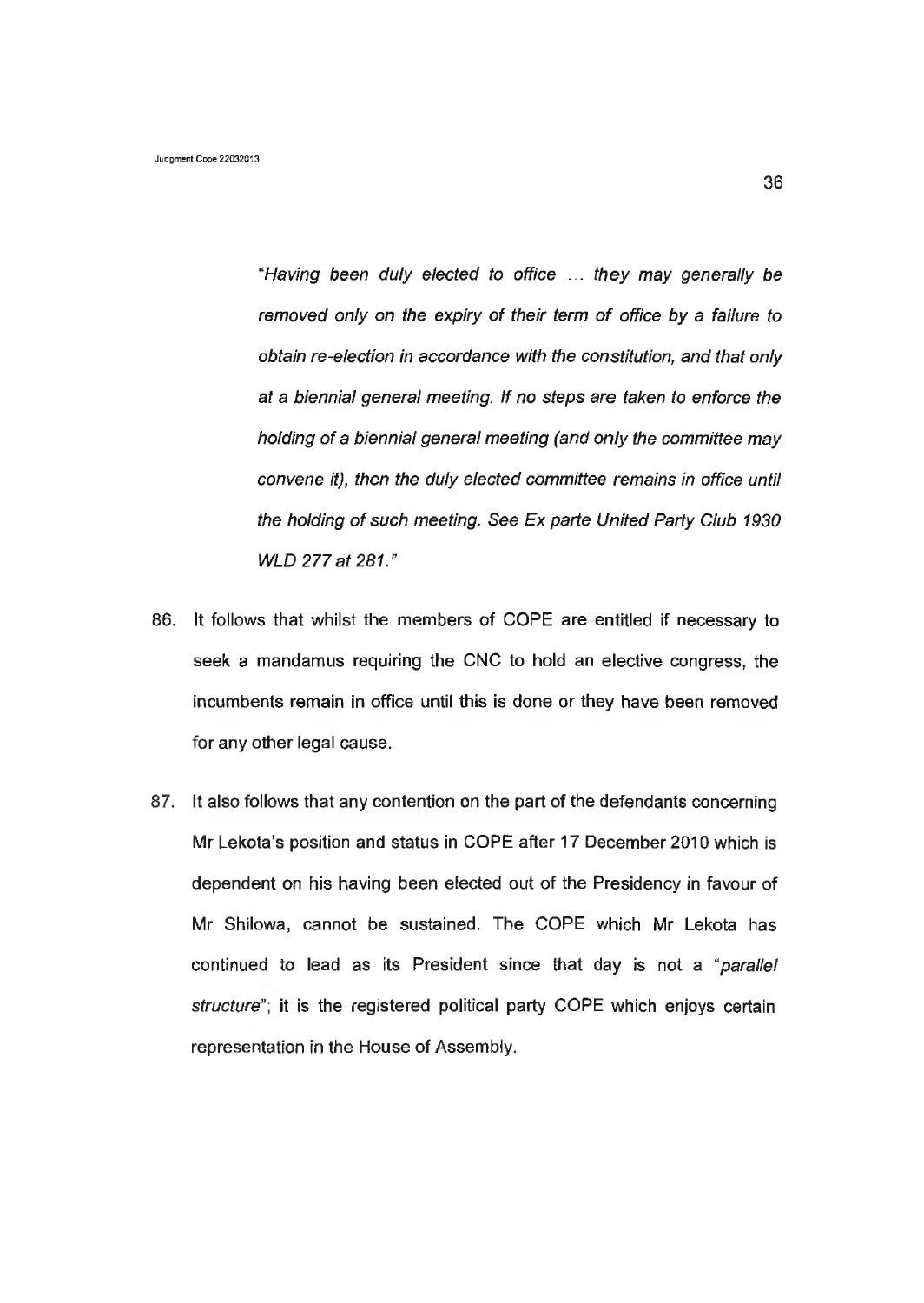**The amendments and relief sought pursuant thereto by the defendants**

- 88. The defendants, during the course of the hearing, applied for the following amendments to their counter-claim. Although the amendment was sought in the course of the defendants' case, the defendants elected to argue the application after the presentation of the evidence. The amendments sought were, firstly, by the insertion of the following into the body of the counterclaim:
	- *"51 A. In the alternative to paragraphs 43 to 47, 50.1 to 50.8, and 51.1 to 51.9 above, and paragraphs 60, 61, 68 and 71.1 to 71.3 below, it is declared that* -
		- *51A.1 COPE's 2010 Constitution, alternatively, its 2008 Constitution, is the operative Constitution;*
		- *51A.2 COPE is not lawfully governed at national level in accordance with the provisions of its Constitution, and neither the so-called Shilowa faction nor the so-called Lekota faction is in de jure control of COPE;*
		- *51A.3 lawful governance of COPE can only be achieved by the reconstitution of COPE's CNC at a*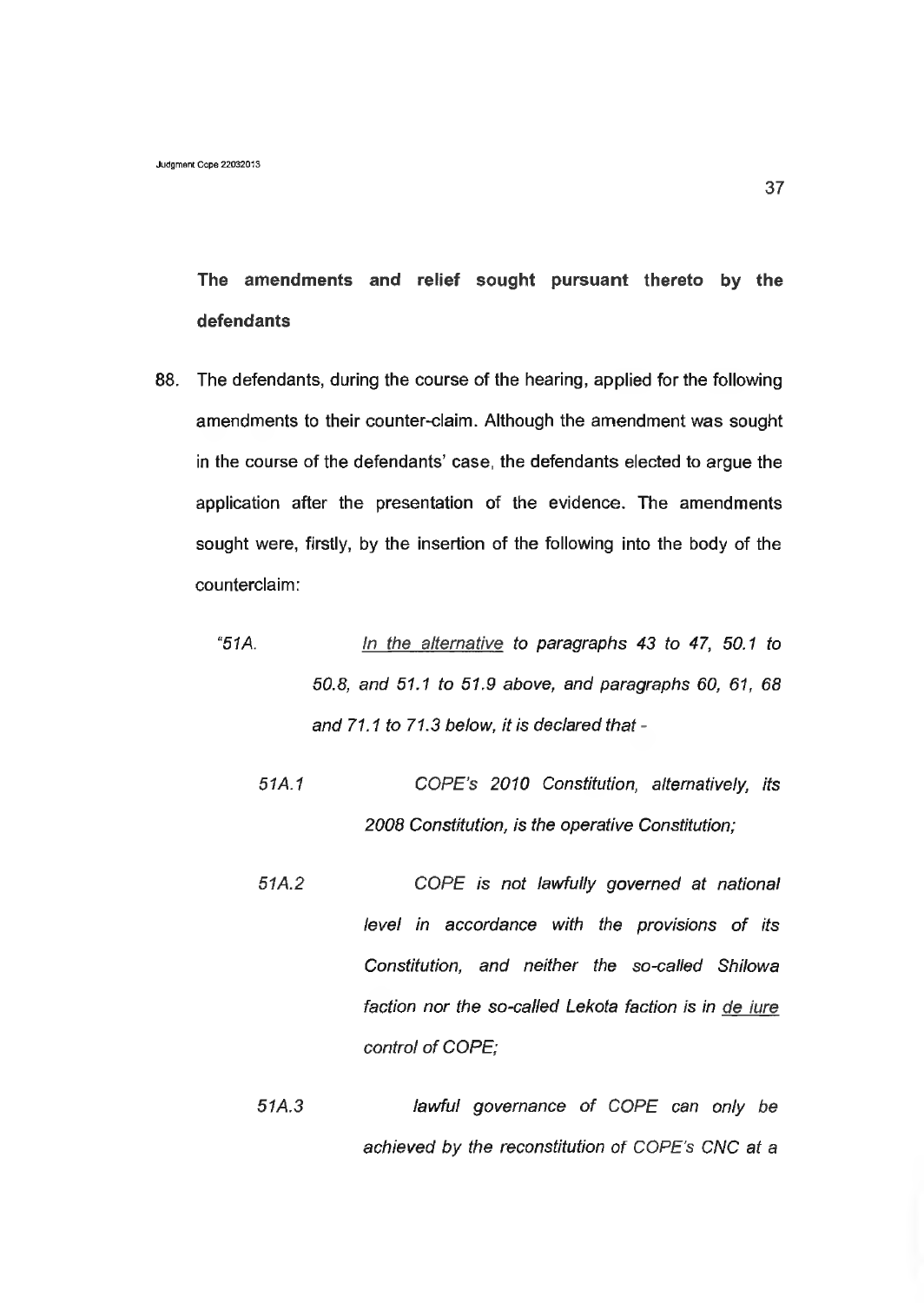*properly constituted National Congress;*

- *51A.4* a *National Congress cannot be convened by the one or the other of the so-called Lekota faction or the so-called Shilowa faction, but can be convened by both factions on the basis of mutual cooperation;*
- *51 A. 5 the expulsion of Mbhazima Shilowa from COPE on 8 February 2011 is set aside;*
- *51 A. 6 the interim orders granted against Mbhazima Shilowa on 11 February 2011 are set aside;*
- *51A.7 the purported factional suspensions and subsequent expulsions of the representatives of COPE aligned to either faction are set aside. "*
- 89. Secondly, by the insertion of the following new prayer as prayer 12A to the counterclaim:
	- *"12A In the alternative to prayers 1 to 12 above, an order declaring that* -
		- *12A.1 COPE's 2010 Constitution, alternatively, its 2008 Constitution, is the operative Constitution;*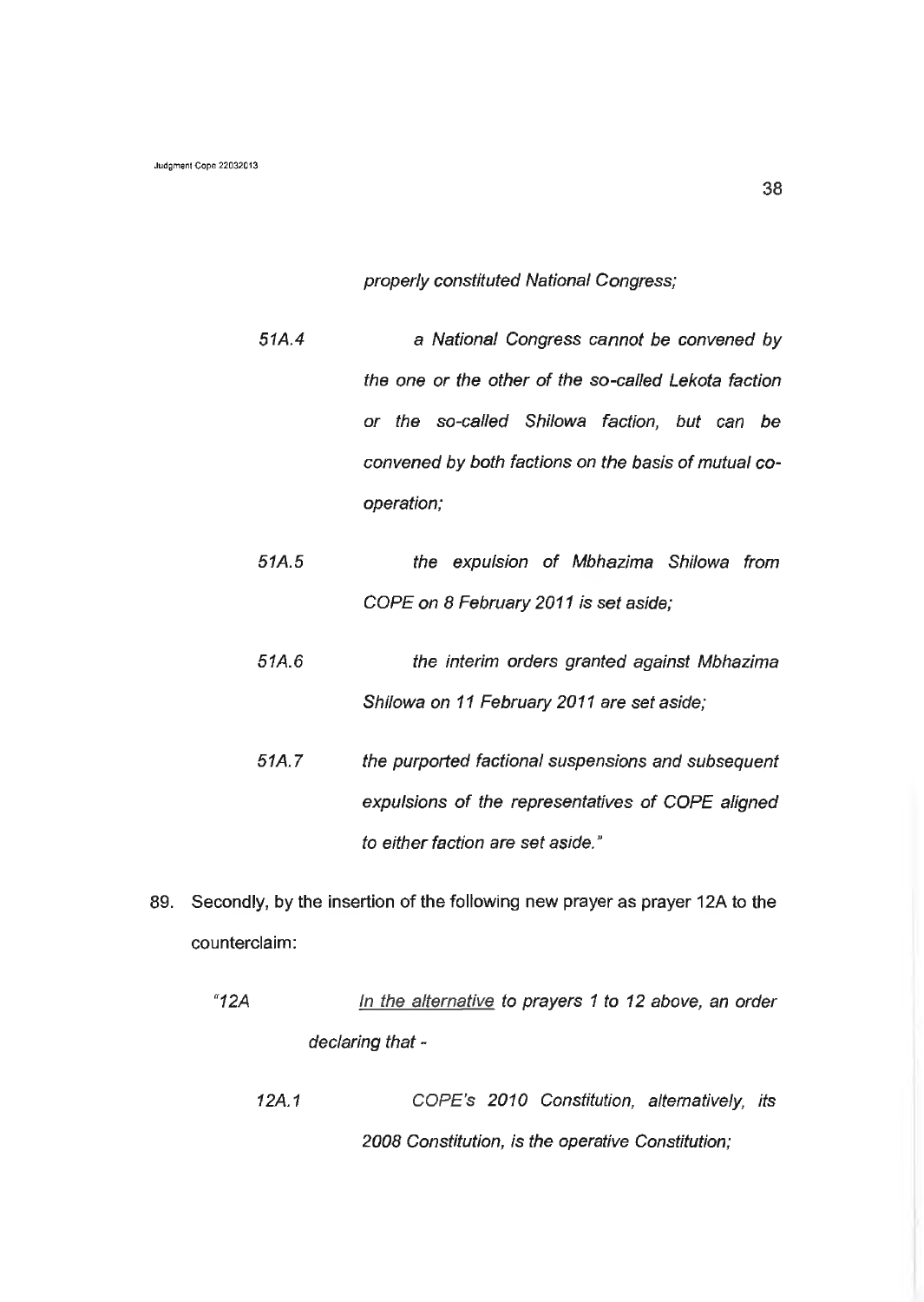- *12A.2 COPE is not lawfully governed at national level in accordance with the provisions of its Constitution, and neither the so-called Shilowa faction nor the so-called Lekota faction is in de iure control of COPE;*
- *12A.3 lawful governance of COPE can only be achieved by the reconstitution of COPE's CNC at a properly constituted National Congress;*
- *12A.4 a National Congress cannot be convened by the one or the other of the so-called Lekota faction or the so-called Shilowa faction, but can be convened by both factions on the basis of mutual cooperation;*
- *12A.5 the expulsion of Mbhazima Shilowa from COPE on 8 February 2011 is set aside;*

*12A.6 the interim orders granted against Mbhazima Shilowa on 11 February 2011 are set aside;*

*12A.7 the purported factional suspensions and subsequent expulsions of the representatives of COPE aligned to either faction are set aside."*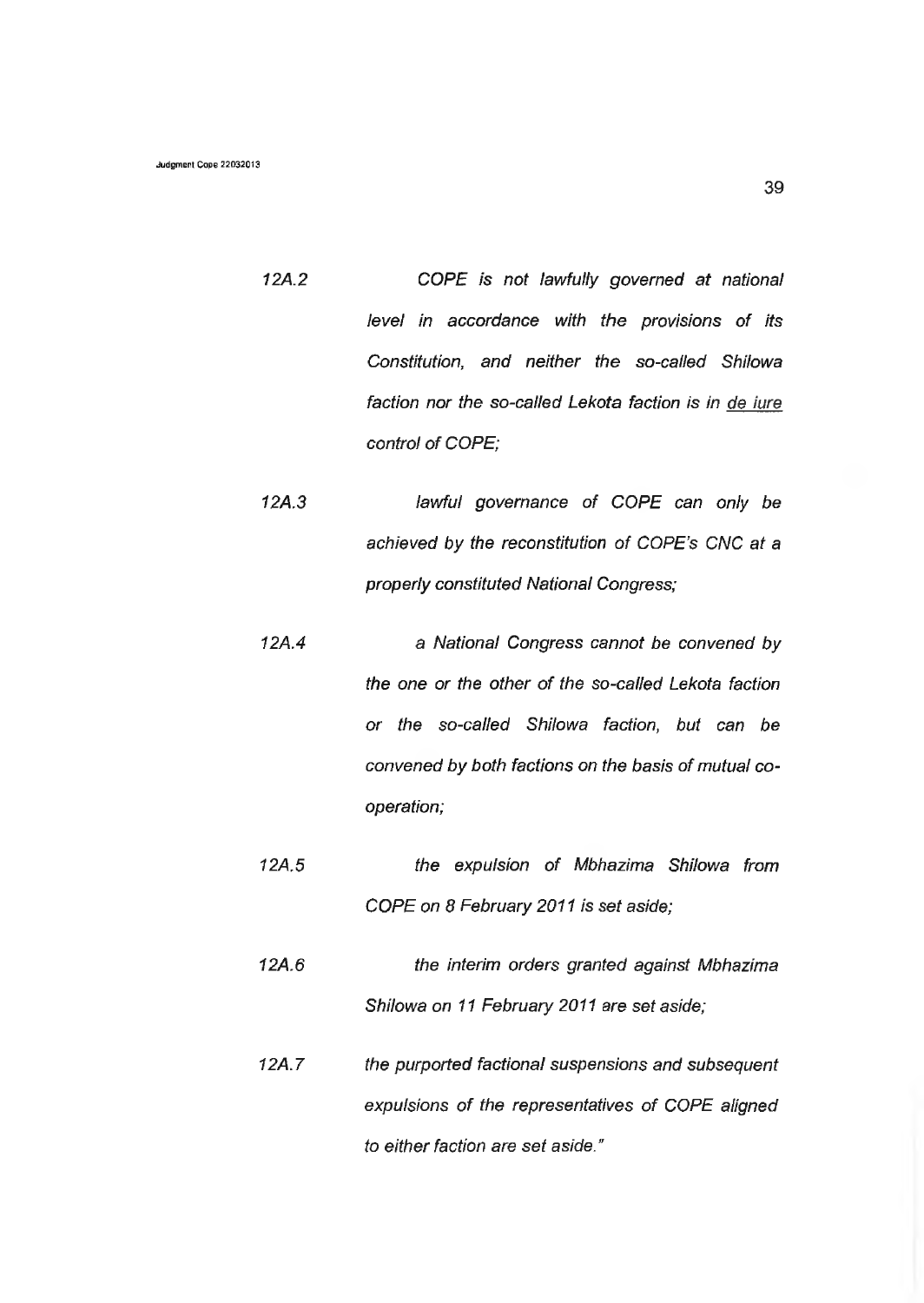- 90. The plaintiffs objected to the proposed amendment, by way of a notice of objection dated 26 February 2013.
- 91, The premises on which these amendments were sought was formulated as follows in the plaintiffs' heads of argument:
- **321,** *"As we have pointed out a t the outset o f these heads***,** *the evidence before this Court emphasises an important feature of this case: whenever there was a* possibility of elections being held, Lekota turned to the Courts to prevent such *elections. Three things are evident.*
	- **321.1.** The first is that the leaders who were appointed at the Inaugural *Congress had to be replaced by duly elected leaders.*
	- **321.2.** *The second is that all the objective facts show that Lekota has* repeatedly shied away from elections.
	- **321.3.** *The clear inference is that Lekota knows that he does not enjoy majority support or, for that matter, even significant support, amongst the rank and file of COPE.*
- **322.** *The solution as we have earlier stated above, and as even Dexter has acknowledged* **-** *is to hold an elective National Congress as soon as possible.* The defendants propose that this Court pave the way for such Congress by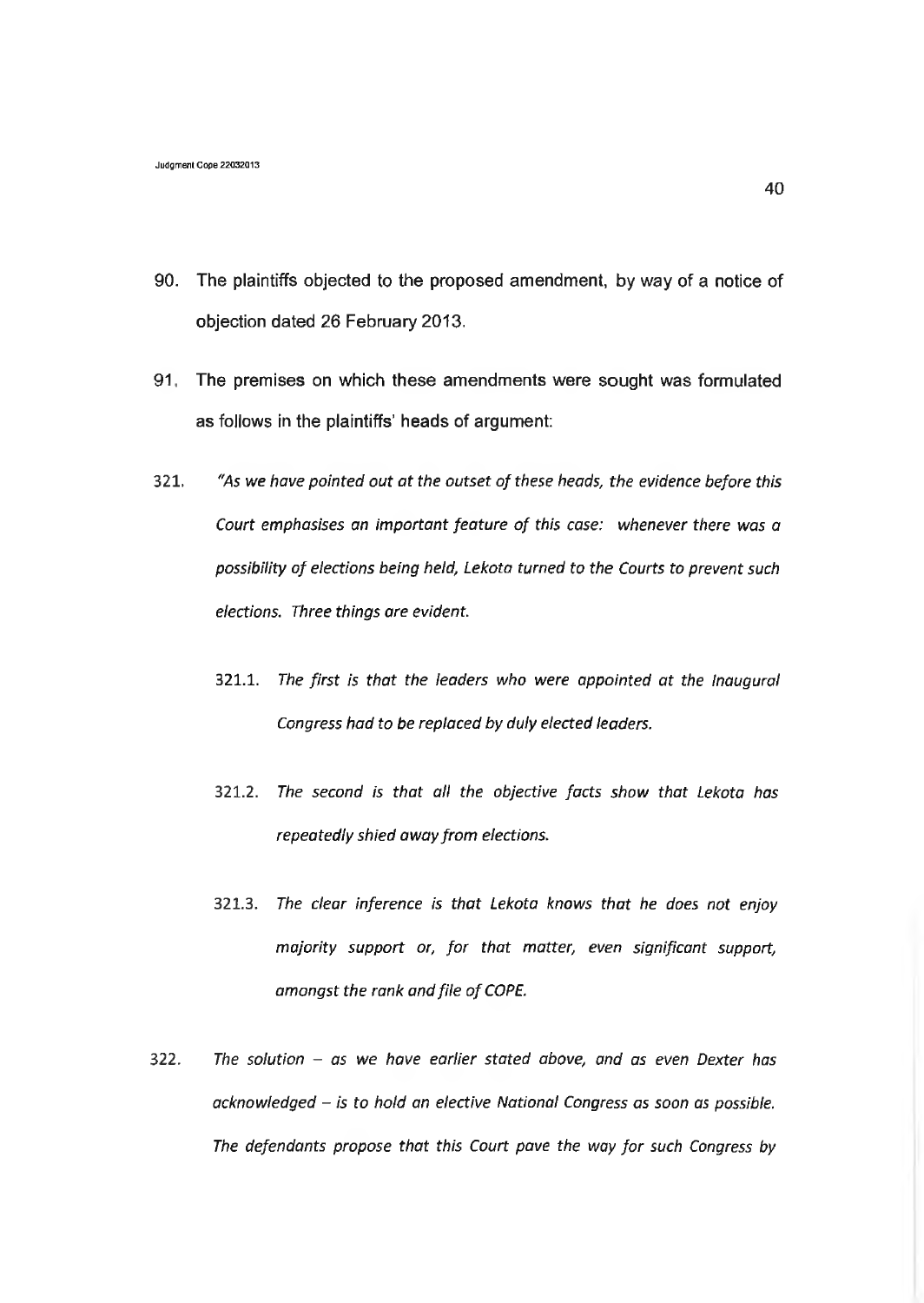*granting the following suggested amendment to the counterclaim, with the relevant declaratory orders."*

- 92. The following principles are trite. This Court has a discretion to grant or refuse the amendments sought. This discretion must be judicially exercised. Whilst the Court will generally lean towards allowing an amendment which will facilitate the airing of the real issues between the parties, it will not do so if the amendment, or the timing of the amendment is such that it may prejudice the other party in the conduct of its case and in a manner which cannot be rectified by a postponement or an order for costs, or both. The court will not allow an amendment which does not raise a triable issue or which will render the pleading in question vague and embarrassing or otherwise excipiable. See **Caxton Ltd v Reeva Forman (Pty) Ltd** 1990 (3) SA 547 (A) at 565 and **Cross v** Fereirra 1950 (3) SA 443 (C) at 447.
- 93. There are several reasons why I am not inclined to grant the amendments sought by the defendants.
	- 93.1 The first is that although the plaintiffs were put on notice at an eariy stage that the defendants intended applying for the amendments, the defendants, faced with the objection of the plaintiffs, did not do so. The application was noted but not argued, with the consequence that the matter was left in abeyance for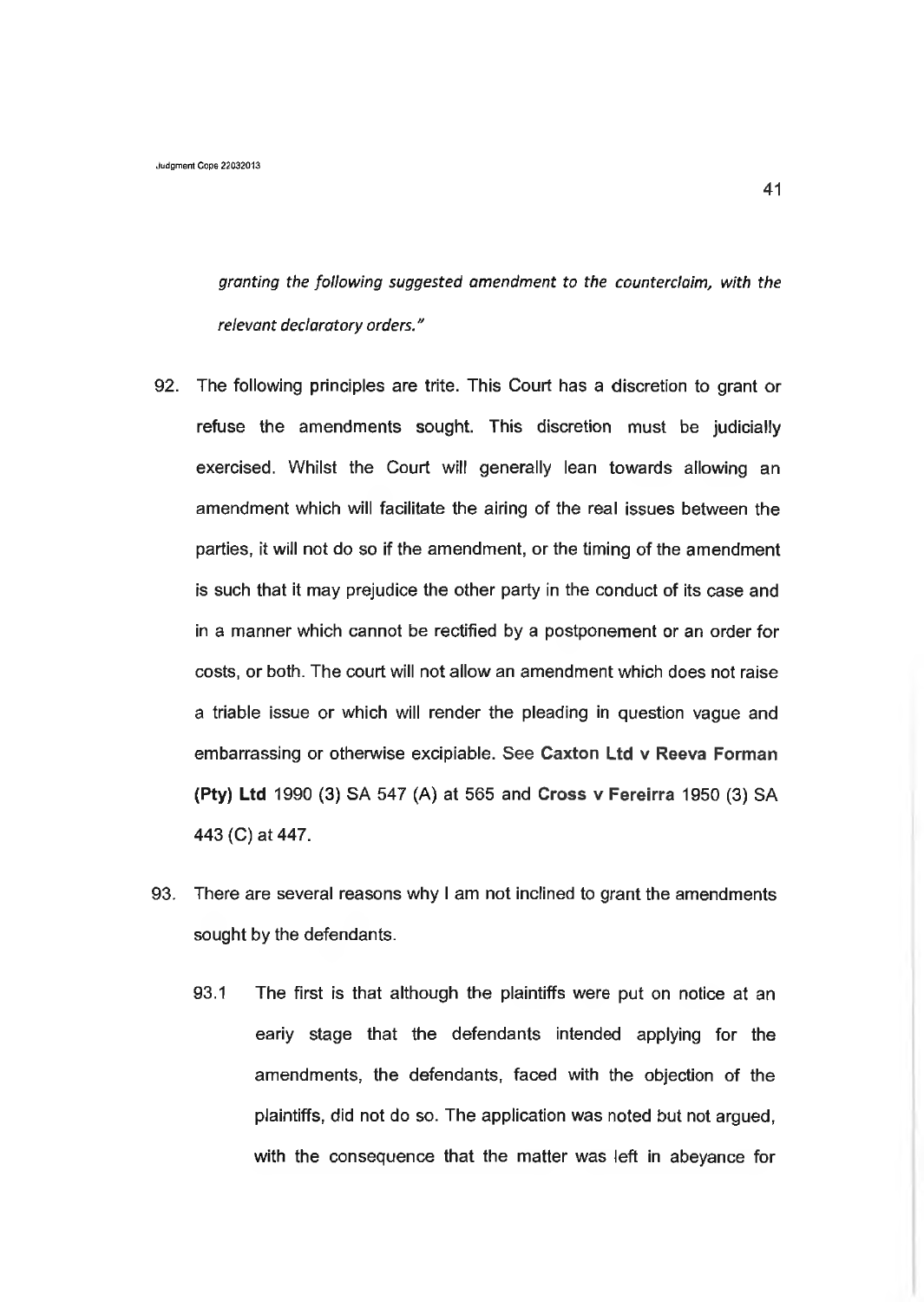most of the trial. The plaintiffs made it clear that they would oppose the application whenever it was pursued, if at all and until then would proceed on the basis of the pleadings as they stand.

- 93.2 The defendants contend that although the issues raised by the amendment **were** not all **on** the pleadings, **the** evidence has been wide ranging and these issues were properly canvassed. The court would have to be satisfied that these issues were canvassed to the same extent as they would have been had they been included in the pleadings from the outset of the trial. See **Robinson v Randfontein Estates Gold Mining Co Limited** 1925 AD 173 at 198; **Shill v Milner** 1937 AD 101 at 105.
- 93.3 I am not so satisfied. It occurred more than once that Mr Epstein for the plaintiffs objected to a line of questioning on the basis that it went outside of the pleadings and appeared relevant to the issues foreshadowed in the proposed amendment, which had not been granted.
- 93.4 In particular, the issues of whether "*COPE is not lawfully governed at national level in accordance with the provisions of its Constitution, and neither the so-called Shilowa faction nor the socalled Lekota faction is in de jure control of COPE",* although canvassed by the defendants, were not dealt with as a pleaded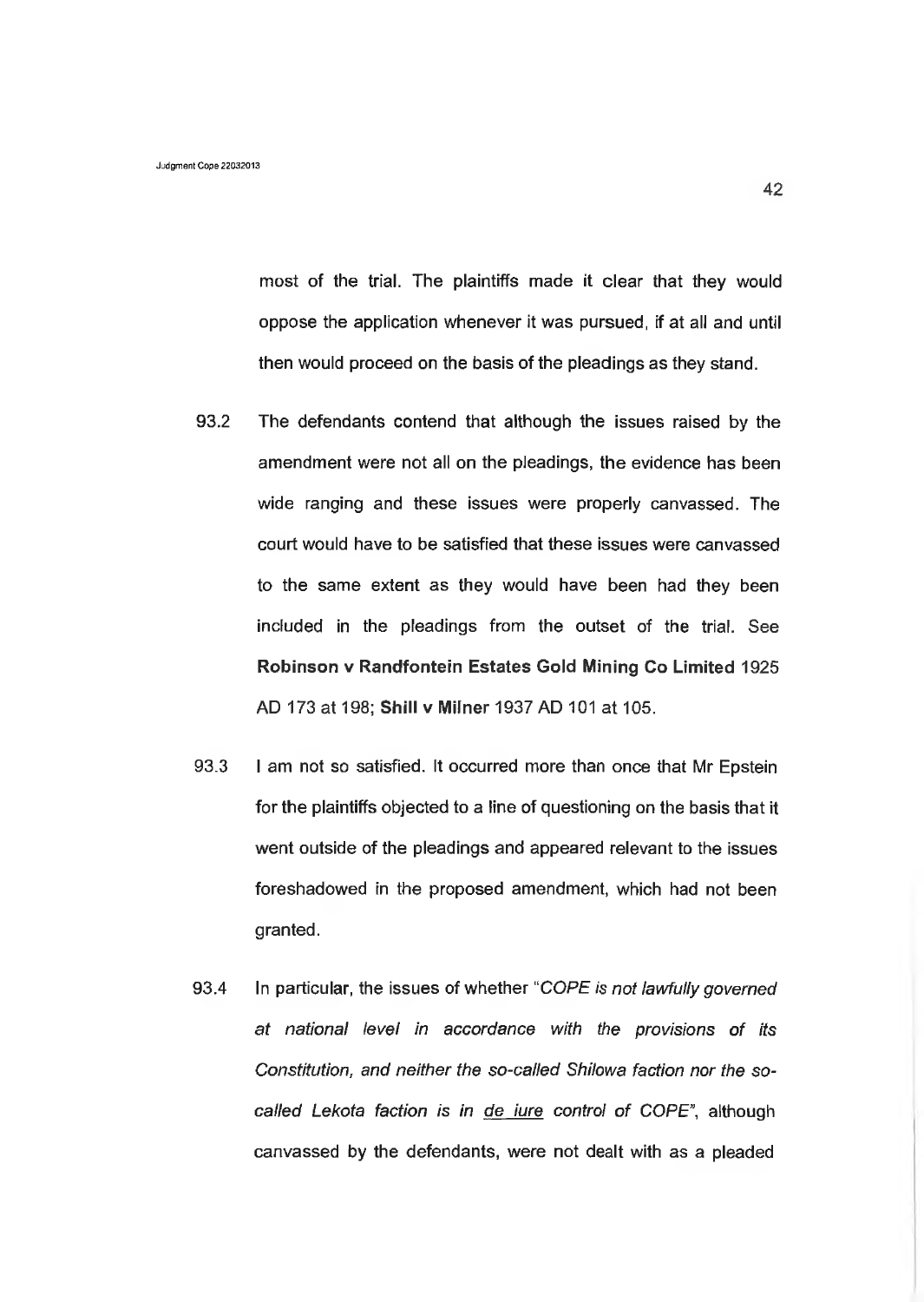issue by the plaintiffs. I certainly would not feel comfortable making such a finding on the basis of the evidence before me.

- 93.5 Counsels' submission that the evidence was wide ranging is both true and part of the problem. I allowed counsel wide latitude in this regard, sometimes assuming that if the relevance of a particular line of questions was not immediately obvious, it would become so in due course. Alas this proved not to be so a great deal of the time. Counsel too, perhaps appreciating the need to canvas matters fully given the interest shown by the members of COPE and the media, felt the need to canvas points of fact which were designed more to show one protagonist in a better light than the other, than to elucidate the actual issues which I was required to decide. Because of the political nature of the dispute, no sleight by one side against the other could be left unchallenged, which led to evidence in rebuttal and cross examination on collateral issues.
- 93.6 I can only hope that this proved cathartic to the attentive and generally good natured gallery, because it certainly lengthened the trial.
- 93.7 Be that as it may, the point I wish to make is that this latitude cannot be used to seek adjudication on issues which were not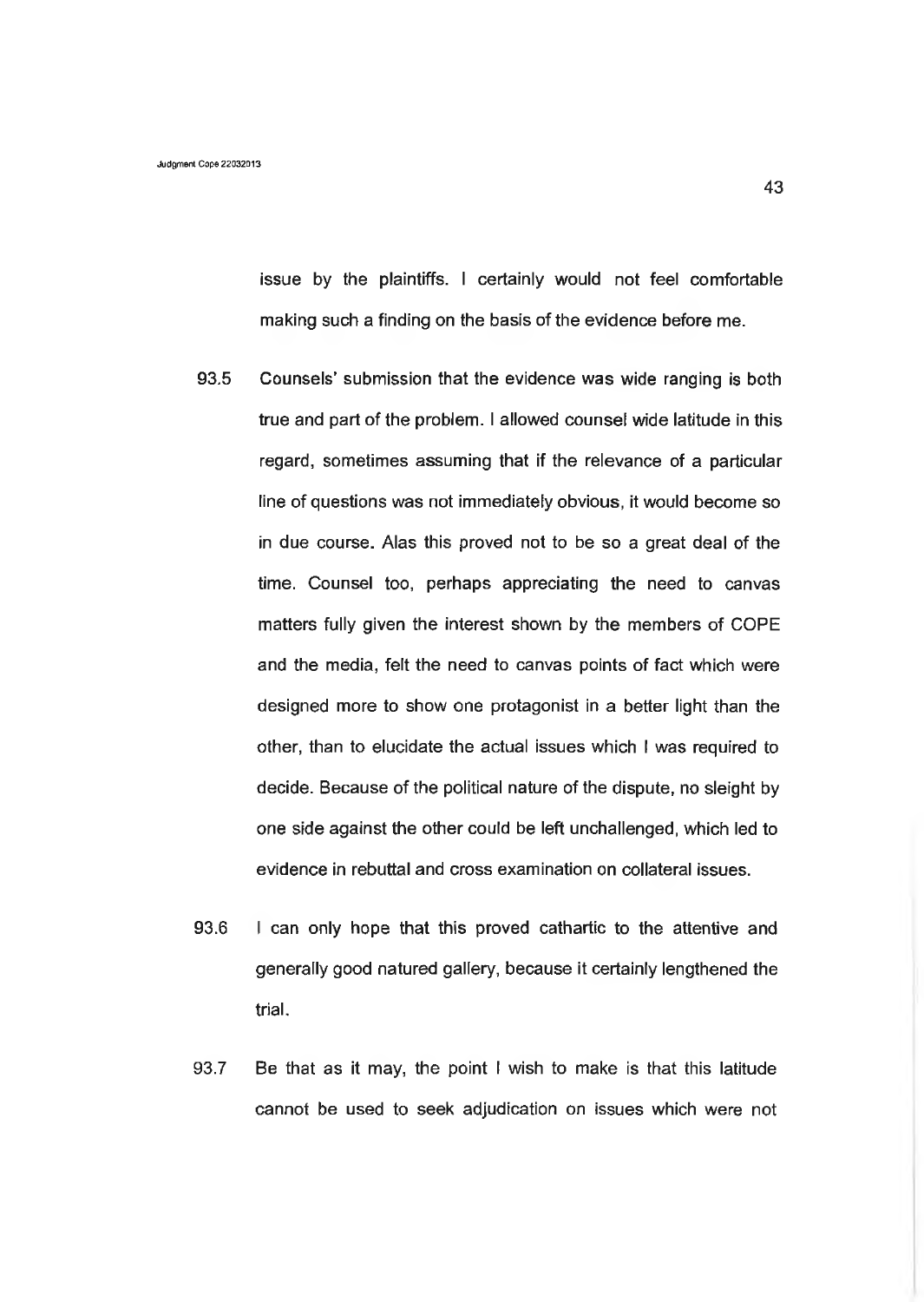canvassed as matters on the pleadings. The potential for prejudice to the plaintiffs is in my view too great.

- 93.8 I have in any event considered the relief sought on the basis of the amendments, if granted. I would not be inclined to find that no national congress is possible whilst the current impasse exists. It is up to the party to hold a congress and if the current CNC does not do so, to seek a mandamus requiring it to do so.
- 93.9 Likewise, as indicated earlier in this judgment, I am not inclined to make a finding that Mr Lekota has, mala fide, sought to delay the holding of an elective congress. That he was reluctant to do so before Heartfelt was convened, is common cause, but he was not alone in that. The CNC of the time was party to successive postponements of the congress, until it was finally held on 15 and 16 December 2010.
- 94. In all of the circumstances, the application for the amendments is refused.

## **The order**

- 95. It remains to formulate the appropriate relief.
- 96. The relief sought in pursuant to the separation of issues before me is set forth in paragraph 50 of the defendants' counter-claim. However, in terms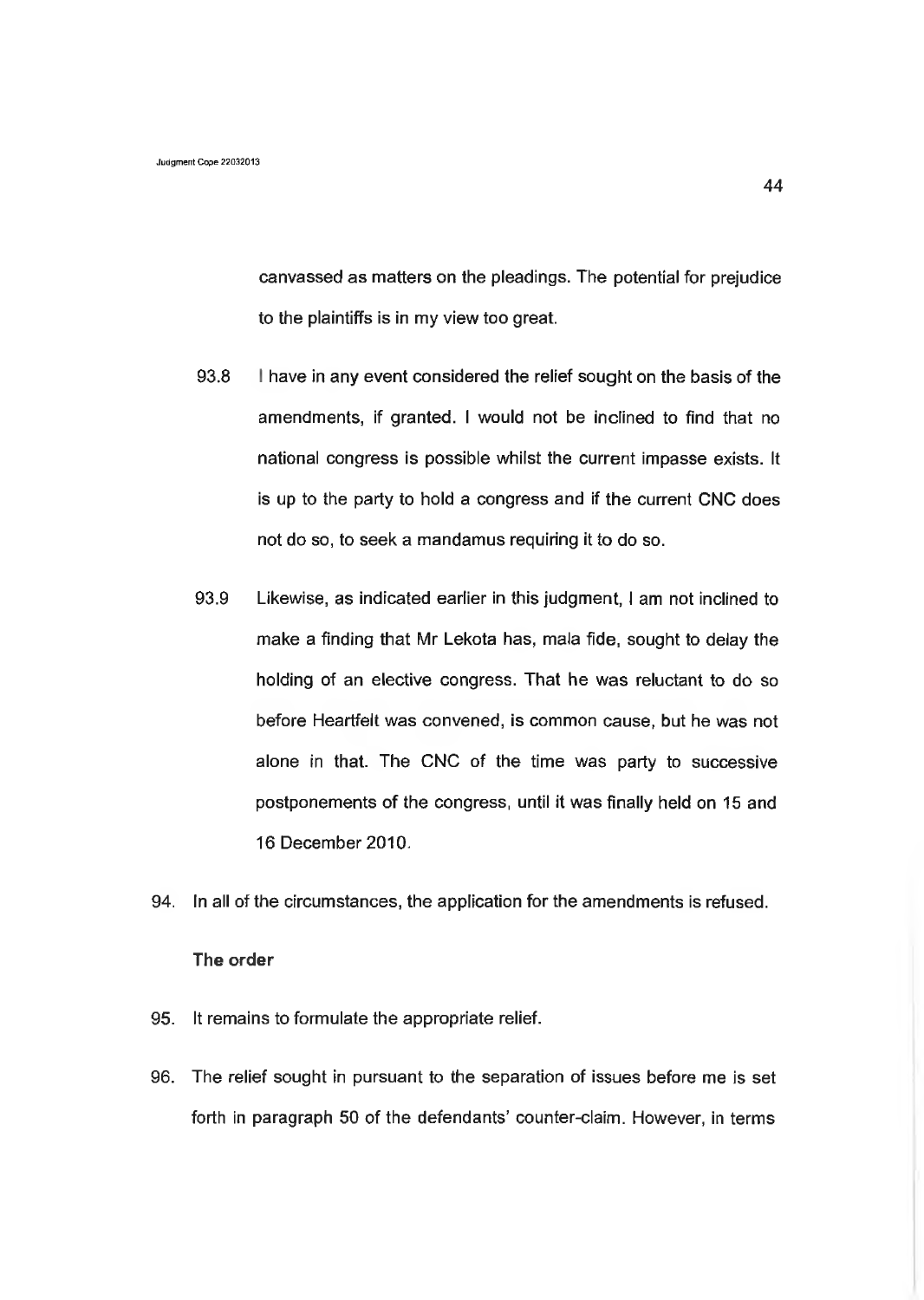of the separation I am also required to determine certain issues. In light of the conclusions to which I have arrived above, the declaratory orders as envisaged in paragraph 50 must be refused. For the sake of clarity I will summarise the findings and then grant the formal order, including an order for costs.

- 97. For purposes of this exercise I have followed the formulation of the findings sought in the pleadings as it appears in the defendants' heads of argument. My finding appears after each issue as formulated and is underlined.
- 98. The separated issues encompass the following, with reference to the counterclaim and the plaintiffs' plea thereto:
	- 98.1 Counterclaim para 42, read with Plea to Counterclaim para 5: Whether, in terms of article 2.9 of the 2008 Constitution, the interim leadership's term of office ended on 16 December 2010.

Finding: The interim leadership's term of office did not end on 16 December 2010.

98.2 Counterclaim para 43, read with Plea to Counterclaim para 6: Whether there was an amendment of article 22.8 of the 2008 Constitution at St. Georges on 30 May 2010 to provide for a quorum of 50% plus 1 and not two thirds of the membership of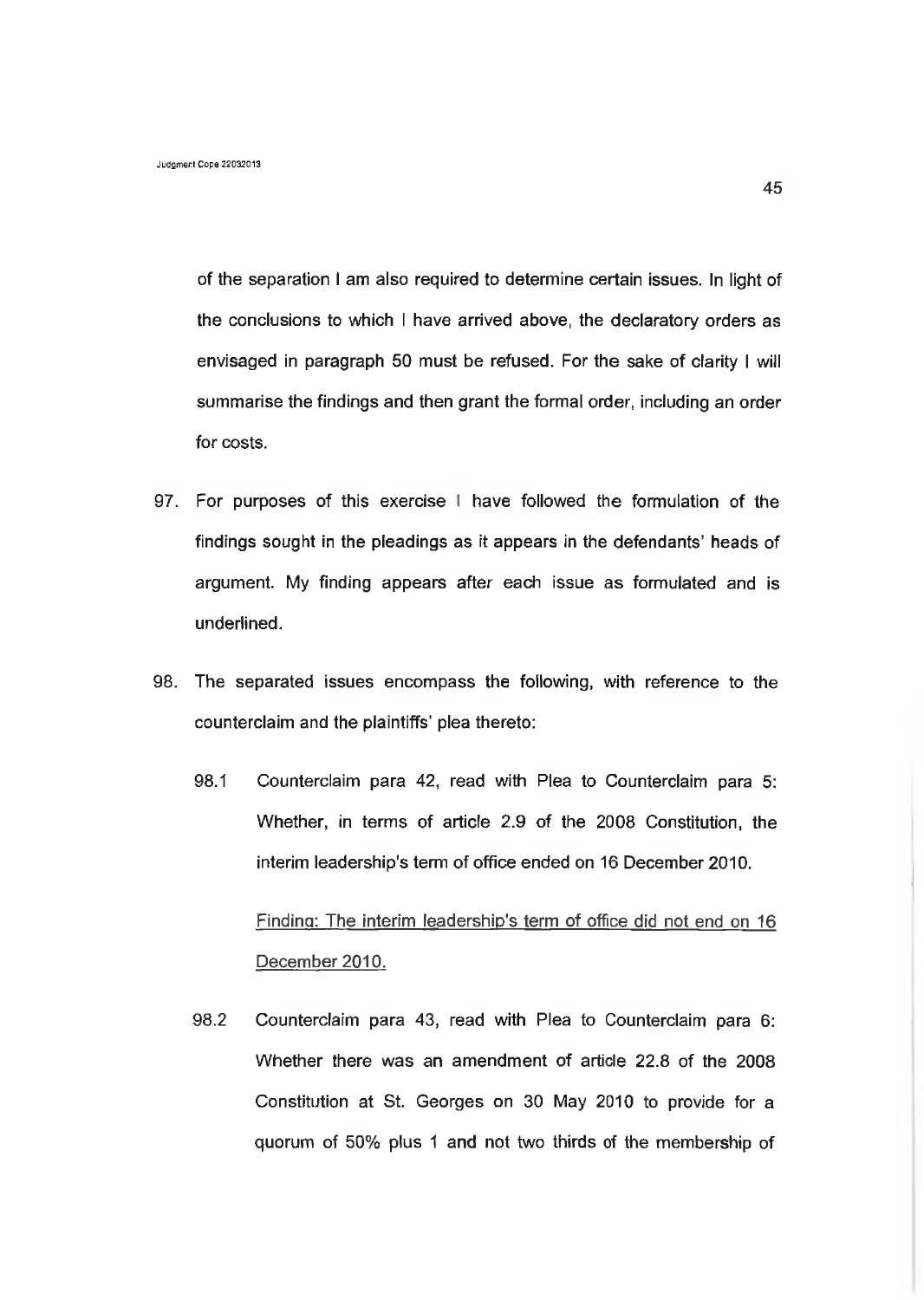Congress. The plaintiffs allege that the Congress was only a Policy Congress and no amendments of the Constitution were allowed.

Finding: There was no amendment of article 22.8 of the 2008 Constitution at St. Georges on 30 May 2010 to provide for a quorum of 50% plus 1 and not two thirds of the membership of Congress. The Congress was not only a Policy Congress and amendments of the Constitution were allowed as would be the case at a National Congress.

98.3 Counterclaim para 45, read with Plea to Counterclaim para 8: Whether a legitimate CNC was elected in December 2010 at Heartfelt.

Finding: No legitimate new CNC was elected in December 201 $\mathcal{D}$ at Heartfelt.

98.4 Counterclaim para 46, read with Plea to Counterclaim para 9: Whether Shilowa is the COPE leader in Parliament.

> Finding: There is no finding to the effect that Shilowa is the COPE leader in Parliament.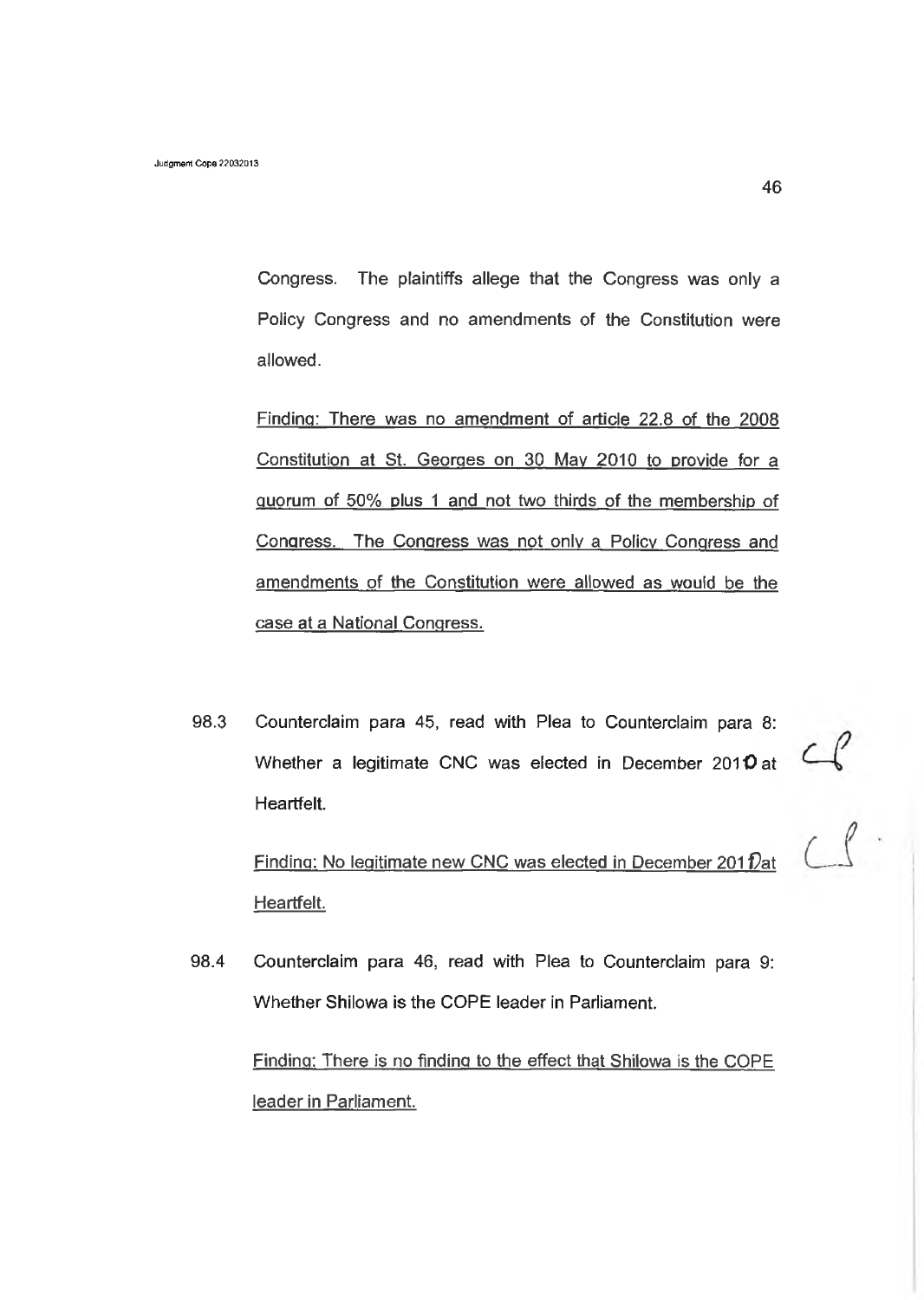- 98.5 Counterclaim para 47, read with Plea to Counterclaim para 10: Whether Lekota was relieved of his duties as office bearer or representative of COPE.
- 98.6 Finding: There is no finding to the effect that Lekota was relieved of his duties as office bearer or representative of COPE.
- 98.7 Counterclaim paras 48.1, 48.2, and 48.3, read with Plea to Counterclaim para 11: Whether Lekota started a parallel leadership structure, declared himself as President, and refuses to recognise Shilowa as President of COPE.

Finding: There is no finding to the effect that Lekota started a parallel leadership structure, declared himself as President, and refuses to recognise Shilowa as President of COPE.

- 99. The declaratory orders sought by the defendants are the following:
	- 99.1 in terms of article 2.9 the interim leadership's term of office ended 16 December 2010;
	- 99.2 the 2008 Constitution was validly amended at the St George's Congress;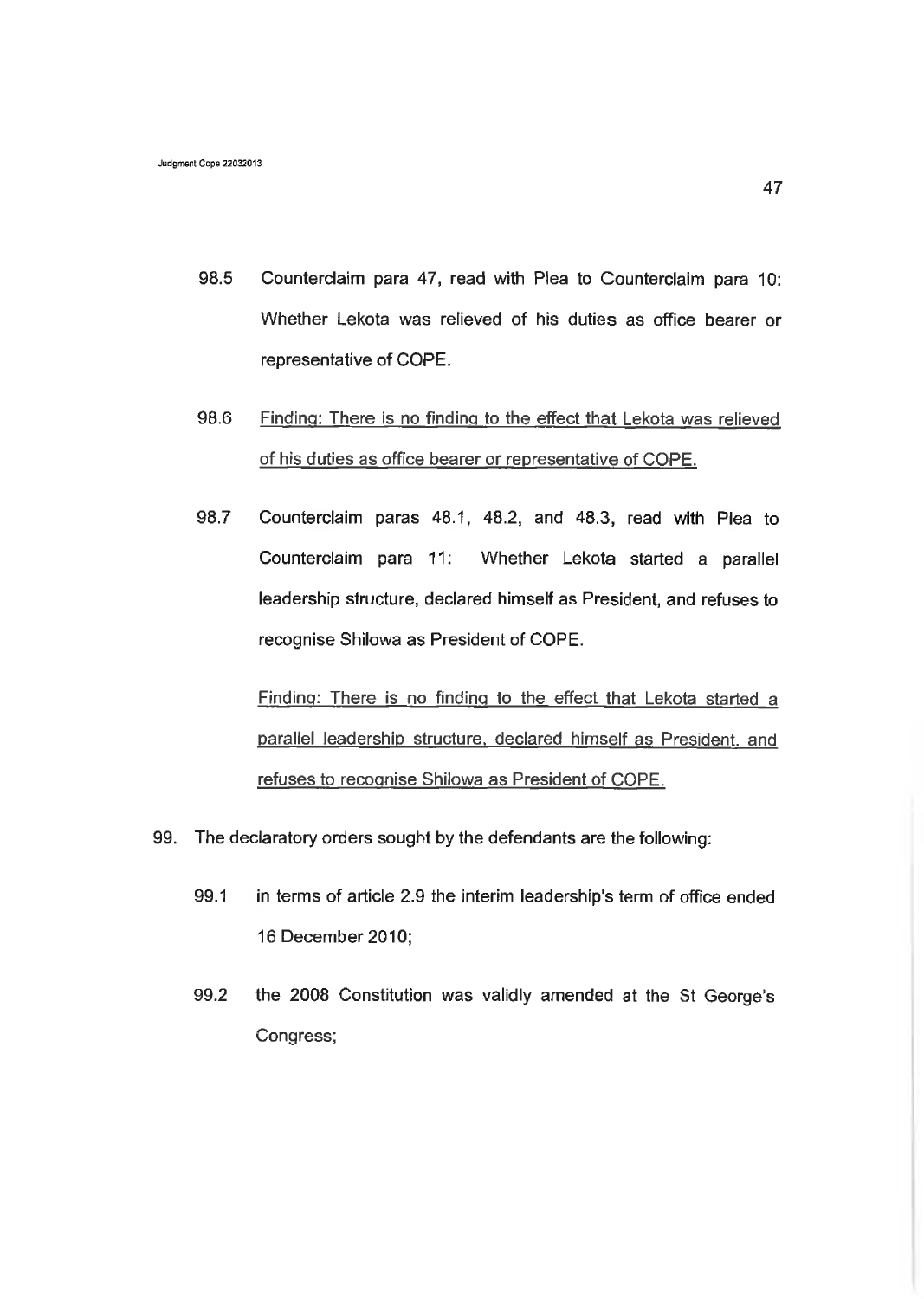- 99.3 the National Congress convened during 15 to 17 December *201V* was duly constituted and the decisions taken there are valid and binding;
- 99.4 the persons elected at Heartfelt constitute the valid CNC of COPE;
- 99.5 Shilowa is the parliamentary leader of COPE; and
- 99.6 Lekota ceased to be COPE's President on 16 December 2010.
- 100. It follows from the findings above that the declaratory orders sought must be refused. I also follows from these findings that COPE, where it is cited as the second defendant, is not before the Court, because it is cited on the basis that Mr Shilowa and the other members of the CNC purportedly elected at Heartfelt are by virtue of their office entitled to join and represent COPE in these proceedings to oppose the COPE cited as the first plaintiff and which they regard as a parallel structure. I mention this in the context of the appropriate order for costs.
- 101. The defendants, having employed two senior and one junior counsel, sought the costs of three counsel. Whilst I accept that this is a matter of some importance, detail and complexity, such orders are reserved for exceptional cases. The defendants coped with two counsel. I am not inclined to make the defendants pay for the relative luxury of plaintiffs' three counsel.

 $C$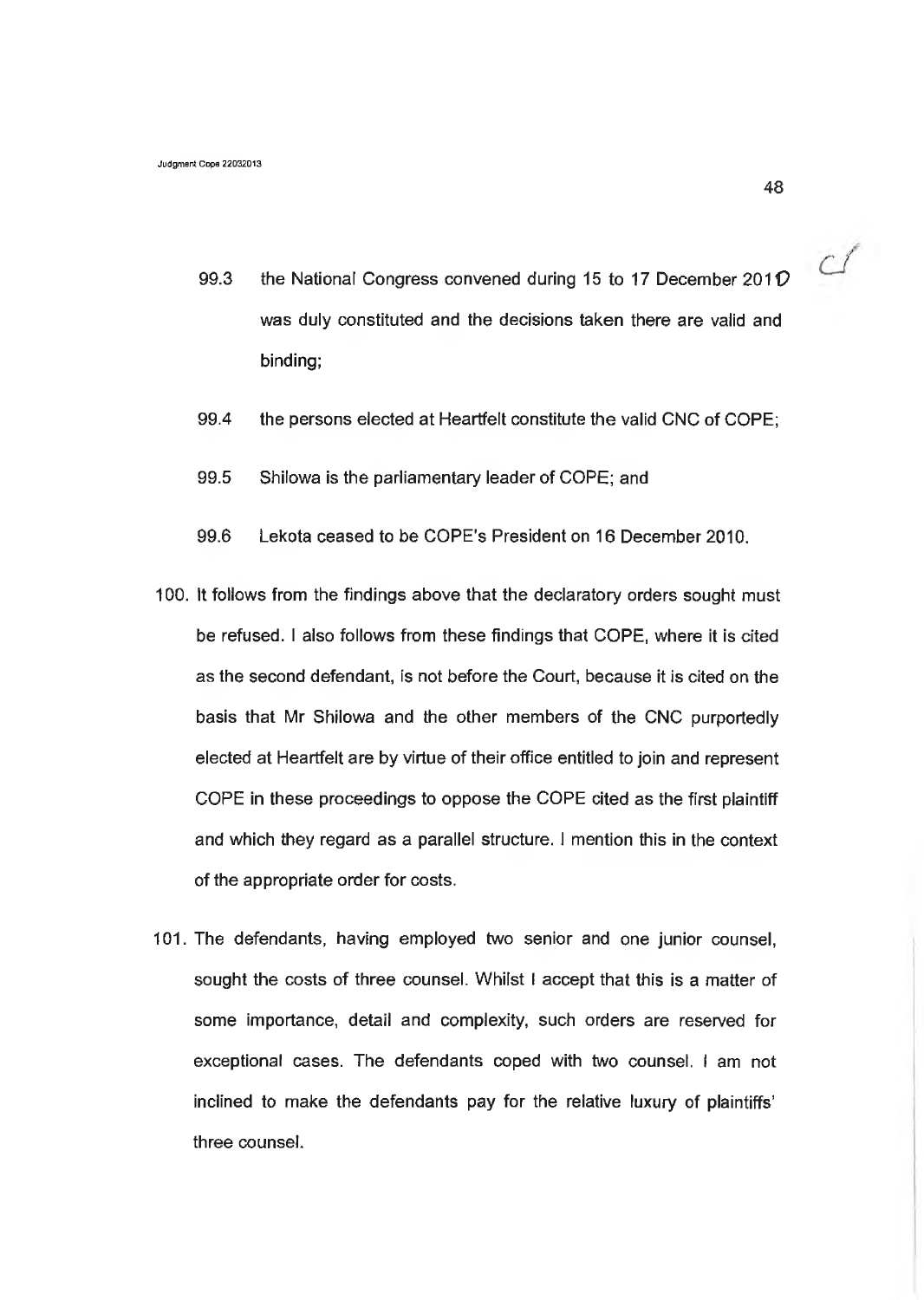- 102. In the circumstances I make the following orders:
	- 102.1 No orders are made in opposed opposed application under case number 6085/2011;
	- **102.2** The defendants' application for amendments to their counterclaim is dismissed;
	- 102.3 The declaratory orders sought by the defendants in paragraph 50 of their counter-claim are refused;
	- 102.4 The defendants, excluding the second, eighth, ninth and eleventh defendants are to pay the plaintiffs costs jointly and severally, including the costs occasioned by the employment of two counsel.

 $C.E$ 

**CE WATT-PRINGLE, AJ Acting Judge of the High Court**